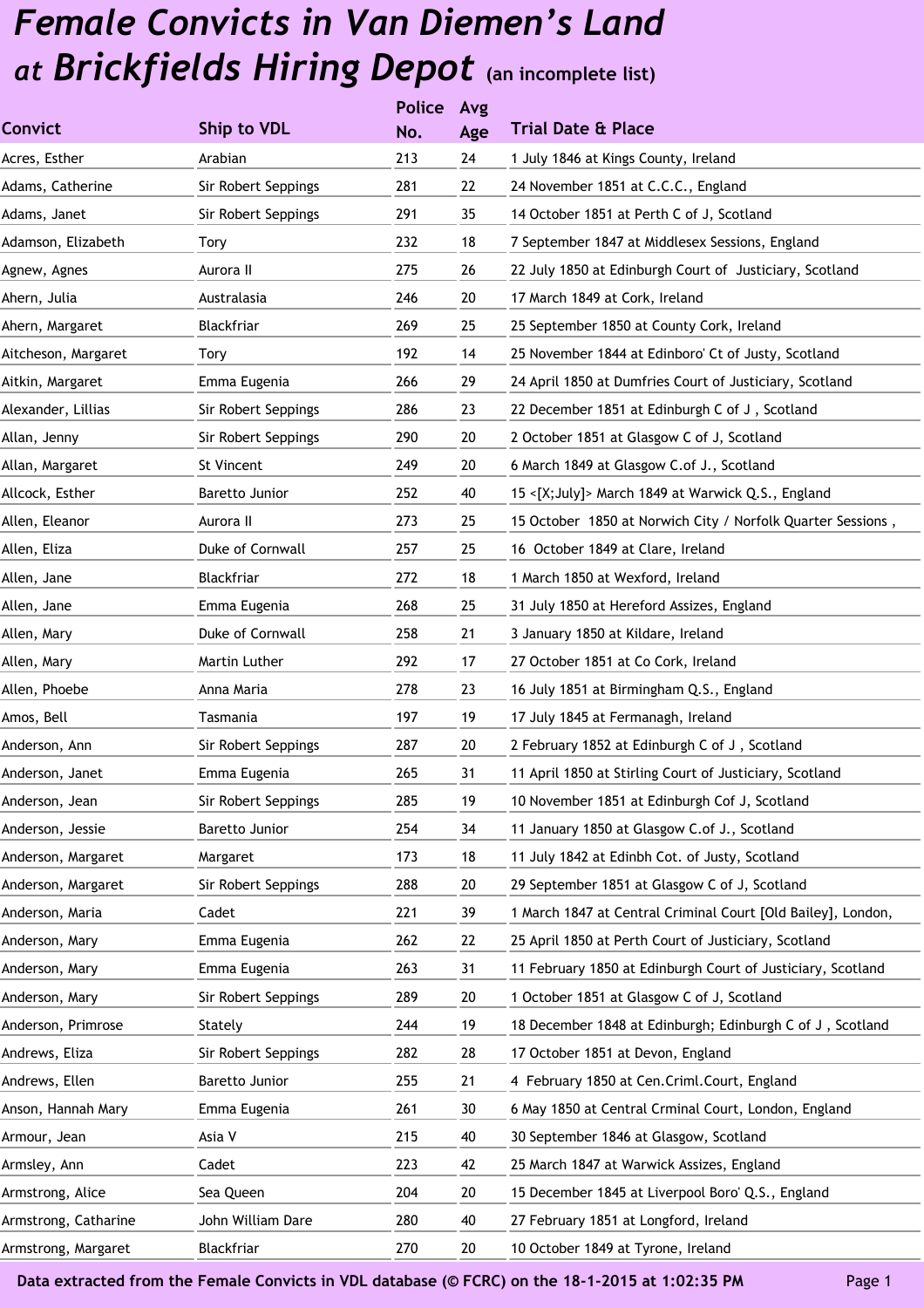|                                            |                           | <b>Police</b> | Avg  |                                                            |
|--------------------------------------------|---------------------------|---------------|------|------------------------------------------------------------|
| <b>Convict</b>                             | Ship to VDL               | No.           | Age  | <b>Trial Date &amp; Place</b>                              |
| Armstrong, Margaret                        | Blackfriar                | 271           | 30   | 15 April 1850 at Tyrone, Ireland                           |
| Arthur, Elizabeth                          | Aurora II                 | 274           | 33   | 3 June 1850 at Edinburgh Court of Justiciary, Scotland     |
| Arthur, Janet                              | Cadet                     | 241           | 48   | 10 May 1848 at Glasgow, Scotland                           |
| Arundell, Catherine                        | Emma Eugenia              | 267           | 22   | 16 March 1850 at Exeter Assizes, England                   |
| Askham, Sarah                              | Emma Eugenia              | 260           | 40   | 11 July 1849 at York Assizes, England                      |
| Attwood, Elizabeth                         | Sir Robert Seppings       | 284           | 20   | 22 July 1851 at Stafford Q.S, England                      |
| Bagwell, Maria                             | St Vincent                | 1020          | 19   | 8 January 1849 at Somerset, England                        |
| Bailey, Mary                               | Rajah                     | 472           | 19.5 | 19 October 1840 at Central Cl Court, England               |
| Baird, Sarah                               | Kinnear                   | 387           | 31   | 30 December 1847 at Tyrone, Ireland                        |
| Baker, Elizabeth                           | Aurora II                 | 1125          | 36   | 30 December 1850 at Stafford Quarter Sessions, England     |
| Ballantyne, Elizabeth                      | Emma Eugenia              | 1087          | 25   | 13 September 1849 at Glasgow Court of Justiciary, Scotland |
| Balshaw, Ann                               | Sea Queen                 | 797           |      | 15 December 1845 at Liverpool Boro QS, England             |
| Barber, Sarah                              | Anna Maria                | 1145          | 21   | 23 July 1851 at Nottingham Assizes, England                |
| Barnes, Ann                                | Baretto Junior            | 1053          | 20   | 20 February 1849 at Manchester Q. S., England              |
| Barnes, Anne                               | John Calvin               | 888           | 24.5 | 4 November 1847 at Dublin City, Ireland                    |
| Barnes, Elizabeth                          | Emma Eugenia              | 1089          | 16   | 1 July 1850 at Leicester Quarter sessions, England         |
| Barnet, Sarah                              | Cadet                     | 964           | 24   | 23 March 1848 at Birmingham Sessions, England              |
| Barr, Mary                                 | Emma Eugenia              | 1085          | 19.5 | 22 April 1850 at Glasgow, Scotland                         |
| Barrett, Ellen                             | Duchess of Northumberland | 1224          | 25   | 5 January 1852 at Clerkenwell Q.S., England                |
| Barrett, Mary                              | Tory                      | 733           | 18   | 28 October 1844 at Lanc. Mcht Boro Q. Sess, England        |
| Barrington, Theresa Charlotte Emma Eugenia |                           | 1084          | 19   | 24 April 1850 at Glasgow, Scotland                         |
| Barry, Catherine                           | Midlothian                | 1216          | 17   | 30 December 1851 at Waterford City, Ireland                |
| Barry, Johanna                             | Duke of Cornwall          | 1069          | 17   | 9 May 1850 at Cork Co, Ireland                             |
| Barry, Mary                                | Duke of Cornwall          | 1068          | 20   | 11 February 1850 at Cork C, Ireland                        |
| Barry, Mary                                | John William Dare         | 1162          | 25   | 8 March 1851 at Limerick Co, Ireland                       |
| Bartley, Catherine                         | Duke of Cornwall          | 1077          | 20   | 8 January 1849 at Roscommon, Ireland                       |
| Barton, Mary                               | Sea Queen                 | 799           | 25   | 23 February 1845 at Manchester Boro QS, England            |
| Basdell, Ellen                             | St Vincent                | 1016          | 40   | 14 July 1849 at Dorset, England                            |
| Baskerville, Eliza                         | Waverley                  | 584           | 19   | 18 March 1842 at Kildare, Ireland                          |
| Bass, Ellen                                | Elizabeth and Henry       | 815           | 18   | 30 June 1846 at Chelmsford Sesss, England                  |
| Baxter, Jean                               | Baretto Junior            | 1062          | 24   | 10 October 1849 at Ayr C. of J., Scotland                  |
| Baylis, Anne                               | Emma Eugenia              | 782           | 29   | 20 October 1845 at Gloucester Borough Tewkesbury Quarter   |
| Beacham, Ann                               | Emma Eugenia              | 1091          | 24.5 | 2 July 1850 at Bridgewater Quarter Sessions, England       |
| Beaky, Judith                              | Australasia               | 998           | 13   | 27 February 1849 at Clare, Ireland                         |
| Beaton, Mary                               | Aurora II                 | 1131          | 19   | 24 December 1850 at Glasgow Court of Justiciary, Scotland  |
| Beatry, Margaret                           | Australasia               | 1001          | 25   | 27 February 1849 at Clare, Ireland                         |
| Beaumont, Emma                             | St Vincent                | 1012          | 33   | 23 October 1848 at Cen. Criml. Court, England              |
| Becket, Elizabeth                          | Aurora II                 | 1128          | 36   | 22 July 1850 at Edinburgh Court of Justiciary, Scotland    |
| Beckett, Ann Jane                          | Anna Maria                | 1153          | 22   | 24 April 1851 at Glasgow C. of J., Scotland                |
| Beedham, Elizabeth                         | Emma Eugenia              | 1079          | 34.5 | 3 March 1849 at York Assizes, England                      |
|                                            |                           |               |      |                                                            |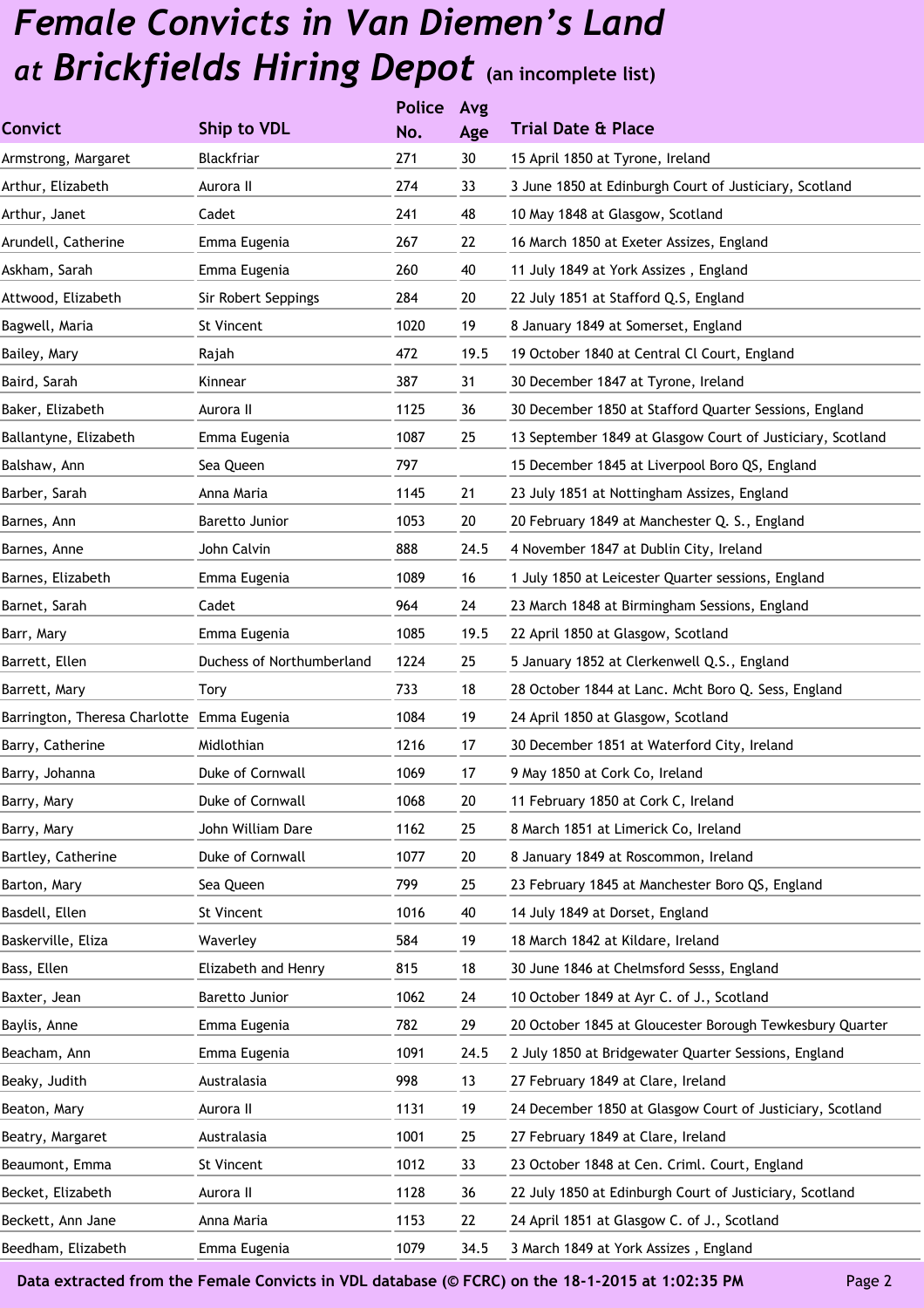|                           |                   | <b>Police</b> | Avg  |                                                                 |
|---------------------------|-------------------|---------------|------|-----------------------------------------------------------------|
| <b>Convict</b>            | Ship to VDL       | No.           | Age  | <b>Trial Date &amp; Place</b>                                   |
| Begley, Margaret          | Kinnear           | 941           | 17   | 3 January 1848 at Wicklow, Ireland                              |
| Behan, Margaret           | Australasia       | 996           | 20   | 20 January 1849 at Clare, Ireland                               |
| Bell, Eliza               | Anna Maria        | 1142          | 30   | 7 April 1851 at Manchester Q.S., England                        |
| Bell, Mary                | Cadet             | 865           | 20   | 2 December 1846 at Sussex Lewes Quarter Sessions, England       |
| Bence, Margaret           | Anna Maria        | 1147          | 22   | 10 April 1851 at Southampton Q.S., England                      |
| Benness, Mary             | John William Dare | 1155          | 28   | 4 March 1850 at Clare, Ireland                                  |
| Bennett, Fanny            | Stately           | 986           | 16   | 19 October 1848 at Montgomery (Welshpool) Q.S., Wales           |
| Bennett, Mary Ann         | Anna Maria        | 1139          | 22   | 29 March 1851 at Gloucester Assizes, Ireland                    |
| Bercary, Ellen            | Arabian           | 825           | 38   | 31 July 1846 at Tipperary, Ireland                              |
| Bergin, Catharine         | John William Dare | 1163          | 20   | 23 July 1851 at Queens Co., Ireland                             |
| Bernie, Anne              | Duke of Cornwall  | 1075          | 40   | 26 June 1849 at Leitrim, Ireland                                |
| Berry, Hannah             | Cadet             | 959           | 30   | 10 January 1848 at Salford Sessions, England                    |
| Berwick, Hester           | Stately           | 982           | 15   | 18 October 1848 at Northampton Q.S., England                    |
| Bird, Jane                | Emma Eugenia      | 1092          | 18   | 13 May 1850 at Liverpool, England                               |
| Blake, Ann                | Blackfriar        | 1106          | 25   | 1 March 1850 at Wexford, Ireland                                |
| Blake, Jane               | Aurora II         | 1115          | 18   | 19 August 1850 at Central Criminal Court (Old Bailey), London,  |
| Blake, Mary Bridget       | Tory              | 729           | 32   | 3 February 1845 at Cl Cl Court, England                         |
| <b>Blick, Frances</b>     | Anna Maria        | 1143          | 39   | 13 March 1851 at Leicester Quarter Sessions, England            |
| Boatwright, Elizabeth     | Cadet             | 868           | 23   | 25 March 1847 at Norwich Quarter Sessions, England              |
| Bolger, Margaret          | Blackfriar        | 1109          | 25   | 26 June 1850 at Wexford, Ireland                                |
| Bolger, Margaret          | Martin Luther     | 1213          | 22   | 24 October 1851 at Co Wexford, Ireland                          |
| Bond, Matilda             | Margaret          | 622           | 22   | 24 October 1842 at Lancr Liverpl Boro QS, England               |
| Bone, Ann                 | Emma Eugenia      | 1082          | 21   | 8 April 1850 at Durham Quarter Sessions, England                |
| Boswell, Isabella         | Aurora II         | 1129          | 44   | 22 July 1850 at Edinburgh Court of Justiciary, Scotland         |
| Boswell, Mary             | Emma Eugenia      | 671           | 23   | 27 June 1843 at Sussex, Chichester Borough Quarter Sessions,    |
| Bothwell, Margaret        | Anna Maria        | 1150          | 30   | 29 April 1851 at Aberdeen C.ofJ., Scotland                      |
| Botibol, Esther Henrietta | Anna Maria        | 1136          | 17   | 12 May 1851 at C.C.C., England                                  |
| Bourke, Mary              | John Calvin       | 891           | 26   | 21 June 1847 at Limerick Co., Ireland                           |
| Bowling, Mary             | Aurora II         | 1117          | 32   | 25 November 1850 at Central Criminal Court (Old Bailey),        |
| Bowman, Sarah             | Cadet             | 960           | 43.5 | 24 July 1848 at Liverpool Borough Sessions / Lancaster, England |
| Boyde, Margaret           | Earl Grey         | 1042          | 22.5 | 13 March 1849 at Down, Ireland                                  |
| Boyde, Mary               | Australasia       | 993           | 18   | 8 January 1849 at Antrim, Ireland                               |
| Boylan, Mary              | Waverley          | 589           | 21   | 7 April 1842 at Cavan, Ireland                                  |
| Boyle, Catherine          | Waverley          | 586           | 21   | 11 April 1842 at Queens, Ireland                                |
| Boyle, Fanny              | Aurora II         | 1132          | 43   | 23 December 1850 at Glasgow Court of Justiciary, Scotland       |
| Boyle, Jane               | Blackfriar        | 1104          | 25   | 4 April 1850 at Monaghan, Ireland                               |
| Boyle, Mary               | Waverley          | 578           | 17   | 12 April 1842 at Antrim, Ireland                                |
| Bradford, Mary Ann        | St Vincent        | 1013          | 19   | 1 January 1849 at Cen. Criml. Court, England                    |
| Bradley, Sabina           | Angelina          | 689           | 40   | 4 December 1843 at Lancaster Salfd. Q.S., England               |
| Bradshaw, Eliza           | Lord Auckland     | 947           | 32.5 | 29 March 1848 at Fermanagh, Ireland                             |
|                           |                   |               |      |                                                                 |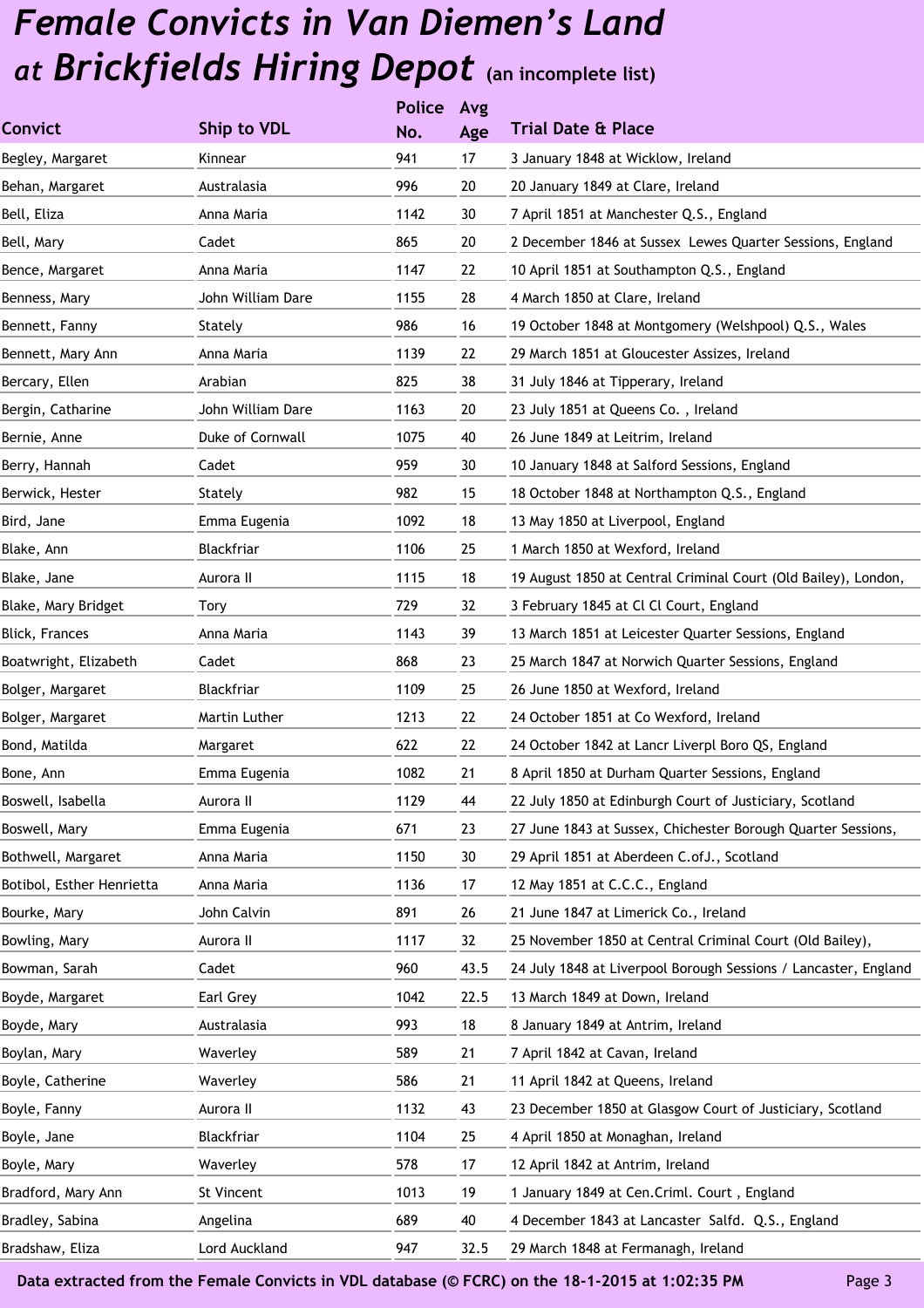|                           |      | Avg           |                                                            |
|---------------------------|------|---------------|------------------------------------------------------------|
| Ship to VDL               | No.  | Age           | <b>Trial Date &amp; Place</b>                              |
| Emma Eugenia              | 1090 | 24            | 1 March 1850 at Birmingham Quarter Sessions, England       |
| John Calvin               | 894  | 30            | 2 November 1847 at Limerick City, Ireland                  |
| Australasia               | 995  | 24            | 27 December 1848 at Cavan, Ireland                         |
| Duchess of Northumberland | 1232 | 39            | 7 July 1852 at Boro of Leeds QS, England                   |
| Blackfriar                | 1110 | 30            | 16 July 1850 at Wexford, Ireland                           |
| Waverley                  | 583  | 22            | 18 March 1842 at Kildare, Ireland                          |
| Blackfriar                | 1111 | 24            | 12 July 1850 at Wexford, Ireland                           |
| Waverley                  | 579  | 20            | 12 April 1842 at Antrim, Ireland                           |
| Martin Luther             | 1202 | 30            | 14 October 1851 at City Waterford, Ireland                 |
| John William Dare         | 1158 | 30            | 12 March 1851 at Donegal, Ireland                          |
| Emma Eugenia              | 1088 | 28            | 17 March 1849 at Exeter Assizes, England                   |
| Blackfriar                | 1112 | 20            | 25 February 1850 at Wicklow, Ireland                       |
| John Calvin               | 885  | 45            | 15 July 1847 at Clare, Ireland                             |
| Waverley                  | 590  | 20            | 15 July 1842 at Cork (City), Ireland                       |
| Duke of Cornwall          | 1072 | 40            | 25 October 1849 at Kildare, Ireland                        |
| John William Dare         | 1171 | 20            | 3 January 1851 at Cork City, Ireland                       |
| Blackfriar                | 1096 | 30            | 3 July 1850 at County Cork, Ireland                        |
| Blackfriar                | 1097 | 24            | 25 September 1850 at County Cork, Ireland                  |
| John William Dare         | 1164 | 22            | 12 March 1851 at Tipperary, Ireland                        |
| Waverley                  | 580  | 30            | 12 April 1842 at Antrim, Ireland                           |
| Anna Maria                | 1149 | 44            | 2 July 1851 at Bradford Q.S., England                      |
| Aurora II                 | 1126 | 24            | 31 January 1851 at Newcastle-under-Lyme Borough Quarter    |
| Australasia               | 1009 | 26            | 27 October 1848 at Queens Co., Ireland                     |
| Emma Eugenia              | 790  | $20\,$        | 4 September 1845 at Manchester Burrough Quarter Sesssions, |
| Tory                      | 922  | 25            | 28 February 1848 at C.C.Court, England                     |
| Anna Maria                | 1144 | 20            | 31 July 1851 at Newcastle Upon Tyne Assizes, England       |
| Aurora II                 | 1131 | 33            | 30 September 1850 at Glasgow Court of Justiciary, Scotland |
| Waverley                  | 588  | 20            | 30 July 1842 at Galway, Ireland                            |
| John William Dare         | 1160 | 30            | 8 July 1850 at Kilkenny County, Ireland                    |
| Blackfriar                | 1095 | 22            | 27 June 1850 at County Cavan, Ireland                      |
| Stately                   | 992  | 37            | 3 January 1849 at York Q.S., England                       |
| Waverley                  | 848  | 59            | 11 January 1847 at Kerry, Ireland                          |
| Sea Queen                 | 804  | 22            | 5 January 1846 at Hereford QS, England                     |
| Earl Grey                 | 1045 | 26.5          | 28 June 1849 at Kilkenny Co., Ireland                      |
| Anna Maria                | 1137 | 26            | 16 June 1851 at C.C.C., England                            |
| Aurora II                 | 1116 | 27            | 25 November 1850 at Central Criminal Court (Old Bailey),   |
| Baretto Junior            | 1056 | 23            | 8 November 1849 at Edinburgh C. of J., Scotland            |
| Baretto Junior            | 1057 | 15            | 27 August 1849 at Liverpool Q.S., England                  |
| Emma Eugenia              | 1083 | 42            | 30 April 1850 at Glasgow Court of Justiciary, Scotland     |
| Cadet                     | 955  | 19            | 15 May 1848 at Central Criminal Court, England             |
|                           |      | <b>Police</b> |                                                            |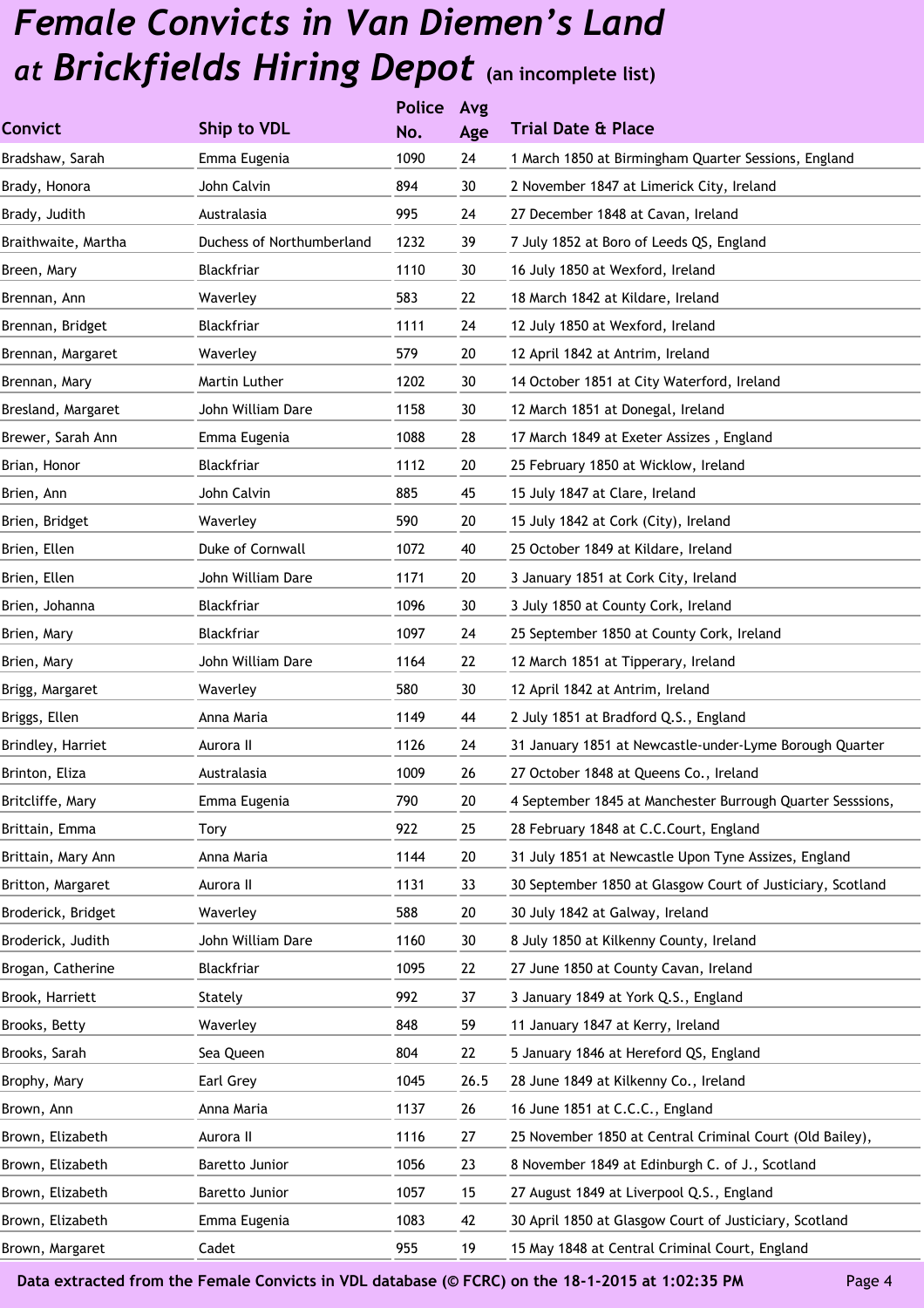|                      |                           | <b>Police</b> | Avg             |                                                                |
|----------------------|---------------------------|---------------|-----------------|----------------------------------------------------------------|
| Convict              | Ship to VDL               | No.           | Age             | <b>Trial Date &amp; Place</b>                                  |
| Brown, Margaret      | Duchess of Northumberland | 1236          | 40              | 26 April 1852 at Glasgow C of J, Scotland                      |
| Brown, Mary          | Blackfriar                | 1093          | 24              | 10 July 1850 at County Armagh, Ireland                         |
| Brown, Mary          | Blackfriar                | 1094          | 25              | 27 June 1850 at County Cavan, Ireland                          |
| Brown, Mary          | St Vincent                | 1034          | 34              | 11 October 1848 at Scotland, Scotland                          |
| Brown, Mary          | Tory                      | 919           | 21              | 7 February 1848 at Lancaster Liverpool Sessions, England       |
| Brown, Sarah         | Emma Eugenia              | 667           | 23              | 10 March 1843 at Nottingham Town Assizes, England              |
| Brown, Sarah         | Tory                      | 921           | 18              | 4 January 1848 at Exeter Sessions, England                     |
| Browne, Ellen        | Rajah                     | 1007          | 19              | 5 March 1849 at Monaghan, Ireland                              |
| Browne, Isabella     | Blackfriar                | 1101          | 40              | 17 October 1850 at Kings County, Ireland                       |
| Browne, Mary         | Earl Grey                 | 1040          | 22              | 15 June 1849 at Cork County, Ireland                           |
| Browne, Mary         | John Calvin               | 889           | 26              | 16 October 1847 at Limerick, Ireland                           |
| Browne, Mary         | Kinnear                   | 931           | 30              | 11 February 1848 at Dublin City, Ireland                       |
| Browne, Rachael      | John Calvin               | 883           | 31              | 2 July 1847 at Armagh, Ireland                                 |
| Bryan, Bridget       | Blackfriar                | 1105          | 22              | 11 July 1850 at Waterford City, Ireland                        |
| Bryan, Mary          | Waverley                  | 857           | 16              | 24 October 1846 at Queen's County, Ireland                     |
| Bryan, Nancy         | Lord Auckland             | 952           | 40              | 25 July 1848 at Tipperary, Ireland                             |
| Bryceland, Catherine | Anna Maria                | 1151          | 20              | 23 December 1850 at Glasgow C. of J., Scotland                 |
| Brydon, Elspeth      | Aurora II                 | 1134          | 38              | 18 April 1850 at Jedburgh Court of Justiciary, Scotland        |
| Bryson, Isabella     | Cadet                     | 876           | 22              | 1 October 1846 at Glasgow, Scotland                            |
| Bubb, Elizabeth      | Aurora II                 | 1120          | 40              | 7 August 1850 at Gloucester Assizes, England                   |
| Buchan, Isobel       | St Vincent                | 1031          | 30              | 24 April 1849 at Scotland, Scotland                            |
| Buchanan, Agnes      | Elizabeth and Henry       | 826           | 25              | 2 May 1846 at Glasgow, Scotland                                |
| Buck, Ann            | St Vincent                | 1023          | 51              | 31 July 1849 at Somerset, England                              |
| Buckley, Ann         | Lloyds                    | 762           | 40              | 12 May 1845 at Centl Criml Court, England                      |
| Buckley, Ellen       | Arabian                   | 827           | 20              | 16 March 1846 at Cork County, Ireland                          |
| Buckley, Margaret    | John William Dare         | 1170          | 21              | 9 January 1851 at Kerry, Ireland                               |
| Buckley, Mary        | Maria II                  | 972           | 30              | 1 December 1848 at Cork City, Ireland                          |
| Buicks, Ann          | Aurora II                 | 1135          | 23              | 25 September 1850 at Perth Court of Justiciary, Scotland       |
| Buicks, Elizabeth    | Aurora II                 | 1127          | 21              | 18 September 1850 at Aberdeen Court of Justicary, Scotland     |
| Burke, Anne          | Earl Grey                 | 1049          | 23              | 30 June 1849 at at Wexford, Ireland                            |
| Burke, Bridget       | Australasia               | 1004          | 30              | 30 December 1848 at Galway Co, Ireland                         |
| Burke, Bridget       | John William Dare         | 1165          | 17              | 6 January 1851 at Tyrone, Ireland                              |
| Burke, Bridget       | Maria II                  | 974           | 25              | 31 July 1848 at Mayo Co., Ireland                              |
| Burke, Eliza         | Waverley                  | 582           | 17              | 5 August 1842 at Dublin (City), Ireland                        |
| Burke, Jane          | Waverley                  | 587           | 21              | 30 June 1842 at Galway, Ireland                                |
| Burke, Margaret      | Rajah                     | 1005          | $10$            | 30 December 1848 at Galway Co, Ireland                         |
| Burke, Mary          | Aurora II                 | 1122          | 18              | 17 September 1850 at Middlesex / Clerkenwell General Sessions, |
| Burke, Mary          | St Vincent                | 1017          | 37              | 16 August 1848 at Lancaster, England                           |
| Burke, Mary          | Tory                      | 727           |                 | 19 August 1844 at Cl Cl Court, England                         |
| Burke, Sarah         | Australasia               | 999           | 30 <sup>°</sup> | 27 February 1849 at Clare, Ireland                             |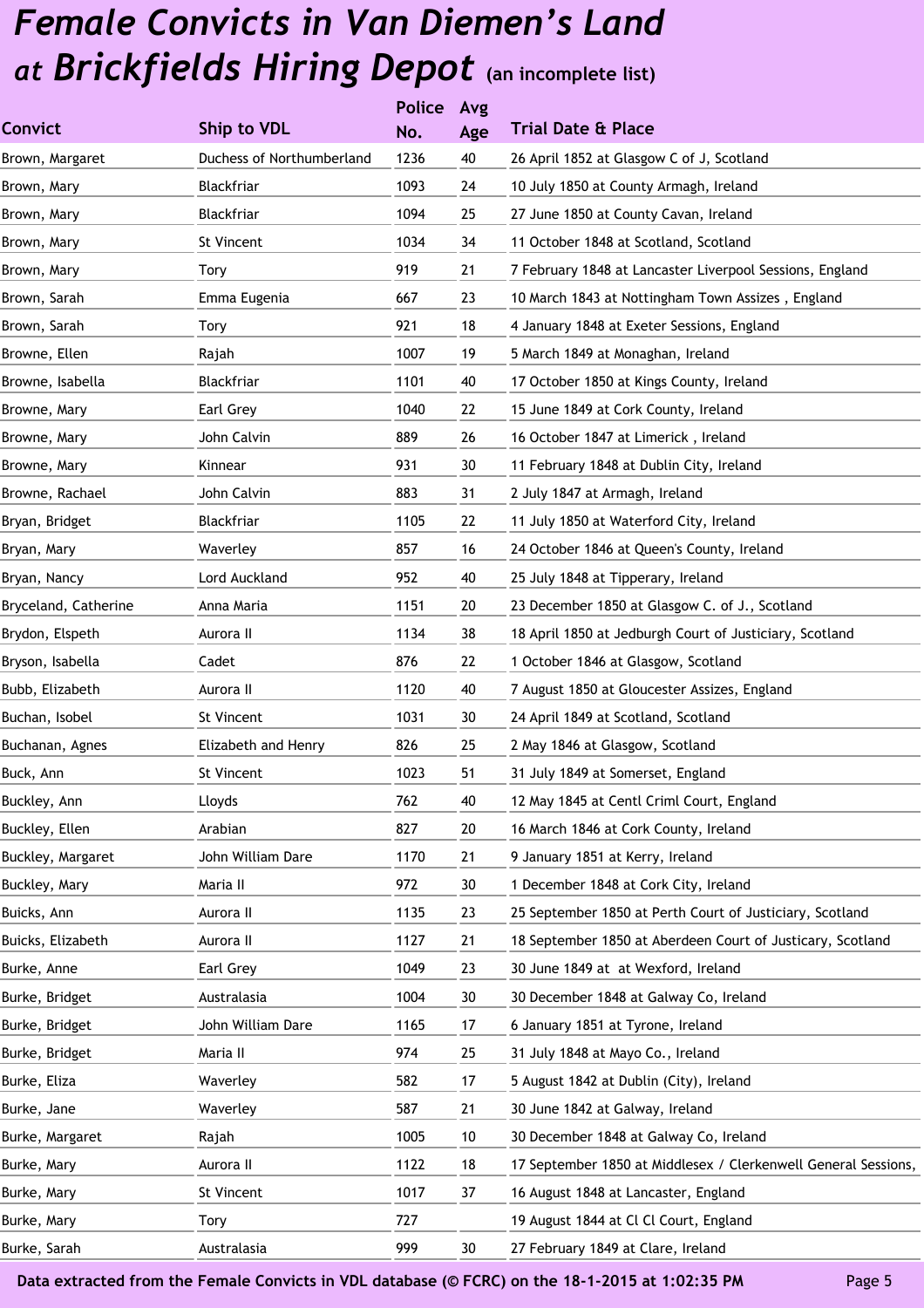|                       |                           | <b>Police</b> | Avg  |                                                              |
|-----------------------|---------------------------|---------------|------|--------------------------------------------------------------|
| Convict               | Ship to VDL               | No.           | Age  | <b>Trial Date &amp; Place</b>                                |
| Burke, Susannah       | Blackfriar                | 1100          | 40   | 15 July 1850 at Kings County, Ireland                        |
| Burnett, Janet        | Emma Eugenia              | 1081          | 35   | 12 April 1850 at Aberdeen Court of Justiciary, Scotland      |
| Burns, Betsey         | Sea Queen                 | 808           | 20   | 29 December 1845 at Manchester Boro' QS, England             |
| Burns, Catharine      | Blackfriar                | 1102          | 21   | 13 April 1850 at Limerick City, Ireland                      |
| Burns, Eliza          | Sea Queen                 | 809           | 17   | 5 January 1846 at York City QS, England                      |
| Burns, Margaret       | Anna Maria                | 1152          | 17   | 23 April 1851 at Glasgow C. of J., Scotland                  |
| Burns, Mary           | Blackfriar                | 1103          | 21   | 13 April 1850 at Limerick County, Ireland                    |
| Burrell, Jane         | Tory                      | 924           | 28   | 5 January 1848 at Wisbech Sessions, Cambridge, England       |
| Burrowes, Teresa      | Lord Auckland             | 946           | 28   | 10 July 1848 at Dublin City, Ireland                         |
| Bushe, Mary           | John William Dare         | 1157          | 20   | 21 March 1851 at Co. Cork, Ireland                           |
| Butcher, Caroline     | Cadet                     | 880           | 24   | 1 April 1847 at Monmouth Usk Assizes, Wales                  |
| Butler, Anne          | Earl Grey                 | 1046          | 17   | 28 December 1848 at Kings Co, Ireland                        |
| Butler, Catherine     | Rajah                     | 1002          | 26   | 16 September 1848 at Cork, Ireland                           |
| Butler, Margaret      | Earl Grey                 | 1048          | 24   | 20 July 1849 at Tipperary, Ireland                           |
| Butler, Mary          | John William Dare         | 1156          | 36   | 21 June 1850 at Clare, Ireland                               |
| Butterworth, Mary Ann | Sea Queen                 | 811           | 12   | 15 October 1845 at Preston Q.S., England                     |
| Byrne, Ann            | Australasia               | 1010          | 23   | 20 March 1849 at Kildare, Ireland                            |
| Byrne, Anne           | Blackfriar                | 1114          | 22   | 21 October 1850 at Wicklow, Ireland                          |
| Byrne, Bridget        | Earl Grey                 | 1050          | 35   | 9 July 1849 at Wicklow, Ireland                              |
| Byrne, Bridget        | Waverley                  | 585           | 40   | 23 June 1842 at Kildare, Ireland                             |
| Byrne, Catharine      | John William Dare         | 1168          | 23   | 1 March 1851 at Wexford, Ireland                             |
| Byrne, Catherine      | Blackfriar                | 1113          | 21   | 20 June 1850 at Wicklow, Ireland                             |
| Byrne, Eliza          | John Calvin               | 887           | 23   | 25 October 1847 at Dublin City, Ireland                      |
| Byrne, Jane           | Arabian                   | 829           | 26   | 8 May 1846 at Dublin City, Ireland                           |
| Byrne, Margaret       | Blackfriar                | 1099          | 15   | 6 December 1850 at Dublin City, Ireland                      |
| Byrne, Margaret       | John William Dare         | 1166          | 23   | 1 March 1850 at Wexford, Ireland                             |
| Byrne, Margaret       | Waverley                  | 581           | 21   | 25 July 1842 at Dublin City, Ireland                         |
| Byrne, Mary           | Blackfriar                | 1107          | 28   | 22 July 1850 at County Carlow, Ireland                       |
| Byrne, Mary           | Blackfriar                | 1108          | 23   | 1 March 1850 at Wexford, Ireland                             |
| Byrne, Mary Ann       | John William Dare         | 1169          | 26   | 6 January 1851 at Wicklow, Ireland                           |
| Byrnes, Catherine     | John Calvin               | 893           | 25   | 20 July 1847 at Limerick City, Ireland                       |
| Bywater, Sophia       | Sea Queen                 | 812           | 38   | 13 January 1845 at Spilsby QS, England                       |
| Cahill, Bridget       | Australasia               | 1010          | 35   | 27 December 1848 at Galway Co., Ireland                      |
| Cahill, Margaret      | Australasia               | 1011          | 16.5 | 27 December 1848 at Galway Co., Ireland                      |
| Cairnes, Elizabeth    | Aurora II                 | 1171          | 33   | 30 December 1850 at Durham Quarter Sessions, England         |
| Cairns, Helen         | Tory                      | 904           | 24   | 20 December 1847 at Glasgow, Scotland                        |
| Cairns, Mary          | Stately                   | 987           | 23   | 7 November 1848 at Edinburgh C of J, Scotland                |
| Caldwell, Anne        | Duchess of Northumberland | 1311          | 33   | <[X:28]> 27 April 1852 at Glasgow C of J, Scotland           |
| Cale, Elizabeth       | Lloyds                    | 755           | 17   | 28 January 1845 at Middlesex (Clerkenwell) Quarter Sessions, |
| Callaghan, Bridget    | Australasia               | 1020          | 23   | 12 January 1849 at Limerick City, Ireland                    |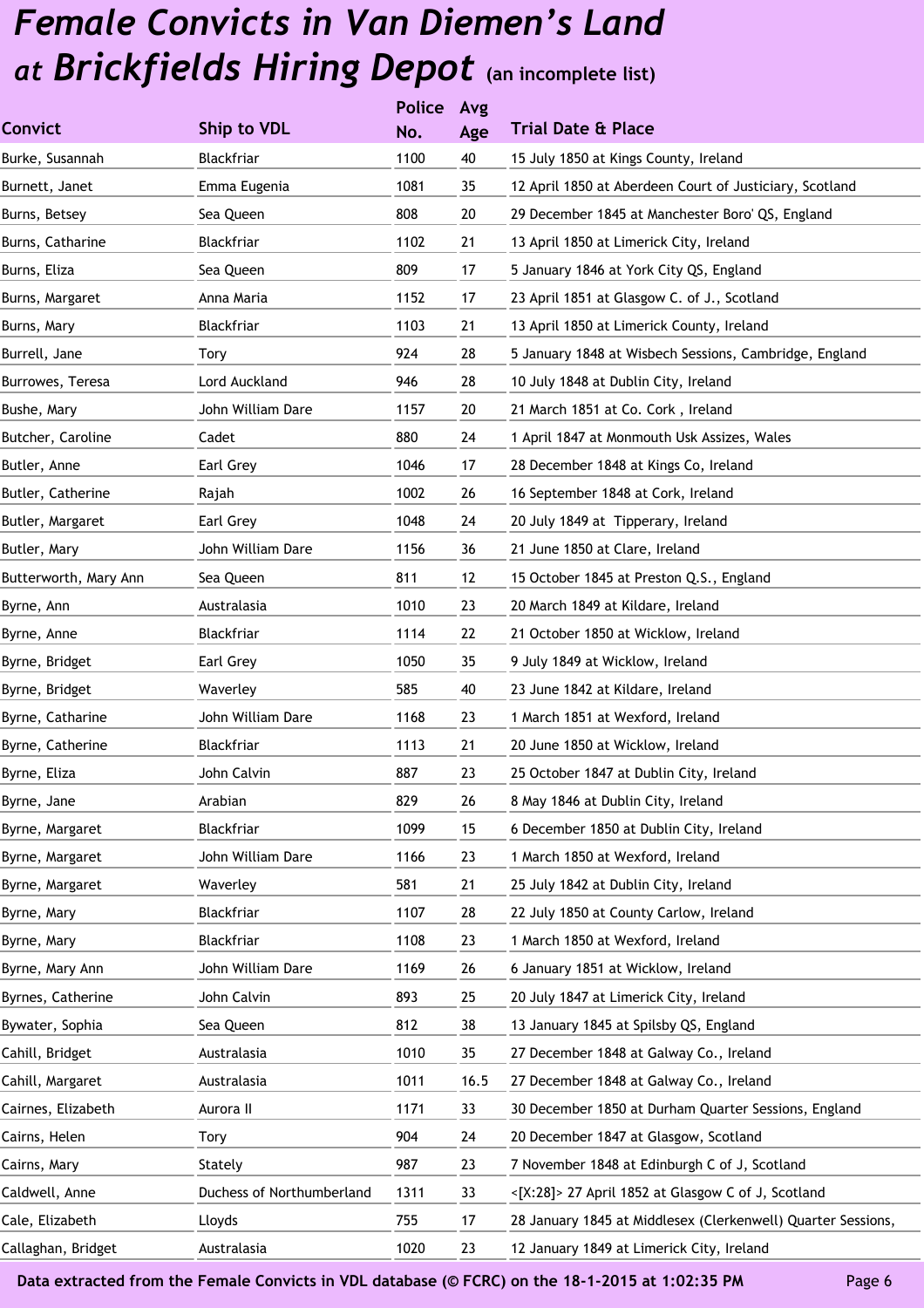|                      |                  | <b>Police</b> | Avg  |                                                              |
|----------------------|------------------|---------------|------|--------------------------------------------------------------|
| <b>Convict</b>       | Ship to VDL      | No.           | Age  | <b>Trial Date &amp; Place</b>                                |
| Callaghan, Bridget   | Kinnear          | 928           | 23   | 13 March 1848 at County Kildare, Ireland                     |
| Callaghan, Ellen     | Duke of Cornwall | 1107          | 19.5 | 9 January 1850 at Cork County, Ireland                       |
| Callaghan, Mary      | Maria II         | 981           | 26   | October 1848 at Waterford Co. Oct. Session, Ireland          |
| Calver, Charlotte    | St Vincent       | 1044          | 40   | 4 January 1849 at Suffolk, England                           |
| Cameron, Agnes       | Aurora II        | 1182          | 49   | 22 July 1850 at Edinburgh Court of Justiciary, Scotland      |
| Cameron, Agnes       | Aurora II        | 1184          | 25   | 30 September 1850 at Glasgow Court of Justiciary, Scotland   |
| Campbell, Agnes      | Emma Eugenia     | 1127          | 25   | 11 April 1850 at Stirling Court of Justiciary, Scotland      |
| Campbell, Catherine  | Emma Eugenia     | 1126          | 28   | 27 April 1850 at Glasgow Court of Justiciary, Scotland       |
| Campbell, Catherine  | Midlothian       | 1294          | 18   | 21 October 1851 at Sligo, Ireland                            |
| Campbell, Elisa      | Blackfriar       | 1167          | 38   | 2 July 1849 at Tyrone, Ireland                               |
| Campbell, Elizabeth  | Aurora II        | 1185          | 25   | 24 September 1850 at Perth Court of Justiciary, Scotland     |
| Campbell, Elizabeth  | Waverley         | 551           | 30   | 22 June 1842 at Westmeath, Ireland                           |
| Campbell, Margaret   | Blackfriar       | 1138          | 22   | 26 February 1850 at County Clare, Ireland                    |
| Campbell, Mary       | Emma Eugenia     | 1129          | 36   | 2 May 1850 at Ayr Court of Justiciary, Scotland              |
| Campion, Sarah       | East London      | 602           | 18   | 18 October 1842 at Carlow, Ireland                           |
| Canning, Fanny       | Aurora II        | 1180          | 21   | 3 July 1850 at Coventry Quarter Sessions, England            |
| Cannon, Catherine    | Tory             | 906           | 19   | 19 October 1847 at York Kuaresboro Sessions, England         |
| Cannon, Elizabeth    | Blackfriar       | 1135          | 18   | 4 April 1850 at County Armagh, Ireland                       |
| Carbery, Mary Ann    | Blackfriar       | 1154          | 22   | 15 July 1850 at Kings County, Ireland                        |
| Carden, Mary         | Aurora II        | 1176          | 28   | 14 October 1850 at Stafford Quarter Sessions, England        |
| Carey, Anne          | Waverley         | 853           | 18   | 8 March 1847 at Tyrone, Ireland                              |
| Carleton, Anne       | Waverley         | 541           | 26   | 28 March 1842 at Dublin City, Ireland                        |
| Carmichael, Isabella | Baretto Junior   | 1082          | 28   | 17 September 1849 at Glasgow C. of J., Scotland              |
| Carmody, Mary        | Australasia      | 1001          | 20   | 27 February 1849 at Clare, Ireland                           |
| Carnally, Ann        | Anna Maria       | 1199          | 41   | 21 May 1851 at Sheffield Q.S., England                       |
| Carne, Julia         | Sovereign        | 98            | 19   | 30 March 1827 at Cornwall, England                           |
| Carr, Mary           | Waverley         | 545           | 21   | 6 July 1842 at Tyrone, Ireland                               |
| Carr, Sarah          | Baretto Junior   | 1085          | 47   | 4 April 1849 at Northumberland Q S, England                  |
| Carroll, Alley       | Lord Auckland    | 948           | 27   | 1 May 1848 at Tipperary, Ireland                             |
| Carroll, Ellen       | Emma Eugenia     | 1131          | 36   | 16 July 1850 at Kirkdale Quarter Sessions, England           |
| Carroll, Esther      | Earl Grey        | 1060          | 22   | 18 October 1849 at Dublin City, Ireland                      |
| Carroll, Mary        | Blackfriar       | 1145          | 17   | 3 December 1850 at Dublin City, Ireland                      |
| Carroll, Mary        | Blackfriar       | 1159          | 24   | 10 July 1850 at Limerick County, Ireland                     |
| Carroll, Mary        | Earl Grey        | 1058          | 22.5 | 13 March 1849 at Down Co., Ireland                           |
| Carruthers, Ann      | Cadet            | 858           | 31   | 14 April 1847 at Chester, Nether Knutsford Quarter Sessions, |
| Carson, Bridget      | Australasia      | 1014          | 27   | 4 January 1849 at Galway Co., Ireland                        |
| Carter, Jane         | Emma Eugenia     | 1132          | 27   | 31 July 1850 at Hereford Assizes, England                    |
| Carthy, Margaret     | Australasia      | 1003          | 28.5 | 2 January 1849 at Cork Co., Ireland                          |
| Carthy, Margaret     | Australasia      | 1025          | 21   | 23 January 1849 at Tipperary, Ireland                        |
| Cartnell, Elizabeth  | Anna Maria       | 1189          | 18   | 7 January 1851 at Carlisle Q.S., England                     |
|                      |                  |               |      |                                                              |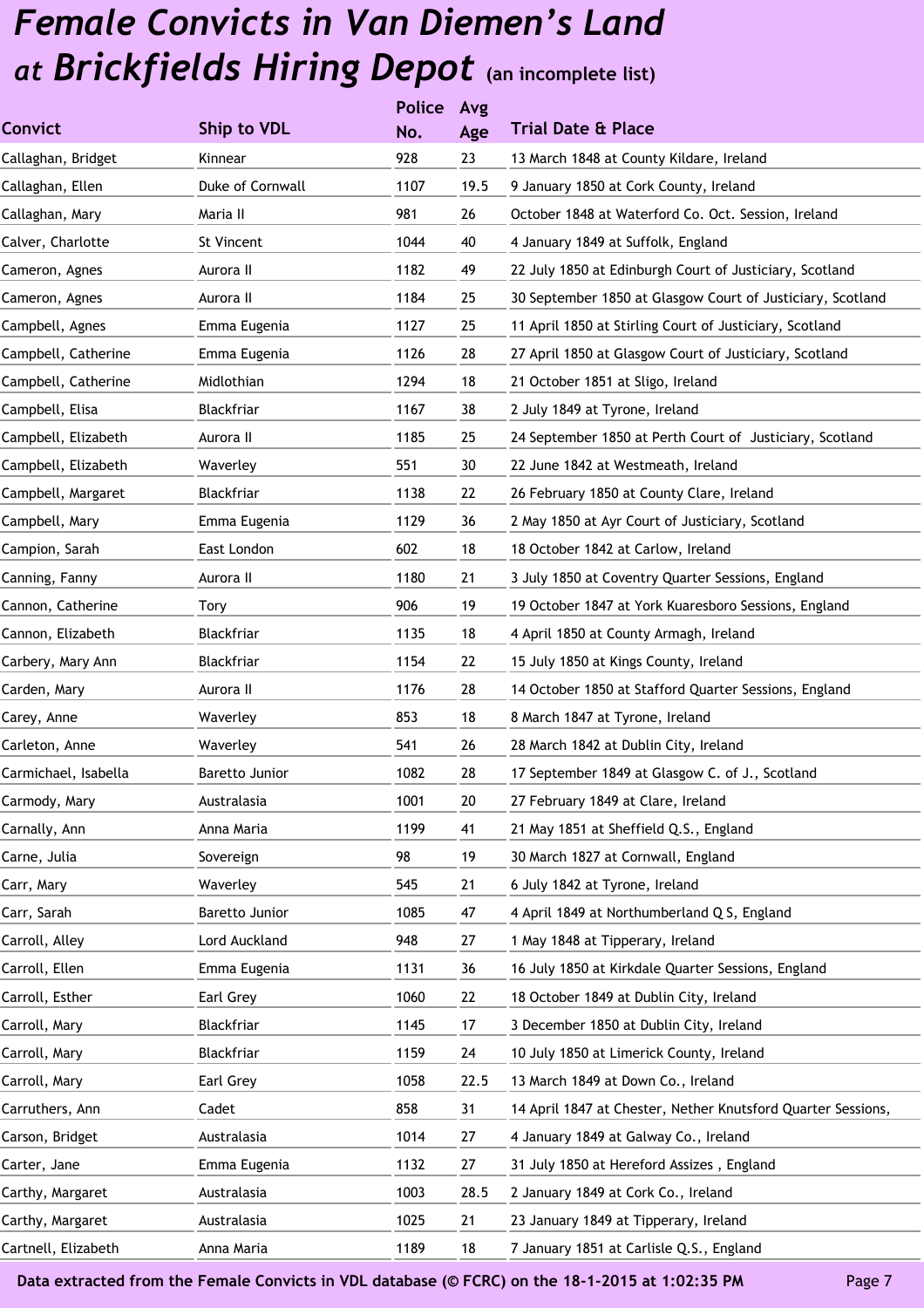|                      |                       | <b>Police</b> | Avg  |                                                                 |
|----------------------|-----------------------|---------------|------|-----------------------------------------------------------------|
| <b>Convict</b>       | Ship to VDL           | No.           | Age  | <b>Trial Date &amp; Place</b>                                   |
| Cartwright, Frances  | Anna Maria            | 1191          | 26   | 26 February 1851 at Hertford Assizes, England                   |
| Casey, Catherine     | <b>Blackfriar</b>     | 1147          | 23   | 2 April 1850 at County Galway, Ireland                          |
| Casey, Catherine     | Duke of Cornwall      | 1115          | 25   | 21 March 1850 at Kildare, Ireland                               |
| Casey, Johanna       | Blackfriar            | 1153          | 25   | 21 October 1850 at County Kilkenny, Ireland                     |
| Casey, Margaret      | Australasia           | 1026          | 23.5 | 6 January 1849 at Tipperary, Ireland                            |
| Casey, Margaret      | John Calvin           | 877           | 27   | 21 June 1847 at Cork Co, Ireland                                |
| Cashin, Eliza        | Maria II              | 983           | 32   | 8 January 1849 at Queens Co, Ireland                            |
| Cassady, Ann         | Aurora II             | 1172          | 18   | 21 October 1850 at Salford General Sessions, England            |
| Cassells, Rebecca    | Baretto Junior        | 1083          | 23.5 | 13 September 1849 at Glasgow C. of J., Scotland                 |
| Cassidy, Bridget     | St Vincent            | 1035          | 30   | 1 January 1849 at Lancaster, England                            |
| Cassidy, Catherine   | Waverley              | 531           | 22   | 12 April 1842 at Antrim, Ireland                                |
| Cassidy, Johanna     | Waverley              | 536           | 16   | 27 June 1842 at Antrim, Ireland                                 |
| Cassidy, Mary Anne   | Blackfriar            | 1161          | 22   | 18 March 1850 at Londonderry, Ireland                           |
| Casterton, Catherine | Anna Maria            | 1195          | 18   | 17 July 1850 at Lincoln Assizes, England                        |
| Catchlove, Ann       | Anna Maria            | 1197          | 19   | 3 July 1851 at Horsham Ass., England                            |
| Caulfield, Winifred  | Australasia           | 1012          | 30   | 4 January 1849 at Galway Co., Ireland                           |
| Cavannah, Rose Ann   | Anna Maria            | 1192          | 35   | 7 April 1851 at Liverpool Q.S., England                         |
| Cavannah, Sarah      | Anna Maria            | 1193          | 24.5 | 7 April 1851 at Liverpool Q.S., England                         |
| Cavendish, Catherine | Waverley              | 538           | 24   | 23 June 1842 at Carlow, Ireland                                 |
| Caveney, Ann         | Earl Grey             | 1056          | 21   | 10 July 1849 at Cork Co., Ireland                               |
| Chadwick, Elizabeth  | Sea Queen             | 790           | 16   | 9 January 1846 at Newark Boro QS, England                       |
| Champion, Lucy       | St Vincent            | 1042          | 33   | 31 March 1849 at Somerset, England                              |
| Chapman, Catherine   | Arabian               | 818           | 20   | 27 October 1845 at Kings County, Ireland                        |
| Chatfield, Mary Ann  | Aurora II             | 1178          | 29   | 6 January 1851 at Bury, St. Edmunds Borough Quarter Sessions,   |
| Chibbett, Sarah      | Tory                  | 746           | 20   | 15 October 1844 at Somerset Taunton Q.S., England               |
| Chickley, Susan      | Australasia           | 1007          | 16   | 2 April 1849 at Cork Co., Ireland                               |
| Clabby, Bridget      | Anna Maria            | 1198          | 19   | 14 March 1851 at Birmingham Q.S., England                       |
| Clark, Margaret      | Emma Eugenia          | 783           | 28   | 7 October 1845 at Perth Court of Judiciary, Scotland            |
| Clark, Mary          | Cadet                 | 860           | 54   | 5 April 1847 at Pontefract Quarter Sessions, Yorkshire, England |
| Clarke, Ann          | Emma Eugenia          | 1123          | 39   | 6 May 1850 at Central Criminal Court, London, England           |
| Clarke, Ann Maria    | <b>Baretto Junior</b> | 1079          | 25   | 15 September 1848 at at Warwick Q.S., England                   |
| Clarke, Betty        | Waverley              | 534           | 29   | 12 April 1842 at Antrim, Ireland                                |
| Clarke, Catherine    | Blackfriar            | 1146          | 24   | 1 January 1850 at Fermanagh, Ireland                            |
| Clarke, Eliza        | Rajah                 | 439           | 22   | 1 March 1841 at Central Cl Court, England                       |
| Clarke, Frances      | Lord Auckland         | 945           | 28   | 25 February 1848 at Longford, Ireland                           |
| Clarke, Jane         | Anna Maria            | 1205          | 20   | 22 April 1851 at Glasgow C. of J., Scotland                     |
| Clarke, Margaret     | Lord Auckland         | 953           | 25   | 3 July 1848 at Galway Co., Ireland                              |
| Clarke, Margaret     | Stately               | 986           | 39   | 25 October 1848 at Lancaster Q.S., England                      |
| Clarke, Mary Ann     | Blackfriar            | 1144          | 30   | 9 November 1850 at Dublin City, Ireland                         |
| Clarke, Susan        | St Vincent            | 1037          | 34   | 27 August 1849 at Lancaster, England                            |
|                      |                       |               |      |                                                                 |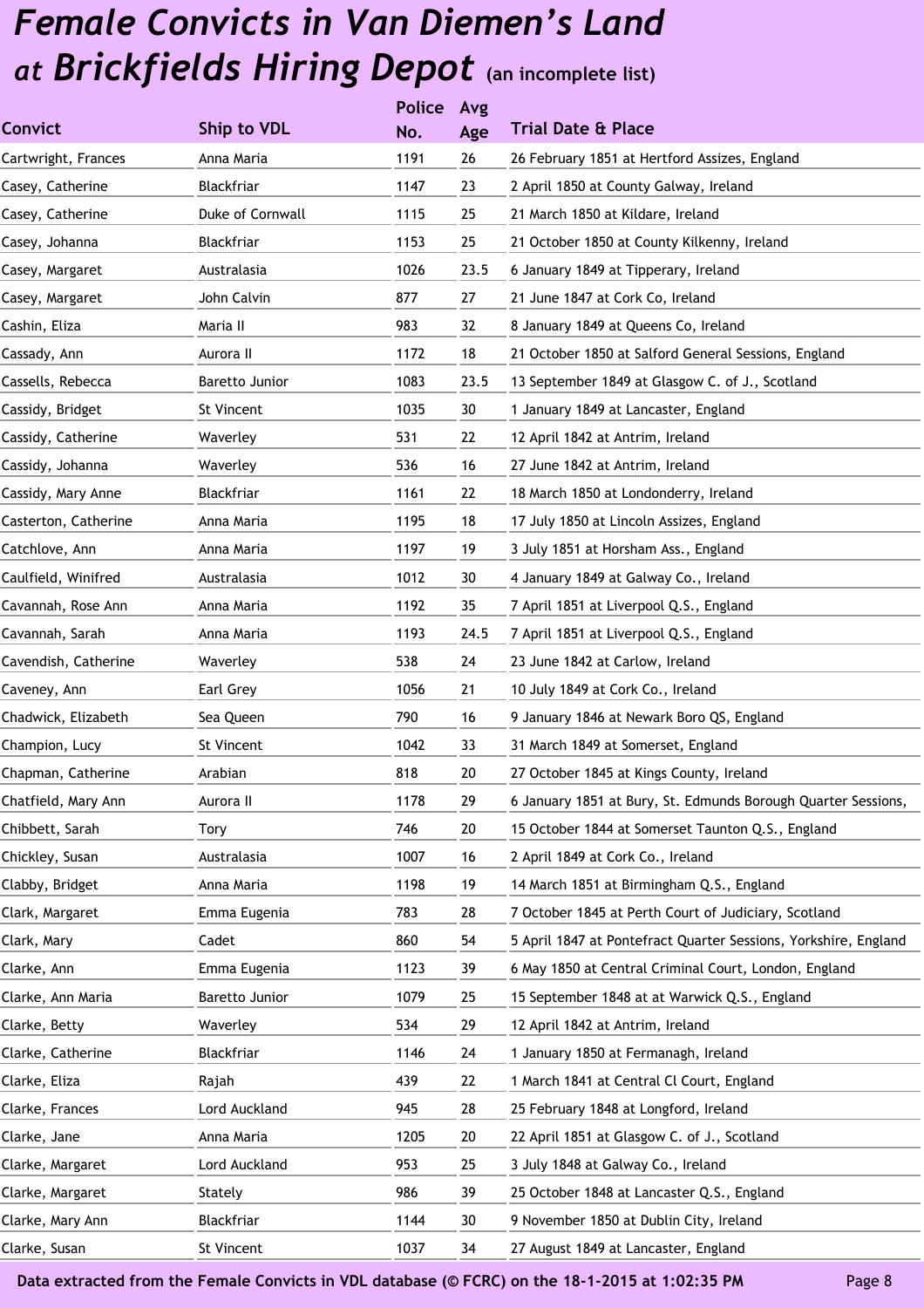|                     |                   | <b>Police</b> | Avg  |                                                               |
|---------------------|-------------------|---------------|------|---------------------------------------------------------------|
| <b>Convict</b>      | Ship to VDL       | No.           | Age  | <b>Trial Date &amp; Place</b>                                 |
| Clayton, Mary Ann   | St Vincent        | 1033          | 18   | 20 August 1849 at Cen. Criml. Court, England                  |
| Clearey, Margaret   | <b>Tory</b>       | 911           | 17   | 7 December 1847 at Surrey Newington Sessions, England         |
| Cleary, Margaret    | Earl Grey         | 1049          | 27   | 2 July 1849 at at Clare, Ireland                              |
| Clements, Sarah     | Emma Eugenia      | 1134          | 23   | 19 August 1850 at Central Criminal Court, London, England     |
| Clerkin, Mary       | Earl Grey         | 1065          | 40   | 5 January 1849 at Monaghan, Ireland                           |
| Clifford, Ellen     | Emma Eugenia      | 1130          | 23   | 21 May 1850 at Clerkenwall, England                           |
| Clifford, Margaret  | Stately           | 993           | 32   | 22 August 1848 at Middlesex G.S., England                     |
| Clifford, Mary      | John Calvin       | 886           | 43   | 18 June 1847 at <[X:Westmeath]> Waterford City, Ireland       |
| Coan, Mary          | Kinnear           | 931           | 25   | 28 December 1847 at Sligo, Ireland                            |
| Cobley, Hannah      | Emma Eugenia      | 628           | 26   | 3 January 1843 at Leicester Borough Quarter Sessions, England |
| Coffee, Mary        | Blackfriar        | 1149          | 20   | 27 March 1850 at Kerry, Ireland                               |
| Coghlan, Elizabeth  | Maria II          | 966           | 22   | October 1848 at Cork Co Oct. Sessions 1848, Ireland           |
| Coghlan, Margaret   | Aurora II         | 1175          | 30   | 30 December 1850 at Usk Quarter Sessions, Wales               |
| Cole, Mary Ann      | Emma Eugenia      | 1133          | 39   | 23 July 1850 at Nottingham Assizes, England                   |
| Coleman, Margaret   | Blackfriar        | 1166          | 20   | 19 July 1850 at Tipperary, Ireland                            |
| Coleman, Mary Ann   | Duke of Cornwall  | 1078          | 26   | 15 October 1849 at Co Antrim, Ireland                         |
| Collins, Ann        | Cadet             | 957           | 16   | 3 April 1848 at Liverpool Borough Sessions, England           |
| Collins, Judy       | Australasia       | 1024          | 20   | 23 January 1849 at Tipperary, Ireland                         |
| Collins, Margaret   | Maria II          | 967           | 19   | October 1848 at Cork Co. Oct. Sessions 1848, Ireland          |
| Collins, Mary       | Waverley          | 535           | 29   | 2 March 1842 at Antrim, Ireland                               |
| Collins, Sibby      | Kinnear           | 929           | 21   | 18 January 1848 at County Mayo, Ireland                       |
| Colman, Margaret    | Asia V            | 832           | 22   | 30 April 1846 at Glasgow, Scotland                            |
| Compstick, Margaret | Australasia       | 1021          | 15   | 28 February 1849 at Longford, Ireland                         |
| Conally, Elizabeth  | Cadet             | 956           | 29   | 26 June 1848 at Durham Sessions, England                      |
| Condon, Ann         | Sea Queen         | 796           | 18   | 2 February 1846 at Cent. Criminal Ct., England                |
| Conlan, Bridget     | Earl Grey         | 1064          | 37   | 12 March 1849 at Limerick City, Ireland                       |
| Conlan, Margaret    | Martin Luther     | 1275          | 19   | 8 March 1851 at Co. Tyrone, Ireland                           |
| Connarty, Mary      | Blackfriar        | 1164          | 20.5 | 31 October 1850 at Louth, Ireland                             |
| Conneely, Catherine | Blackfriar        | 1147          | 30   | 14 March 1850 at County Galway, Ireland                       |
| Connell, Bridget    | John William Dare | 1212          | 36   | 7 December 1850 at County Cork, Ireland                       |
| Connell, Johanna    | Blackfriar        | 1142          | 38   | 29 May 1851 at County Cork, Ireland                           |
| Connell, Judith     | Earl Grey         | 1066          | 23   | 2 July 1849 at Tipperary, Ireland                             |
| Connell, Margaret   | Australasia       | 1005          | 26   | 26 March 1849 at Cork Co., Ireland                            |
| Connell, Margaret   | Martin Luther     | 1255          | 24   | 4 August 1851 at City Cork, Ireland                           |
| Connell, Mary       | Earl Grey         | 1051          | 23   | 14 May 1849 at Cork Co., Ireland                              |
| Connell, Mary       | East London       | 600           | 20   | 9 December 1842 at Cork City, Ireland                         |
| Conners, Margaret   | Duke of Cornwall  | 1098          | 30.5 | 17 April 1849 at Clare, Ireland                               |
| Connolly, Bridget   | Martin Luther     | 1260          | 20   | 20 June 1851 at Galway City, Ireland                          |
| Connolly, Julia     | Emma Eugenia      | 1119          | 23   | 4 February 1850 at Newington Quarter Sessions, England        |
| Connor, Bridget     | Blackfriar        | 1150          | 50   | 21 June 1850 at Kildare, Ireland                              |
|                     |                   |               |      |                                                               |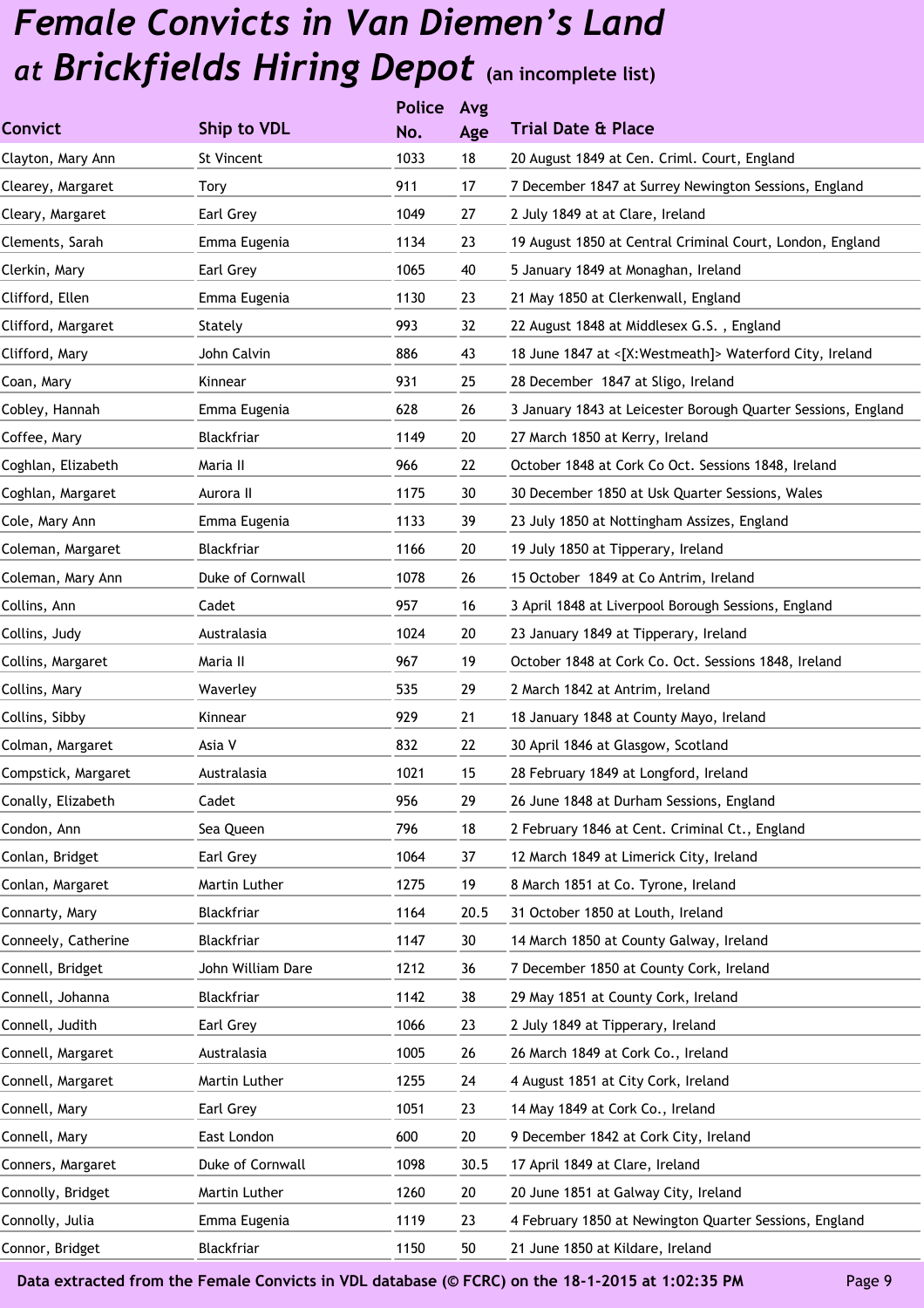|                     |                   | <b>Police</b> | Avg |                                                                 |
|---------------------|-------------------|---------------|-----|-----------------------------------------------------------------|
| <b>Convict</b>      | Ship to VDL       | No.           | Age | <b>Trial Date &amp; Place</b>                                   |
| Connor, Catharine   | Blackfriar        | 1139          | 23  | 28 October 1850 at County Clare, Ireland                        |
| Connor, Catherine   | Waverley          | 540           | 21  | 24 June 1842 at Dublin, Ireland                                 |
| Connor, Deborah     | Tasmania          | 775           | 18  | 10 April 1845 at Kerry, Ireland                                 |
| Connor, Eliza       | Emma Eugenia      | 1124          | 23  | 6 May 1850 at Central Criminal Court, London, England           |
| Connor, Ellen       | Australasia       | 1015          | 26  | 16 January 1849 at Galway Town, Ireland                         |
| Connor, Mary        | Arabian           | 819           | 22  | 1 January 1846 at Kerry, Ireland                                |
| Connor, Mary        | Arabian           | 820           | 22  | 16 April 1846 at Mayo, Ireland                                  |
| Connor, Mary        | Australasia       | 1009          | 36  | 2 February 1849 at Cork City, Ireland                           |
| Connors, Catherine  | Lord Auckland     | 934           | 35  | 6 July 1848 at Clare, Ireland                                   |
| Connors, Cecilia    | Lord Auckland     | 951           | 35  | 6 April 1848 at Wexford, Ireland                                |
| Connors, Ellen      | Duke of Cornwall  | 1105          | 26  | 7 December 1848 at Cork County, Ireland                         |
| Connors, Johanna    | Waverley          | 550           | 55  | 15 April 1842 at Kerry, Ireland                                 |
| Connors, Margaret   | Blackfriar        | 1168          | 23  | 9 July 1850 at Wexford, Ireland                                 |
| Connors, Mary       | Blackfriar        | 1155          | 30  | 10 April 1850 at Limerick City, Ireland                         |
| Connors, Mary       | Earl Grey         | 1053          | 16  | 2 July 1849 at Cork Co., Ireland                                |
| Connors, Susan      | John Calvin       | 884           | 30  | 2 November 1847 at Limerick City, Ireland                       |
| Connors, Mary       | Midlothian        | 1280          | 17  | 31 March 1852 at Limerick, Ireland                              |
| Conolly, Ann        | Maria II          | 968           | 34  | October 1848 at Co. Down Oct. Sessions 1848, Ireland            |
| Conolly, Catherine  | Earl Grey         | 1050          | 22  | 4 July 1849 at Co. of Clare, Ireland                            |
| Conolly, Margaret   | Maria II          | 972           | 23  | August 1848 at Galway Town August 1848, Ireland                 |
| Conroy, Catherine   | Duke of Cornwall  | 1101          | 21  | 22 June 1849 at Galway Co, Ireland                              |
| Conroy, Eleanor     | John William Dare | 1209          | 40  | 27 December 1850 at Armagh, Ireland                             |
| Conry, Jane         | Australasia       | 1019          | 25  | 2 January 1849 at Leitrim, Ireland                              |
| Converi, Nancy      | Midlothian        | 1284          | 23  | 11 March 1852 at Londonderry County, Ireland                    |
| Conway, Bridget     | John William Dare | 1229          | 17  | 12 March 1851 at Tipperary, Ireland                             |
| Conway, Bridget     | Waverley          | 542           | 19  | 24 June 1842 at Tyrone, Ireland                                 |
| Conway, Bridget     | Waverley          | 544           | 50  | 24 June 1842 at Tyrone, Ireland                                 |
| Conway, Catharine   | Blackfriar        | 1151          | 22  | 23 July 1850 at Kildare, Ireland                                |
| Conway, Elizabeth   | Waverley          | 547           | 15  | 6 July 1842 at Tyrone, Ireland                                  |
| Conway, Fanny       | Blackfriar        | 1148          | 40  | 24 June 1850 at County Galway, Ireland                          |
| Conway, Margaret    | Aurora II         | 1174          | 23  | 16 December 1850 at Liverpool Borough Quarter Sessions,         |
| Conway, Mary        | Waverley          | 543           | 18  | 24 June 1842 at Tyrone, Ireland                                 |
| Cook, Ellen         | Tory              | 750           | 55  | 19 October 1844 at Yorks Kingston upon Hull Boro Q. S., England |
| Cook, Jean          | Tory              | 754           | 25  | 1 October 1844 at Perth Ct of Justcy, Scotland                  |
| Cooke, Ellen        | Anna Maria        | 1190          | 20  | 22 March 1851 at Hereford Assizes, England                      |
| Cooley, Mary        | Australasia       | 998           | 28  | 27 February 1849 at Clare, Ireland                              |
| Cooper, Mary Ann    | Emma Eugenia      | 1121          | 43  | 6 March 1850 at Worcester Assizes, England                      |
| Copeland, Elizabeth | Stately           | 995           | 39  | 7 November 1848 at Middlesex G.S., England                      |
| Copland, Mary       | St Vincent        | 1047          | 27  | 10 October 1848 at Scotland, Scotland                           |
| Copping, Hagar      | Aurora II         | 1186          | 20  | 20 March 1850 at Norfolk Quarter Sessions, England              |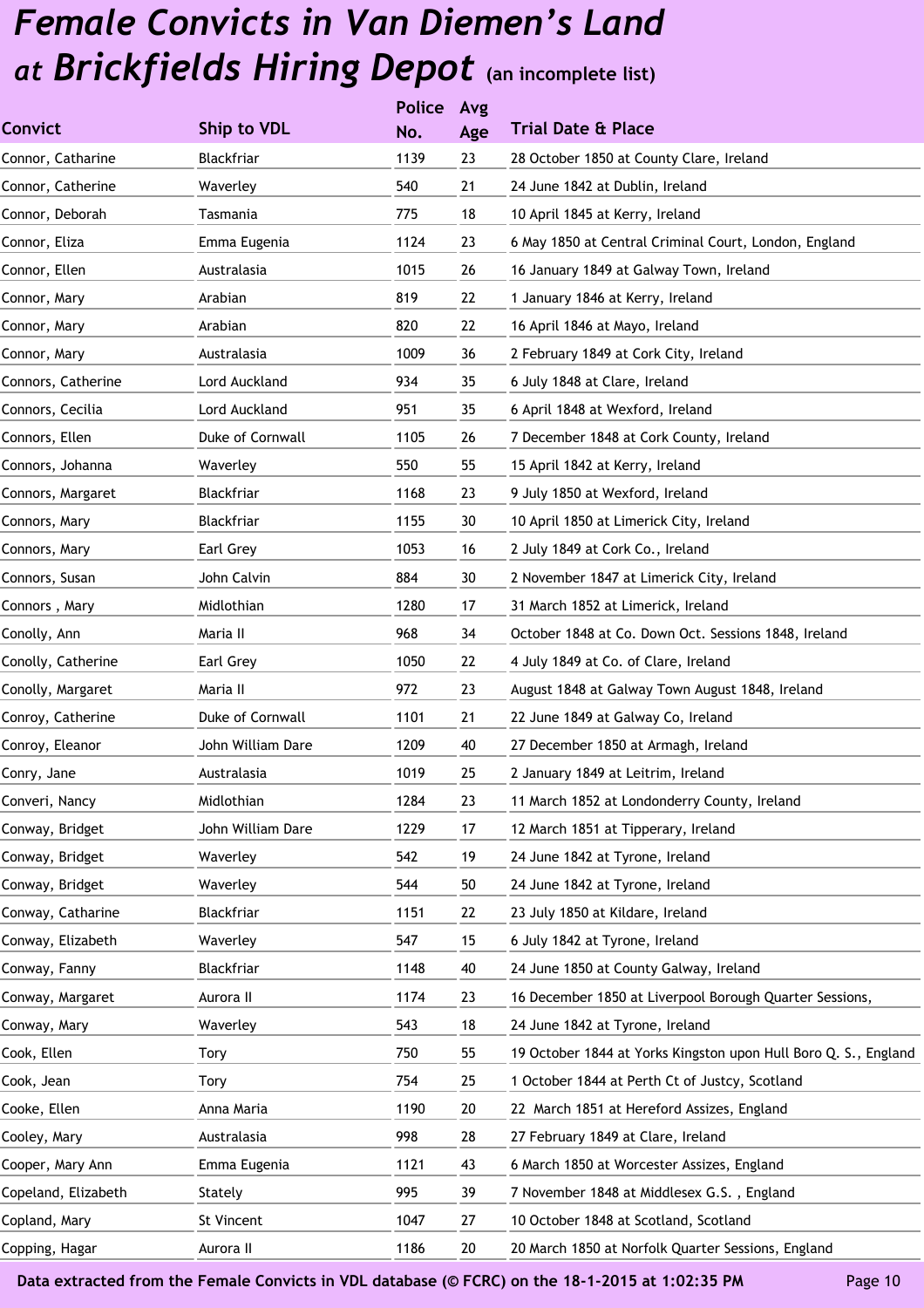|                      |                  | <b>Police</b> | Avg  |                                                         |
|----------------------|------------------|---------------|------|---------------------------------------------------------|
| <b>Convict</b>       | Ship to VDL      | No.           | Age  | <b>Trial Date &amp; Place</b>                           |
| Corbett, Margaret    | Blackfriar       | 1140          | 17   | 28 October 1850 at County Clare, Ireland                |
| Corcoran, Anne       | Blackfriar       | 1158          | 23   | 20 April 1850 at Limerick County, Ireland               |
| Corcoran, Honora     | Blackfriar       | 1156          | 22   | 13 April 1850 at Limerick County, Ireland               |
| Corcoran, Judith     | Earl Grey        | 1070          | 50   | 29 December 1848 at Waterford Co, Ireland               |
| Corcoran, Margaret   | Blackfriar       | 1157          | 23   | 20 April 1850 at Limerick County, Ireland               |
| Corkery, Ellen       | Waverley         | 549           | 40   | 9 March 1842 at Kerry, Ireland                          |
| Corrigan, Ann        | Waverley         | 530           | 44   | 27 February 1841 at Dublin (City), Ireland              |
| Corrigan, Ellen      | Earl Grey        | 1069          | 36   | 10 March 1849 at Tyrone, Ireland                        |
| Corrigan, Maria      | Anna Maria       | 1188          | 22   | 7 July 1851 at C.C.C., England                          |
| Corry, Anne          | Australasia      | 1000          | 16   | 27 February 1849 at Clare, Ireland                      |
| Costello, Ellen      | Duke of Cornwall | 1116          | 40   | 8 April 1850 at Limerick Co., Ireland                   |
| Costello, Mary Ann   | Emma Eugenia     | 1122          | 21   | 15 March 1850 at Nottingham Assizes, England            |
| Cottar, Ann          | Earl Grey        | 1055          | 20   | 10 July 1849 at Cork Co, Ireland                        |
| Cotter, Catherine    | Earl Grey        | 1073          | 20   | 2 July 1849 at Waterford Co., Ireland                   |
| Cotter, Ellen        | Duke of Cornwall | 1104          | 20   | 30 November 1849 at Cork Co., Ireland                   |
| Cottingham, Maria    | Aurora II        | 1179          | 30   | 5 August 1850 at Guildford Assizes, England             |
| Cottle, Sarah        | Baretto Junior   | 1089          | 23   | 17 October 1849 at Northampton, England                 |
| Cowley, Charlotte    | Tory             | 749           | 23   | 14 October 1844 at Worcester Q. Sess., England          |
| Cowper, Mary         | Emma Eugenia     | 1120          | 24   | 11 July 1849 at York Assizes, England                   |
| Cox, Catherine       | St Vincent       | 1036          | 36   | 2 April 1849 at Lancaster, England                      |
| Coy, Margaret        | Australasia      | 999           | 25   | 27 February 1849 at Clare, Ireland                      |
| Cradock, Ellen       | Maria II         | 978           | 19   | October 1848 at Co. Managhan Oct. Sessions, Ireland     |
| Craig, Biddy         | Waverley         | 532           | 17   | 12 April 1842 at Antrim, Ireland                        |
| Cranstone, Ann       | Tasmania         | 623           | 34   | 6 May 1844 at Cl.Cl. Court, England                     |
| Crawford, Letitia    | Blackfriar       | 1162          | 28   | 2 July 1850 at Longford, Ireland                        |
| Crawley, Honora      | Baretto Junior   | 1088          | 25   | 17 December 1849 at at Cen. Criml. Court, England       |
| Cray, Ellen          | Aurora II        | 1170          | 43   | 8 April 1850 at Durham Quarter Sessions, England        |
| Crease, Elizabeth    | Stately          | 991           | 29   | 7 November 1848 at Edinburgh C. of J., Scotland         |
| Creighton, Elizabeth | Earl Grey        | 1075          | 30   | 5 January 1849 at Wexford, Ireland                      |
| Croke, Catherine     | Duke of Cornwall | 1106          | 50   | 7 December 1849 at Cork County, Ireland                 |
| Cronin, Julia        | Earl Grey        | 1054          | 26   | 10 July 1849 at Cork Co., Ireland                       |
| Crookes, Rebecca     | Tasmania         | 624           | 21   | 7 September 1844 at York Sheffield Q.S., England        |
| Crosby, Sarah        | St Vincent       | 1031          | 18   | 26 February 1849 at Cen. Criml. Court, England          |
| Crowley, Susan       | Duke of Cornwall | 1109          | 35   | 16 November 1849 at Cork City, Ireland                  |
| Crowther, Ann        | Aurora II        | 1173          | 22   | 7 December 1850 at Liverpool Assizes, England           |
| Cuff, Jane           | Tasmania         | 625           | 45   | 30 March 1844 at Somerset Asss, England                 |
| Cullen, Anne         | Waverley         | 537           | 16   | 27 June 1842 at Antrim, Ireland                         |
| Cullen, Bridget      | Maria II         | 975           | 25   | October 1848 at Leitrim Co. Oct. Sessions 1848, Ireland |
| Cummings, Mary Ann   | Tory             | 920           | 35   | 29 February 1848 at Devon Exeter Sessions, England      |
| Cummings, Rosanna    | Anna Maria       | 1196          | 24.5 | 2 July 1851 at Newcastle upon Tyne Q.S., England        |
|                      |                  |               |      |                                                         |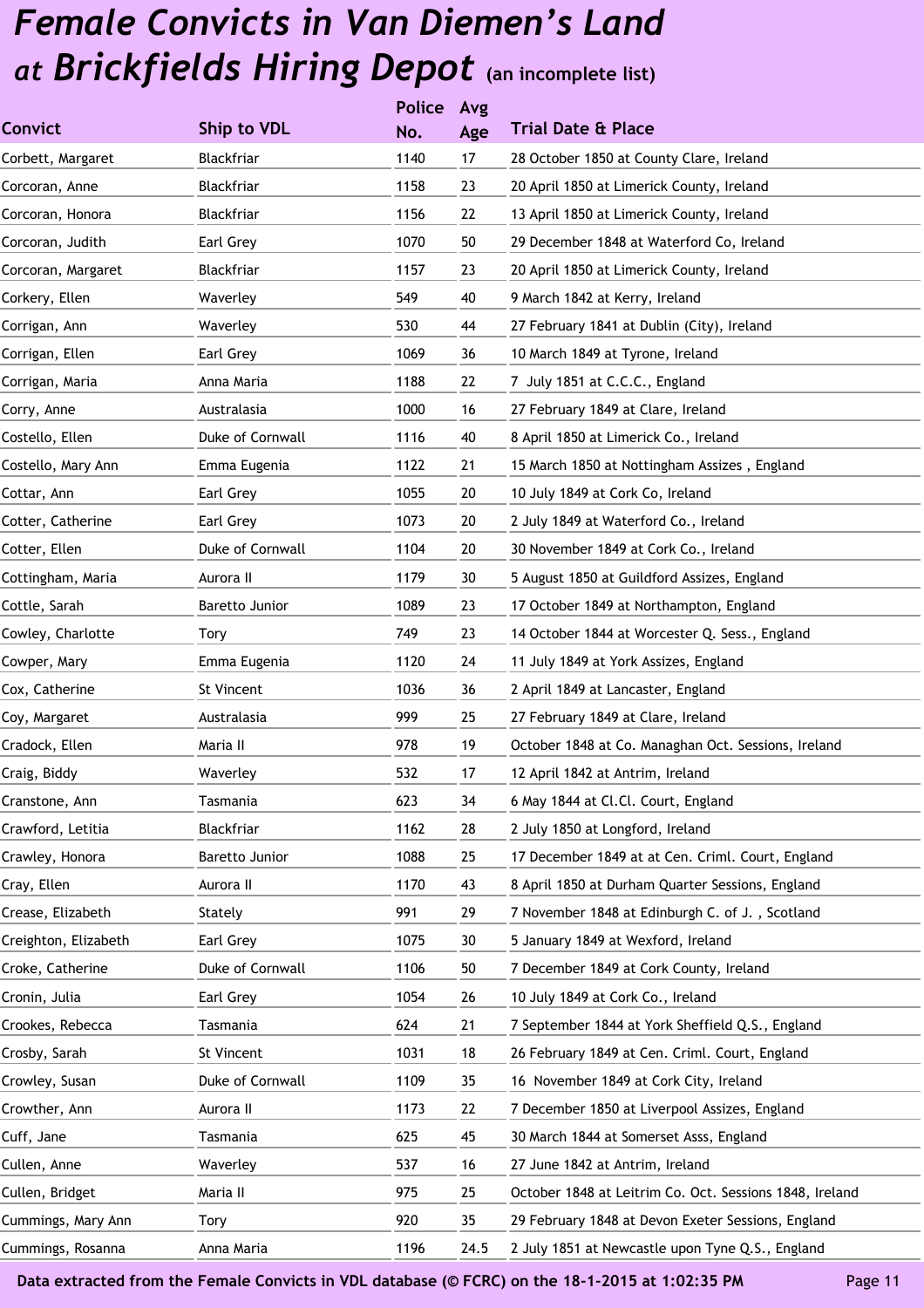|                      |                           | <b>Police</b> | Avg  |                                                                   |
|----------------------|---------------------------|---------------|------|-------------------------------------------------------------------|
| <b>Convict</b>       | Ship to VDL               | No.           | Age  | <b>Trial Date &amp; Place</b>                                     |
| Cunningham, Ann      | Anna Maria                | 1194          | 21.5 | 7 April 1851 at Manchester Q.S., England                          |
| Cunningham, Magie    | Anna Maria                | 1204          | 20   | 22 April 1851 at Glasgow C. of J., Scotland                       |
| Cunningham, Margaret | Duke of Cornwall          | 1097          | 30   | 16 October 1849 at Cavan, Ireland                                 |
| Cunningham, Mary     | Duke of Cornwall          | 1096          | 35   | 9 October 1849 at Cavan, Ireland                                  |
| Cunningham, Mary     | Duke of Cornwall          | 1117          | 21   | 28 December 1849 at Roscommon, Ireland                            |
| Cunningham, Mary Ann | Tasmania                  | 626           | 24   | 9 March 1844 at York Asss, England                                |
| Cunnliffe, Honor     | Waverley                  | 548           | 28   | 18 March 1842 at Galway Town, Ireland                             |
| Cureton, Ann         | Anna Maria                | 1187          | 17   | 4 July 1851 at Bristol Q.S., England                              |
| Curley, Mary         | Duke of Cornwall          | 1112          | 18   | 24 July 1849 at Galway Co, Ireland                                |
| Curran, Mary         | Duke of Cornwall          | 1113          | 17   | 24 July 1849 at Co Galway, Ireland                                |
| Curran, Peggy        | Blackfriar                | 1137          | 25   | 22 July 1850 at County Carlow, Ireland                            |
| Currans, Agnes       | Anna Maria                | 606           | 20   | 24 April 1851 at Glasgow C.of J., Scotland                        |
| Curreen, Ellen       | Earl Grey                 | 1072          | 36   | 9 April 1849 at Waterford Co., Ireland                            |
| Currie, Ann          | Anna Maria                | 1201          | 27   | 15 May 1851 at Edinburgh C.J., Scotland                           |
| Currie, Ann          | Duchess of Northumberland | 1309          | 21   | <[X: 27]> 27 <[X: April]> July <[X: 1852]> 1852 at Edinburgh C of |
| Currie, Ellen        | Blackfriar                | 1165          | 25   | 17 June 1850 at Mayo, Ireland                                     |
| Currie, Janet        | Emma Eugenia              | 1128          | 30   | 30 April 1850 at Ayr Court of Justiciary, Scotland                |
| Curry, Catharine     | Blackfriar                | 1160          | 31   | 18 March 1850 at Londonderry, Ireland                             |
| Curry, Elizabeth     | Australasia               | 1017          | 14   | 20 March 1849 at Kildare, Ireland                                 |
| Curtis, Mary         | Blackfriar                | 1163          | 24   | 1 January 1850 at Louth, Ireland                                  |
| Cusack, Anne         | Duke of Cornwall          | 1101          | 33   | 25 June 1849 at Cork County, Ireland                              |
| Cusack, Margaret     | Blackfriar                | 1141          | 30   | 27 March 1850 at County Cork, Ireland                             |
| Custine, Margaret    | Lord Auckland             | 937           | 23.5 | 3 July 1848 at County Cork, Ireland                               |
| Daintry, Hannah      | Stately                   | 666           | 22   | 30 January 1849 at at Stafford (Walsall Boro) Q.S., England       |
| Dale, Elizabeth      | Aurora II                 | 775           | 43   | 18 October 1850 at Kingston-upon-Hull Borough Quarter             |
| Dale, Louisa         | Rajah                     | 295           | 34   | 17 October 1840 at Central Cl Court, England                      |
| Dale, Mary Ann       | Emma Eugenia              | 747           | 19   | 7 March 1850 at Stafford Quarter Sessions, England                |
| Daley, Bridget       | Arabian                   | 760           | 27   | 3 November 1846 at Dublin City, Ireland                           |
| Daley, Bridget       | Blackfriar                | 759           | 22   | 25 October 1849 at Mayo, Ireland                                  |
| Daley, Bridget       | John Calvin               | 590           | 24   | 29 June 1847 at Galway, Ireland                                   |
| Daley, Honora        | Blackfriar                | 752           | 18   | 26 February 1850 at County Clare, Ireland                         |
| Daley, Mary          | Blackfriar                | 767           | 20   | 21 October 1850 at Waterford County, Ireland                      |
| Daley, Mary          | Cadet                     | 580           | 25   | 5 April 1847 at Central Criminal Court, [Old Bailey], London,     |
| Daley, Mary          | Earl Grey                 | 696           | 23   | 10 January 1849 at Dublin City, Ireland                           |
| Dalton, Ally         | Waverley                  | 371           | 17   | 9 July 1842 at Leitrim, Ireland                                   |
| Dalton, Mary Ann     | John William Dare         | 795           | 19   | 8 January 1851 at Dublin City, Ireland                            |
| Dalton, Mary Ann     | Stately                   | 654           | 19   | 15 July 1848 at York Assizes, England                             |
| Daly, Honora         | Lord Auckland             | 621           | 40   | 3 July 1848 at Cork Co., Ireland                                  |
| Daly, Mary           | Earl Grey                 | 695           | 40   | 27 February 1849 at Clare, Ireland                                |
| Daly, Mary           | Earl Grey                 | 697           | 24   | 2 April 1849 at Cork Co, Ireland                                  |
|                      |                           |               |      |                                                                   |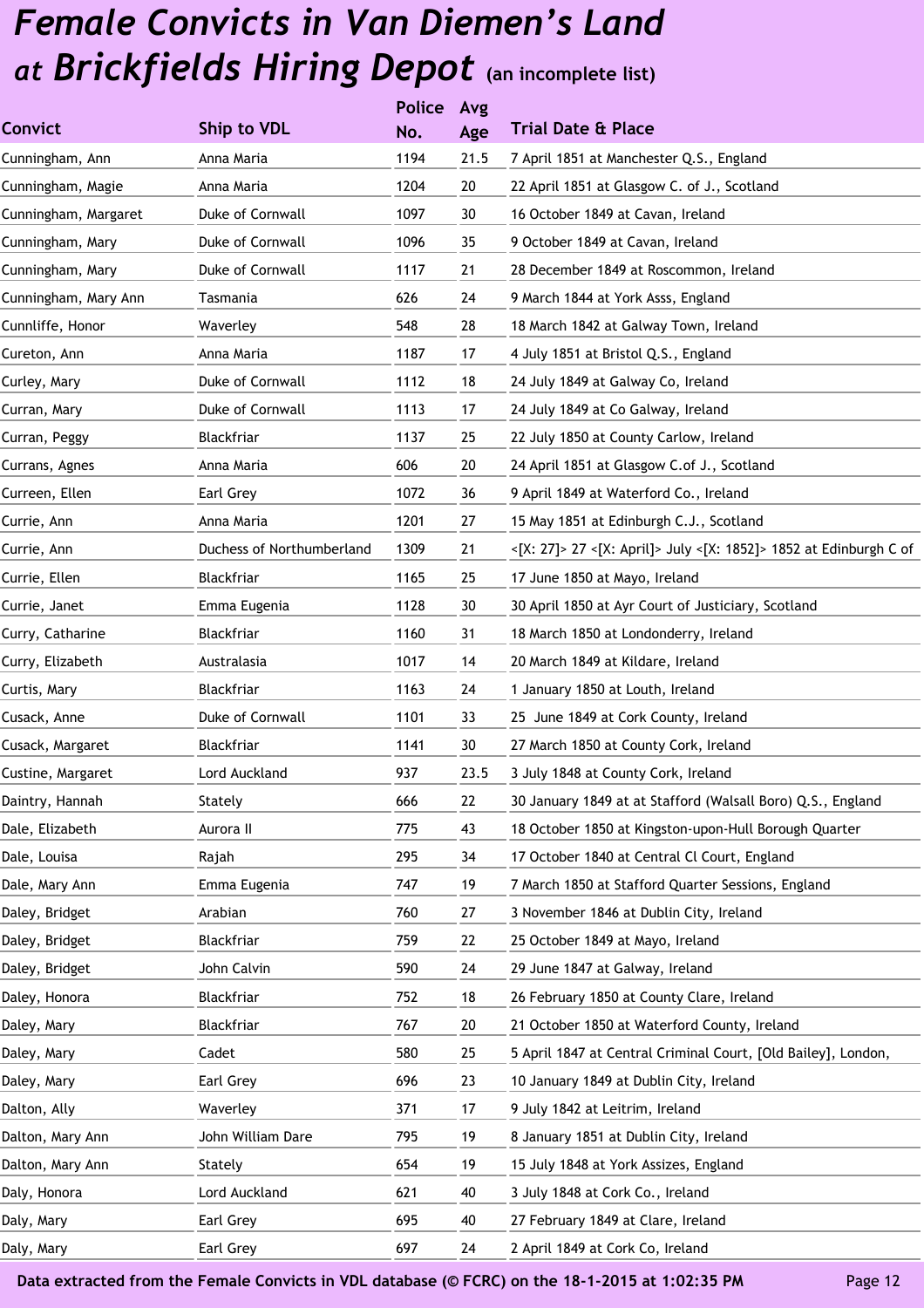|                       |                           | <b>Police</b> | Avg  |                                                               |
|-----------------------|---------------------------|---------------|------|---------------------------------------------------------------|
| <b>Convict</b>        | <b>Ship to VDL</b>        | No.           | Age  | <b>Trial Date &amp; Place</b>                                 |
| Dalziel, Margaret     | Aurora II                 | 780           | 20   | 30 September 1850 at Glasgow Court of Justiciary, Scotland    |
| Dannon, Mary          | Earl Grey                 | 710           | 36   | 23 June 1849 at Cavan, Ireland                                |
| Darlington, Sarah     | Anna Maria                | 786           | 25   | 27 December 1850 at Manchester Q.S., England                  |
| Davenport, Maria      | St Vincent                | 691           | 19   | 20 October 1848 at Warwick, England                           |
| Davidson, Agnes       | Emma Eugenia              | 746           | 36   | 22 April 1850 at Glasgow C. of Jy., Scotland                  |
| Davidson, Mary        | Aurora II                 | 778           | 18   | 27 January 1851 at Edinburgh Court of Justiciary, Scotland    |
| Davidson, Rachael     | Emma Eugenia              | 730           | 36   | 11 October 1845 at Perth, Scotland                            |
| Davies, Ellen         | Aurora II                 | 769           | 19   | 25 July 1850 at Beaumauris Assizes, Wales                     |
| Davis, Ann            | St Vincent                | 686           | 24   | 16 March 1849 at Derby, England                               |
| Davis, Elizabeth      | Duchess of Northumberland | 852           | 26   | 5 January 1852 at Stafford QS., England                       |
| Day, Ann              | Anna Maria                | 783           | 25   | 14 July 1851 at Abingdon Assizes, England                     |
| Day, Lydia            | Anna Maria                | 784           | 22   | 14 July 1851 at Abingdon Assizes, England                     |
| Dea, Mary             | Blackfriar                | 753           | 24   | 3 July 1850 at County Cork, Ireland                           |
| Deans, Margaret       | Baretto Junior            | 722           | 31.5 | 4 January 1850 at Edinburgh C. of J., Scotland                |
| Delaney, Esther       | Duke of Cornwall          | 733           | 23   | 25 October 1849 at Kildare, Ireland                           |
| Delaney, Mary         | Blackfriar                | 763           | 20   | 19 July 1850 at Queens County, Ireland                        |
| Delaney, Mary         | Waverley                  | 365           | 22   | 23 June 1842 at Wicklow, Ireland                              |
| Dennington, Elizabeth | Anna Maria                | 787           | 20.5 | 20 June 1851 at Manchester Q.S., England                      |
| Denniston, Sarah      | Tasmania                  | 471           | 19   | 30 April 1844 at Glasgow Ct of Justy, Scotland                |
| Derrick, Mary         | Baretto Junior            | 718           | 16   | 24 July 1848 at Lancaster Q.S., England                       |
| Desmond, Mary         | Earl Grey                 | 704           | 26   | 2 July 1849 at Cork Co., Ireland                              |
| Develin, Bridget      | Lord Auckland             | 630           | 40   | 6 March 1848 at Tyrone, Ireland                               |
| Devereux, Jane        | Harmony                   | 95            | 48   | 3 July 1828 at Middlesex, England                             |
| Devine, Ann           | Waverley                  | 363           | 28   | 1 July 1842 at Limerick, Ireland                              |
| Devine, Margaret      | Aurora II                 | 779           | 22   | 30 September 1850 at Glasgow Court of Justiciary, Scotland    |
| Devlin, Mary          | Waverley                  | 362           | 22   | 2 June 1842 at Dublin (City), Ireland                         |
| Devoy, Catherine      | Greenlaw                  | 442           | 22   | 20 October 1843 at Kildare, Ireland                           |
| Diamond, Margaret     | St Vincent                | 689           | 19   | 22 January 1849 at Lancaster, England                         |
| Dick, Margaret        | Duchess of Northumberland | 856           | 28   | 26 April 1852 at Perth C of J., Scotland                      |
| Dick, Robina          | Aurora II                 | 781           | 20   | 30 September 1850 at Glasgow Court of Justiciary, Scotland    |
| Dickenson, Ann        | Cadet                     | 636           | 21   | 3 April 1848 at Central Criminal Court, England               |
| Dickinson, Sarah      | Aurora II                 | 773           | 19   | 28 November 1850 at Preston General Sessions, England         |
| Dickson, Ann          | Anna Maria                | 789           | 17   | 1 April 1851 at Clerkenwell Q.S., England                     |
| Dillon, Catherine     | Duke of Cornwall          | 730           | 17   | 21 March 1850 at Cork County, Ireland                         |
| Dillon, Ellen         | Duke of Cornwall          | 735           | 16   | 3 January 1850 at Kildare, Ireland                            |
| Dillon, Honor         | John William Dare         | 807           | 25   | 27 February 1851 at Westmeath, Ireland                        |
| Dixon, Ann            | Anna Maria                | 790           | 28   | 28 February 1851 at Northampton Assizes., England             |
| Dixon, Ann            | Aurora II                 | 774           | 20   | 1 January 1851 at Newcastle-on-Tyne Borough Quarter Sessions, |
| Dixon, Mary           | Emma Eugenia              | 749           | 35   | 1 January 1850 at Northallerton Quarter Sessions, England     |
| Docherty, Ann         | Stately                   | 659           | 25   | 19 September 1848 at Glasgow C of J, Scotland                 |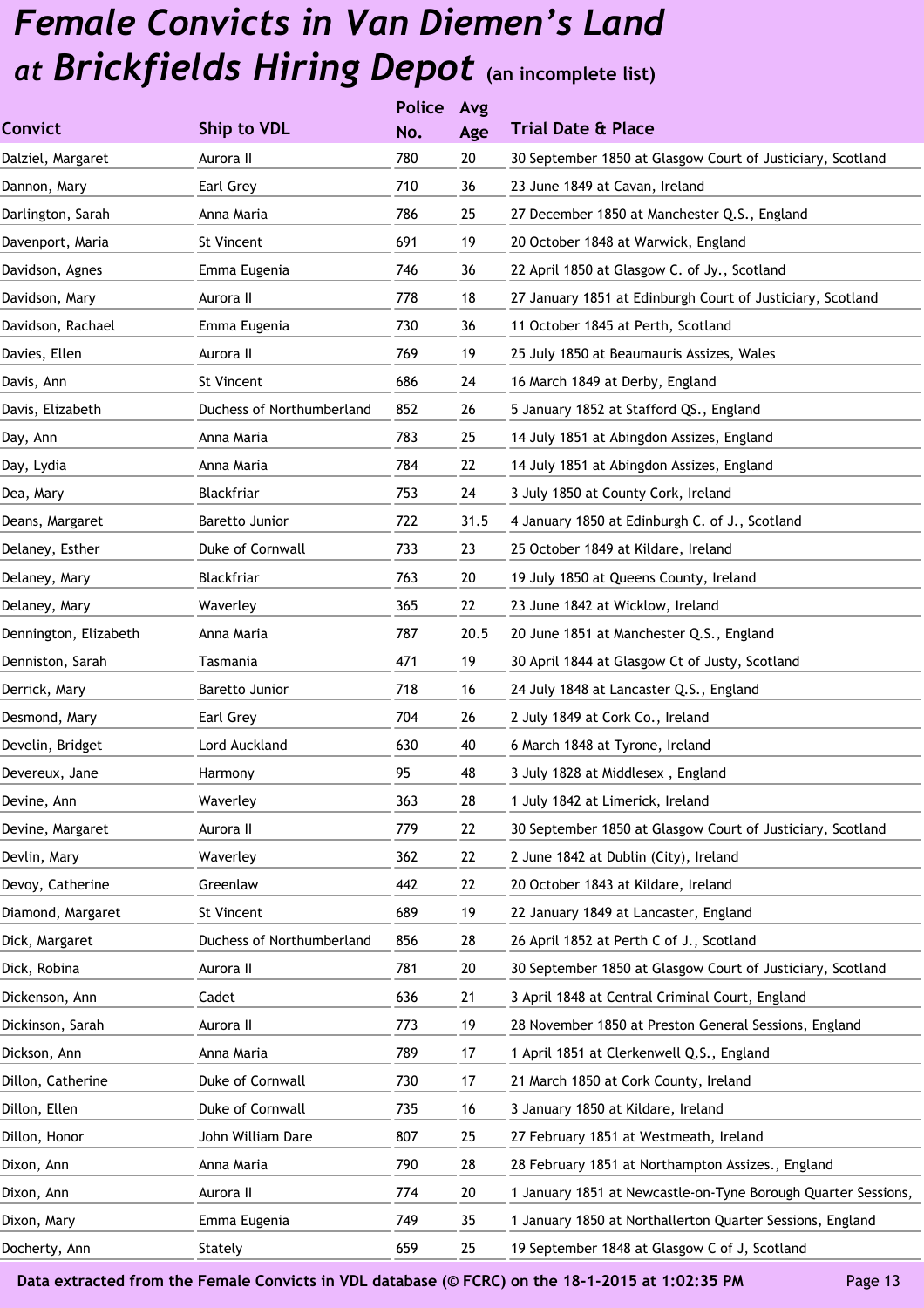|                      |                           | <b>Police</b> | Avg  |                                                         |
|----------------------|---------------------------|---------------|------|---------------------------------------------------------|
| <b>Convict</b>       | Ship to VDL               | No.           | Age  | <b>Trial Date &amp; Place</b>                           |
| Docherty, Mary Ann   | Anna Maria                | 794           | 24   | 23 April 1851 at Glasgow C of J., Scotland              |
| Dodd, Louisa         | Stately                   | 661           | 19   | 16 October 1848 at Oxford Q.S., England                 |
| Dodd, Mary           | Lord Auckland             | 634           | 27   | 2 October 1848 at Dublin City, Ireland                  |
| Dogherty, Mary Ann   | Waverley                  | 360           | 19   | 24 Feb 1842 at Down, Ireland                            |
| Dolan, Ann           | Asia V                    | 560           | 19   | 26 August 1846 at Manchester Sessions, England          |
| Dollan, Helen        | Tory                      | 609           | 31   | 20 December 1847 at Glasgow, Scotland                   |
| Dollar, Sarah        | Emma Eugenia              | 745           | 21   | 16 May 1850 at Edinburgh Court of Justicary, Scotland   |
| Donagher, Honora     | Waverley                  | 370           | 19   | 9 July 1842 at Leitrim, Ireland                         |
| Donnelly, Ann        | Australasia               | 678           | 31   | 10 March 1849 at Tyrone, Ireland                        |
| Donnelly, Mary       | Blackfriar                | 765           | 35   | 1 July 1850 at Tyrone, Ireland                          |
| Donnelly, Mary       | Blackfriar                | 766           | 50   | 11 July 1850 at Tyrone, Ireland                         |
| Donnolly, Mary       | Blackfriar                | 758           | 26   | 8 April 1850 at Louth, Ireland                          |
| Donogan, Margaret    | Elizabeth and Henry       | 739           | 25   | 30 March 1846 at Centl Criml Court, England             |
| Donoghue, Elizabeth  | Duchess of Northumberland | 845           | 21   | 20 March 1852 at Liverpool Ass., England                |
| Donohoe, Norry       | Waverley                  | 366           | 40   | 1 April 1842 at Tipperary, Ireland                      |
| Donovan, Anne        | Midlothian                | 837           | 24   | 9 February 1852 at Cork, Ireland                        |
| Donovan, Catherine   | Lord Auckland             | 624           | 30   | 4 February 1848 at Cork City, Ireland                   |
| Donovan, Ellen       | Tory                      | 608           | 21   | 4 January 1848 at Middlesex Sessions, England           |
| Donovan, Mary        | Maria II                  | 646           | 20   | October 1848 at Cork Co. Oct. Sessions, Ireland         |
| Donovan, Mary        | Rajah                     | 301           | 19   | 23 March 1840 at Somerset Bath QS., England             |
| Donragan, Rose       | Waverley                  | 361           | 30   | 28 June 1842 at Down, Ireland                           |
| Doogan, Catherine    | Blackfriar                | 757           | 30   | 26 October 1850 at Limerick County, Ireland             |
| Doogan, Margaret     | Blackfriar                | 756           | 20   | 26 October 1850 at Limerick County, Ireland             |
| Doolan, Mary         | Waverley                  | 368           | 28   | 28 June 1882 at Westmeath, Ireland                      |
| Dooling, Bridget     | Australasia               | 682           | 19   | 30 March 1849 at Waterford Co., Ireland                 |
| Doomean, Catherine   | Waverley                  | 367           | 20   | 28 June 1842 at Westmeath, Ireland                      |
| Doran, Catherine     | Lord Auckland             | 631           | 30   | 7 July 1848 at Wexford, Ireland                         |
| Doran, Margaret      | Waverley                  | 358           | 17   | 12 April 1842 at Antrim, Ireland                        |
| Dougal, Ann          | Stately                   | 662           | 24   | 11 December 1848 at Edinburgh C. of Jy., Scotland       |
| Dougan, Ann Mary     | Margaret                  | 389           | 15   | 19 October 1842 at Yorkshire Leeds QS, England          |
| Dougherty, Mary Jane | Waverley                  | 359           | 13   | 27 June 1842 at Antrim, Ireland                         |
| Douglas, Catherine   | Aurora II                 | 777           | 46   | 24 July 1850 at Edinburgh Court of Justiciary, Scotland |
| Douglas, Elizabeth   | Anna Maria                | 793           | 23   | 13 March 1851 at Edinburgh C. of J., Scotland           |
| Douglas, Mary        | John Calvin               | 594           | 24   | 23 June 1845 at Cork Co, Ireland                        |
| Dover, Maria         | Sea Queen                 | 734           | 15.5 | 6 January 1846 at Norwich City QS, England              |
| Dowd, Jane           | Cadet                     | 638           | 22   | 24 March 1848 at Coventry Assizes, England              |
| Downey, Margaret     | Lord Auckland             | 623           | 30   | 13 July 1848 at Cork Co., Ireland                       |
| Downie, Mary         | Margaret                  | 392           | 24   | 16 September 1842 at Glasgow Cot of Justy, Scotland     |
| Downs, Elizabeth     | Baretto Junior            | 719           | 17   | 4 January 1850 at Bristol Q. S., England                |
| Dowzer, Alice        | Blackfriar                | 768           | 24   | 4 April 1850 at Wicklow County, Ireland                 |
|                      |                           |               |      |                                                         |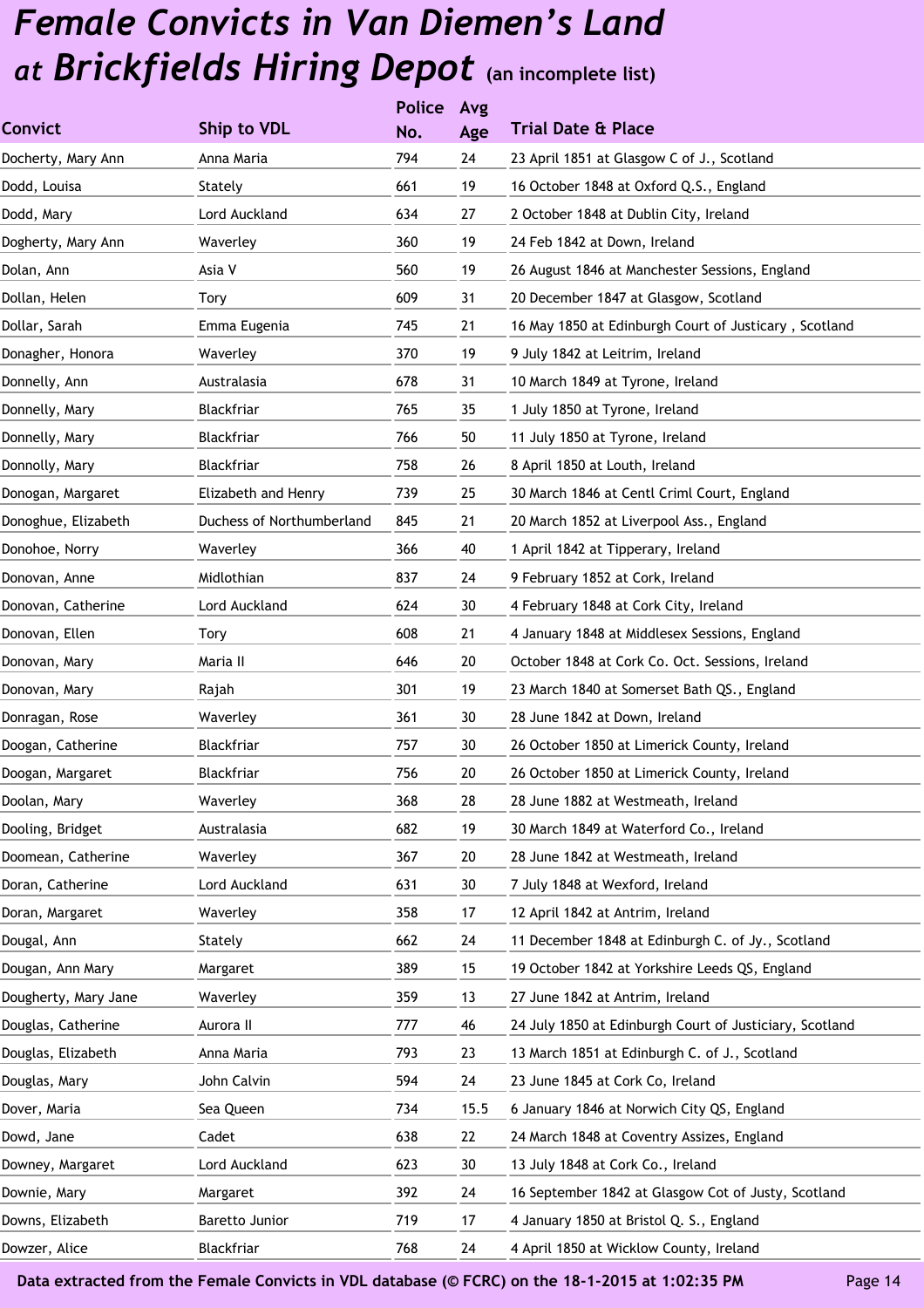|                   |                           | <b>Police</b> | Avg  |                                                                |
|-------------------|---------------------------|---------------|------|----------------------------------------------------------------|
| <b>Convict</b>    | <b>Ship to VDL</b>        | No.           | Age  | <b>Trial Date &amp; Place</b>                                  |
| Doyle, Eliza      | Greenlaw                  | 440           | 24   | 20 October 1843 at Dublin County, Ireland                      |
| Doyle, Ellen      | Australasia               | 680           | 24   | 31 October 1848 at Limerick Co., Ireland                       |
| Doyle, Jane       | Duchess of Northumberland | 853           | 27   | 6 March 1852 at York Ass,, England                             |
| Doyle, Margaret   | Emma Eugenia              | 429           | 25   | 1 September 1843 at Lancaster, Manchester Quarter Sessions,    |
| Doyle, Mary       | Arabian                   | 759           | 23   | 17 October 1846 at Dublin County, Ireland                      |
| Driscoll, Honora  | Blackfriar                | 753           | 38   | 20 October 1848 at County Cork, Ireland                        |
| Druce, Elizabeth  | Duchess of Northumberland | 850           | 29   | 20 September 1852 at Westminster G.S., England                 |
| Druke, Margaret   | Kinnear                   | 615           | 29   | 29 March 1848 at Kings Co, Ireland                             |
| Duff, Jean        | Cadet                     | 640           | 34   | 10 April 1848 at Aberdeen, Scotland                            |
| Duffey, Susannah  | Stately                   | 664           | 30   | 3 January 1849 at Northumberland Q.S., England                 |
| Duffy, Maria      | Arabian                   | 752           | 25   | 3 October 1846 at Dublin City, Ireland                         |
| Duffy, Mary       | Australasia               | 668           | 18   | 8 March 1849 at Armagh, Ireland                                |
| Duinigan, Eleanor | Blackfriar                | 764           | 23   | 25 June 1850 at Sligo County, Ireland                          |
| Duke, Ellen       | Emma Eugenia              | 748           | 24   | 29 May 1850 at Lewes Quarter Sessions, England                 |
| Duke, Mary Ann    | Stately                   | 663           | 24.5 | 1 January 1849 at C. C. Court, England                         |
| Dunbar, Mary      | <b>Flying Fish</b>        | 479           |      | 18 November 1844 at Melbourne Sup Court, Australia             |
| Duncan, Ann       | Emma Eugenia              | 728           | 26   | 11 October 1845 at Perth Court of Justiciary, Scotland         |
| Dunlop, Eliza     | <b>Blackfriar</b>         | 751           | 19   | 9 October 1850 at County Cavan, Ireland                        |
| Dunlop, Jean      | Baretto Junior            | 721           | 15   | 14 January 1850 at Glasgow C. of J., Scotland                  |
| Dunn, Mary        | Aurora II                 | 772           | 21   | 5 August 1850 at Manchester Borough Quarter Sessions, England  |
| Dunn, Mary        | Lord Auckland             | 625           | 24.5 | 7 April 1848 at Dublin City, Ireland                           |
| Dunne, Bridget    | Blackfriar                | 761           | 19   | 19 July 1850 at Queens County, Ireland                         |
| Dunne, Eliza      | Blackfriar                | 755           | 18   | 17 October 1850 at Kings County, Ireland                       |
| Dunne, Elizabeth  | East London               | 395           |      | 5 April 1842 at Kildare, Ireland                               |
| Dunne, Mary       | Blackfriar                | 762           | 38   | 19 July 1850 at Queens County, Ireland                         |
| Dunnigan, Mary    | Aurora II                 | 782           | 24   | 24 December 1850 at Glasgow Court of Justiciary, Scotland      |
| Dunsmure, Mary    | Emma Eugenia              | 744           | 18   | 16 May 1850 at Edinburgh Court of Justiciary, Scotland         |
| Durrock, Agnes    | Elizabeth and Henry       | 737           | 47   | 7 January 1846 at Glasgow, Scotland                            |
| Dwyer, Margaret   | Australasia               | 681           | 36   | 4 August 1848 at Tipperary, Ireland                            |
| Dwyer, Margaret   | Blackfriar                | 754           | 26   | 26 July 1850 at Galway County, Ireland                         |
| Dwyer, Margaret   | Lord Auckland             | 633           | 18   | 6 July 1848 at Limerick City, Ireland                          |
| Dwyer, Mary       | Aurora II                 | 771           | 40   | 6 January 1851 at Central Criminal Court (Old Bailey), London, |
| Dwyer, Mary       | Earl Grey                 | 698           | 22   | 21 June 1849 at Clare, Ireland                                 |
| Dwyer, Susan      | Aurora II                 | 770           | 20   | 3 January 1851 at Bristol Quarter Sessions, England            |
| Dyer, Ann         | Rajah                     | 299           | 22   | 26 October 1840 at Lancaster QS., England                      |
| Dyer, Elizabeth   | Emma Eugenia              | 750           | 28   | 19 August 1850 at Central Criminal Court, London, England      |
| Dyer, Mary        | Stately                   | 657           | 28   | 16 October 1848 at Chester Q.S., England                       |
| Dyson, Mary       | Emma Eugenia              | 430           | 41   | 1 July 1843 at Lincoln City Quarter Sessions, England          |
| Eaton, Mary       | Emma Eugenia              | 198           | 36   | 8 July 1850 at Salford Quarter Sessions, England               |
| Edwards, Ann      | Margaret                  | 117           | 28   | 24 October 1842 at Lancaster Liverpool QS, England             |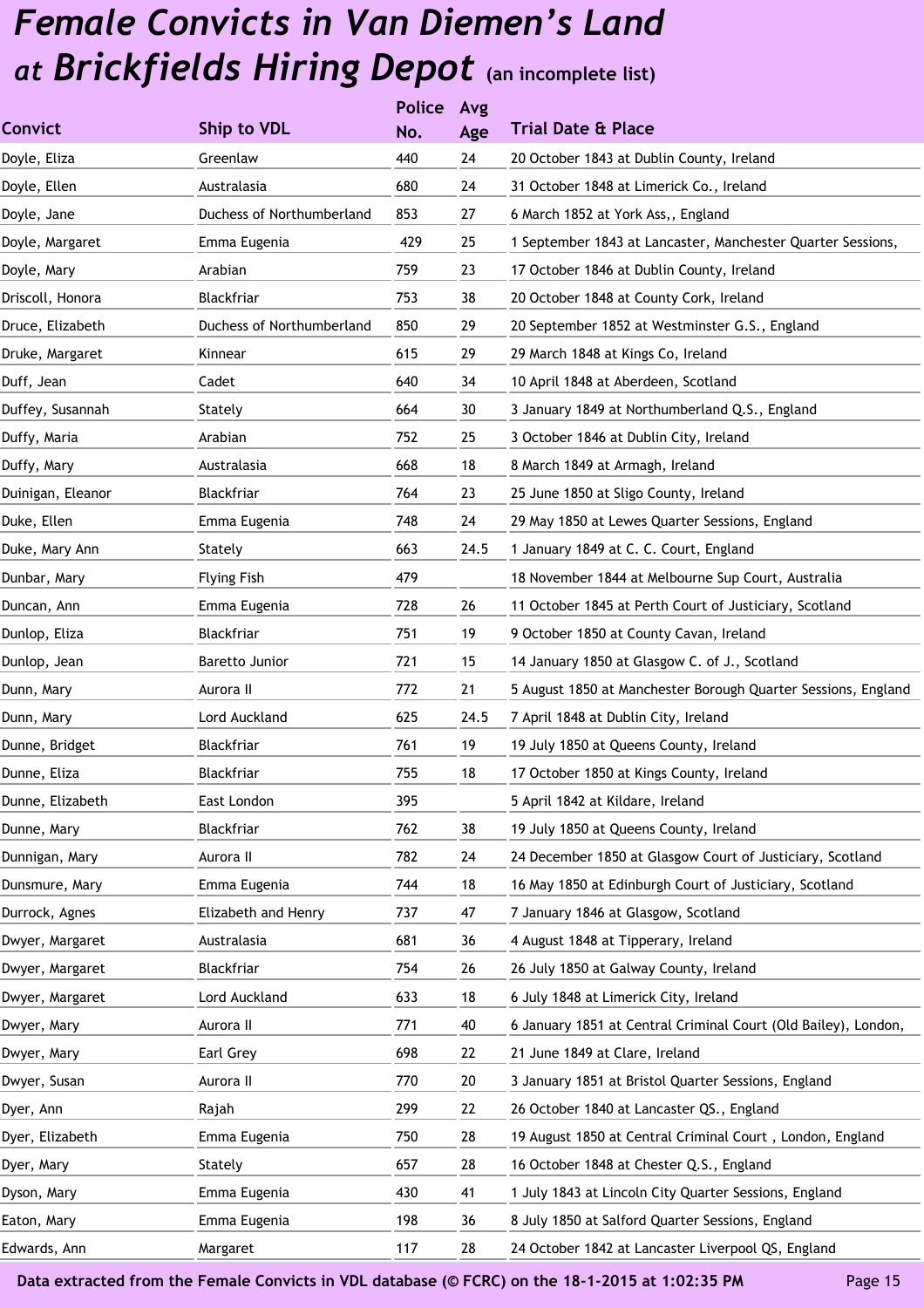|                       |                     | <b>Police</b> | Avg  |                                                          |
|-----------------------|---------------------|---------------|------|----------------------------------------------------------|
| Convict               | Ship to VDL         | No.           | Age  | <b>Trial Date &amp; Place</b>                            |
| Edwards, Bridget      | Australasia         | 183           | 25   | 27 February 1849 at Clare, Ireland                       |
| Egan, Cicely          | St Vincent          | 186           | 23   | 20 February 1848 at Lancaster, England                   |
| Eldershaw, Parthena   | Emma Eugenia        | 197           | 42   | 15 October 1849 at Worcester Quarter Sessions, England   |
| Elgee, Catharine      | Blackfriar          | 200           | 24   | 15 July 1850 at Kings County, Ireland                    |
| Ellard, Sarah Ann     | Tory                | 141           | 17   | 1 January 1845 at Yorks Wakefield Q. S., England         |
| Ellery, Mary          | Aurora II           | 203           | 58   | 14 October 1850 at Winchester Quarter Sessions, England  |
| Elliott, Mary         | Cadet               | 162           | 34   | 30 April 1847 at Dumfries, Scotland                      |
| Elliott, Mary         | Sea Queen           | 149           | 21   | 2 February 1846 at Liverpool Boro' QS, England           |
| Ellis, Ann            | Anna Maria          | 205           | 25   | 7 April 1851 at Manchester Q.S., England                 |
| Ellis, Mary           | Waverley            | 114           | 30   | 7 July 1842 at Wicklow, Ireland                          |
| Ellis, Mary Ann       | St Vincent          | 185           | 30.5 | 2 April 1849 at Lancaster, England                       |
| Emblade, Ann          | Aurora II           | 202           | 30   | 24 July 1850 at Durham Assizes, England                  |
| Ennis, Margaret       | Blackfriar          | 199           | 40   | 3 April 1850 at Kings County, Ireland                    |
| Erwood, Sarah         | Aurora II           | 201           | 20   | 25 November 1850 at Central Criminal Court (Old Bailey), |
| Evans, Hannah         | Sea Queen           | 150           | 21   | 15 October 1845 at Stafford Q.S., England                |
| Evans, Mary           | Anna Maria          | 206           | 19   | 18 February 1851 at Clerkenwell Q.S., England            |
| Evans, Mary Ann       | Sea Queen           | 151           | 17   | 5 January 1846 at Stafford Q.S., England                 |
| Fahey, Margaret       | Duke of Cornwall    | 460           | 16.5 | 21 June 1849 at County Clare, Ireland                    |
| Fallow, Biddy         | Earl Grey           | 443           | 40   | 2 July 1849 at Galway, Ireland                           |
| Fallow, Mary          | Earl Grey           | 444           | 36   | 2 July 1849 at Galway, Ireland                           |
| Fanning, Catherine    | John Calvin         | 376           | 23   | 21 June 1847 at Carlow, Ireland                          |
| Farcey, Ann           | Aurora II           | 489           | 25   | 16 December 1850 at Liverpool Borough Quarter Sessions,  |
| Farmer, Ann           | Elizabeth and Henry | 346           | 24   | 5 May 1846 at Glasgow, Scotland                          |
| Farmer, Lydia         | Tory                | 310           | 49   | 22 July 1844 at Kent Asss, England                       |
| Farmer, Mary Ann      | Anna Maria          | 494           | 36   | 12 May 1851 at C C Court, England                        |
| Farquar, Isabella     | Emma Eugenia        | 473           | 43   | 11 April 1850 at Aberdeen Court of Justiciary, Scotland  |
| Farr, Susan           | Waverley            | 231           | 29   | 24 June 1842 at Antrim, Ireland                          |
| Farran, Nancy         | Tasmania            | 294           | 23   | 8 April 1844 at York Pontefract Q.S., England            |
| Farrell, Ann          | Waverley            | 232           | 22   | 5 April 1842 at Carlow, Ireland                          |
| Farrell, Bridget      | Lord Auckland       | 403           | 40   | 27 June 1848 at Co.of Limerick, Ireland                  |
| Farrell, Honor        | Blackfriar          | 481           | 16   | 14 March 1850 at Galway County, Ireland                  |
| Farrell, Julia        | Maria II            | 419           | 20   | October 1848 at Queens Co. Oct. Sessions, Ireland        |
| Farrell, Margaret     | John Calvin         | 381           | 19   | 2 July 1847 at Waterford Co, Ireland                     |
| Farrell, Mary         | Maria II            | 420           | 19   | October 1848 at Queens Co Oct Sessions, Ireland          |
| Farrell, Mary         | Sea Queen           | 341           | 40   | 20 October 1845 at Liverpool Q.S., England               |
| Farrell, Sarah        | Arabian             | 352           | 22   | 3 January 1846 at Leitrim, Ireland                       |
| Fazakerley, Catherine | Anna Maria          | 495           | 30   | 7 April 1851 at Liverpool Q.S., England                  |
| Feakins, Frances      | Emma Eugenia        | 334           | 22   | 8 September 1845 at Surrey Newington Quarter Sessions,   |
| Fearnes, Bridget      | Aurora II           | 490           | 40   | 28 August 1850 at Wakefield Quarter Sessions, England    |
| Feely, Ann            | Australasia         | 433           | 19   | 30 March 1849 at Leitrim, Ireland                        |
|                       |                     |               |      |                                                          |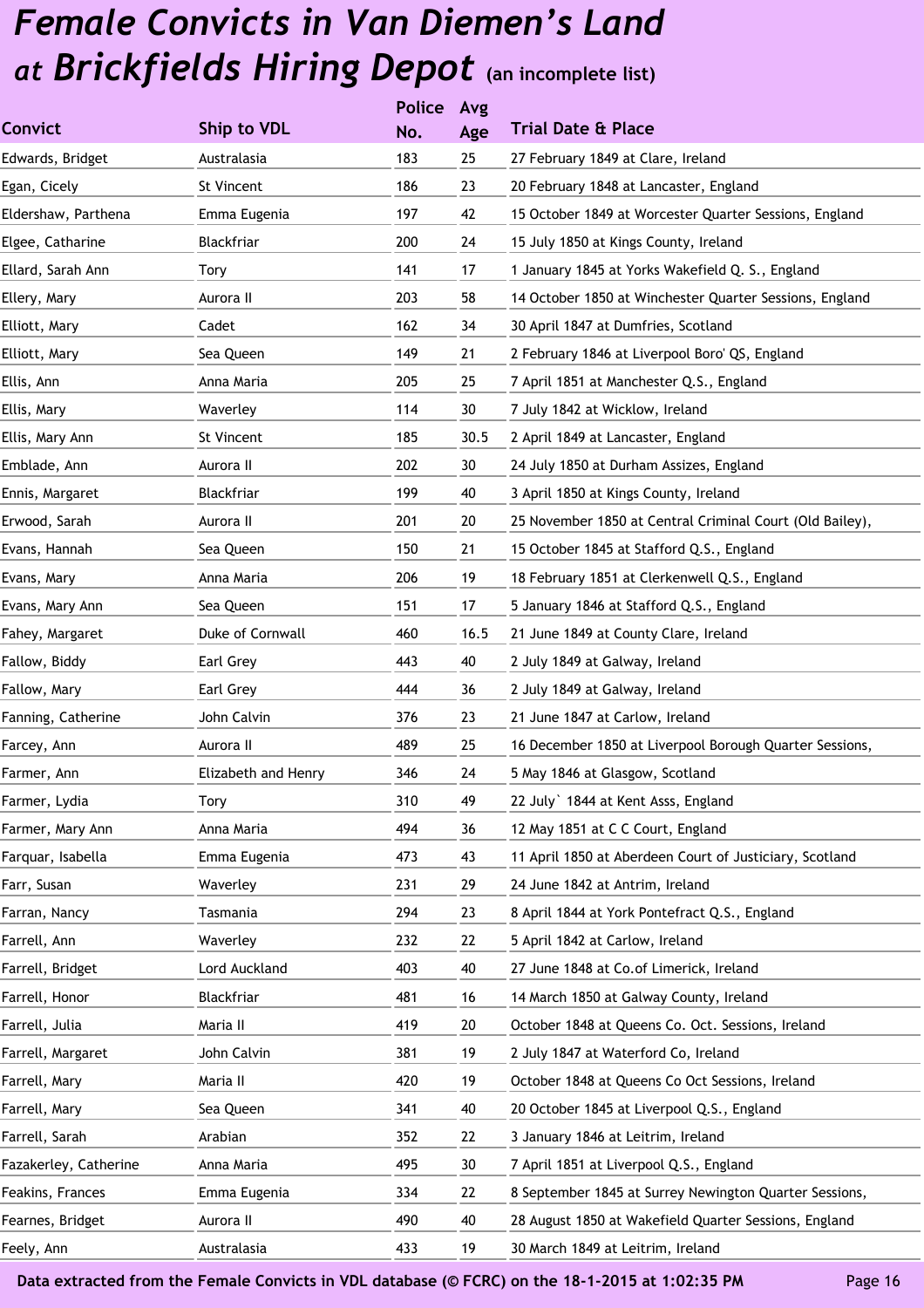|                        |               | <b>Police</b> | Avg  |                                                              |
|------------------------|---------------|---------------|------|--------------------------------------------------------------|
| <b>Convict</b>         | Ship to VDL   | No.           | Age  | <b>Trial Date &amp; Place</b>                                |
| Feely, Margaret        | John Calvin   | 379           | 20   | 25 October 1847 at Dublin City, Ireland                      |
| Feltis, Anne           | Waverley      | 370           | 30   | 27 February 1847 at Wexford, Ireland                         |
| Felton, Ann            | Emma Eugenia  | 335           | 22   | 30 June 1845 at Stafford Quarter Sessions, England           |
| Ferguson, Ann          | Anna Maria    | 498           | 24   | 6 May 1851 at Perth C. of J., Scotland                       |
| Ferguson, Bridget      | John Calvin   | 382           | 22   | 19 October 1847 at Wexford, Ireland                          |
| Ferguson, Mary Ann     | Anna Maria    | 499           | 23   | 7 May 1851 at Perth C.of J., Scotland                        |
| Ferns, Bridget         | Anna Maria    | 496           | 46   | 20 June 1851 at Manchester Q.S., England                     |
| Ferreman, Charlotte    | Emma Eugenia  | 339           | 24   | 13 October 1845 at Oxford City Quarter Sessions, England     |
| Ferrin, Julia          | Waverley      | 235           | 56   | 18 April 1842 at Dublin (City), Ireland                      |
| Ferris, Louisa         | Cadet         | 372           | 29   | 5 April 1847 at Gloucester Assizes, England                  |
| Fiery, Rosanna         | Lord Auckland | 406           | 24   | 28 June 1848 at Sligo, Ireland                               |
| Findon, Mary           | Emma Eugenia  | 337           | 52   | 26 June 1845 at York Kingston upon Hull Quarter Sessions,    |
| Finlay, Bridget        | Maria II      | 425           | 20   | 15 November 1848 at Dublin City, Ireland                     |
| Finnan, Mary           | Aurora II     | 491           | 38   | 6 January 1851 at Edinburgh Court of Justiciary, Scotland    |
| Finnon, Bridget        | Kinnear       | 393           | 27   | 1 April 1848 at Longford, Ireland                            |
| Fitzgerald, Catherine  | Midlothian    | 536           | 24   | 8 March 1852 at Tipperary, Ireland                           |
| Fitzgerald, Ellen      | Maria II      | 424           | 22   | 11 January 1849 at at Limerick Co, Ireland                   |
| Fitzgerald, Margaret   | Australasia   | 434           | 17   | 20 March 1849 at Kerry, Ireland                              |
| Fitzgerald, Mary       | Blackfriar    | 484           | 26   | 9 April 1850 at Limerick County, Ireland                     |
| Fitzgerald, Mary       | Martin Luther | 524           | 19   | 27 October 1851 at Co Limerick, Ireland                      |
| Fitzgerald, Winifred   | Waverley      | 236           | 17   | 16 July 1842 at Dublin (City), Ireland                       |
| Fitzharris, Catherine  | Arabian       | 359           | 24   | 7 July 1846 at Wicklow, Ireland                              |
| Fitzimons, Eliza       | Lord Auckland | 397           | 24.5 | 4 March 1848 at Down, Ireland                                |
| Fitzpatrick, Catherine | Earl Grey     | 447           | 47   | 2 April 1849 at Limerick Co., Ireland                        |
| Flaherty, Mary         | Tory          | 386           | 19   | 7 January 1848 at Warwick Birmingham Sessions, England       |
| Flanagan, Mary         | Blackfriar    | 483           | 18   | 4 April 1850 at Kings County, Ireland                        |
| Flanagan, Mary         | Earl Grey     | 448           | 26   | 2 July 1849 at Galway, Ireland                               |
| Fleckner, Sarah Ann    | Aurora II     | 488           | 16   | 3 January 1851 at Abingdon Borough Quarter Sessions, England |
| Fletcher, Ellen        | Earl Grey     | 449           | 26   | 2 April 1849 at Kings County, Ireland                        |
| Flinn, Bridget         | Blackfriar    | 479           | 55   | 1 January 1850 at Fermanagh, Ireland                         |
| Flinn, Bridget         | Blackfriar    | 480           | 18   | 1 January 1850 at Fermanagh, Ireland                         |
| Flynn, Anne            | Blackfriar    | 478           | 20   | 22 October 1849 at Fermanagh, Ireland                        |
| Flynn, Margaret        | Blackfriar    | 482           | 24   | 19 October 1850 at Kerry, Ireland                            |
| Flynn, Mary            | Blackfriar    | 476           | 21   | 26 June 1850 at County Antrim, Ireland                       |
| Flynn, Mary            | Blackfriar    | 477           | 21   | 19 June 1850 at County Dublin, Ireland                       |
| Flynn, Mary Ann        | Waverley      | 234           | 18   | 4 April 1842 at Dublin (City), Ireland                       |
| Foley, Honora          | Waverley      | 238           | 20   | 24 June 1842 at Waterford, Ireland                           |
| Foley, Margaret        | Blackfriar    | 486           | 17   | 9 July 1850 at Wexford, Ireland                              |
| Foley, Mary            | Waverley      | 233           | 24   | 19 February 1842 at Drogheda, Ireland                        |
| Forbes, Anne           | Earl Grey     | 452           | 30   | 14 July 1849 at Tyrone, Ireland                              |
|                        |               |               |      |                                                              |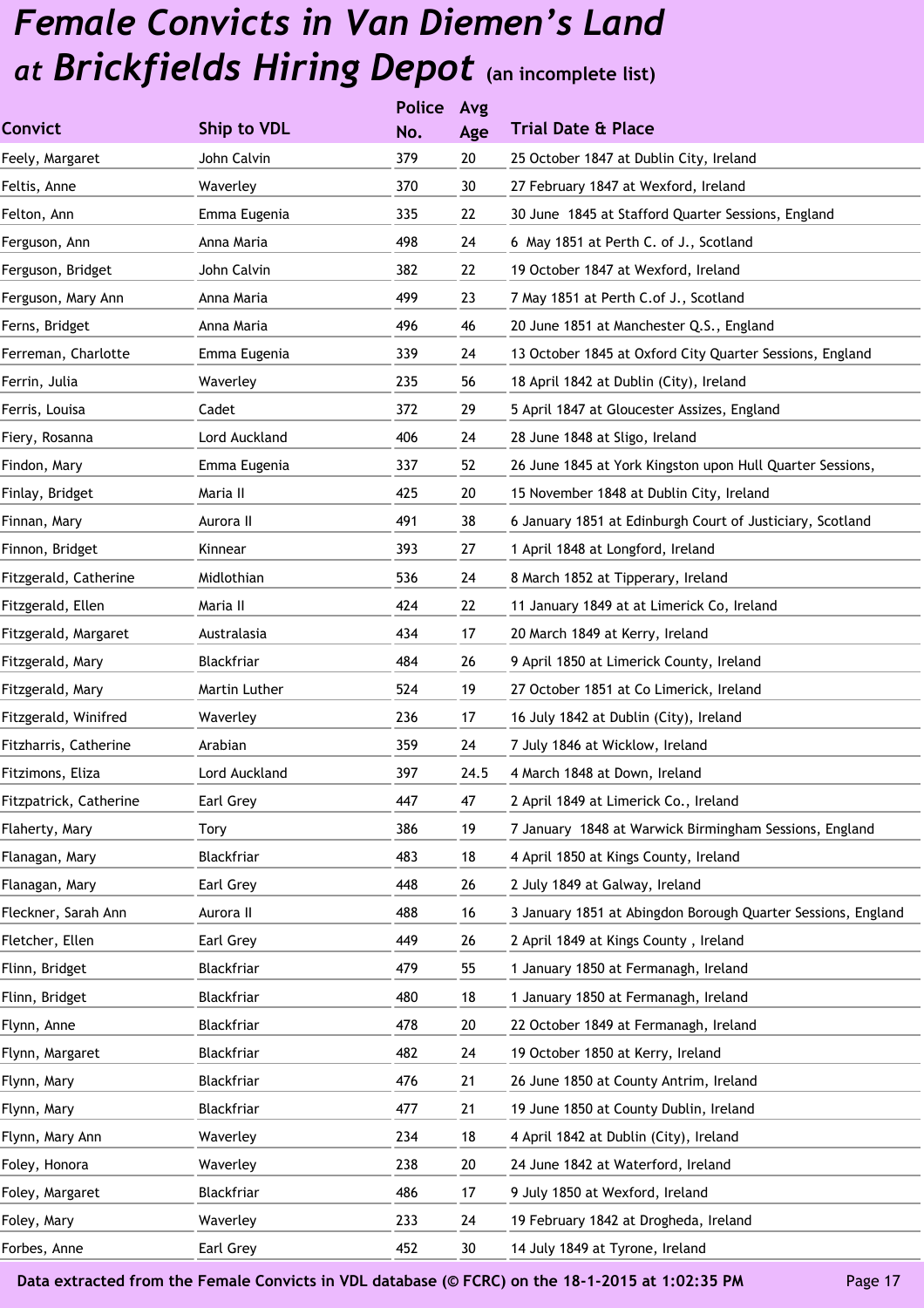|                            |                           | <b>Police</b> | Avg |                                                              |
|----------------------------|---------------------------|---------------|-----|--------------------------------------------------------------|
| Convict                    | Ship to VDL               | No.           | Age | <b>Trial Date &amp; Place</b>                                |
| Ford, Margaret             | John Calvin               | 377           | 50  | 16 June 1847 at Clare, Ireland                               |
| Ford, Sarah                | Cadet                     | 375           | 52  | 11 March 1847 at Dorset Assizes, England                     |
| Forde, Kate                | Blackfriar                | 487           | 22  | 29 October 1850 at Wicklow, Ireland                          |
| Foundling, Susannah Friday | Duchess of Northumberland | 539           | 19  | 18 March 1852 at Ruthin Q.S., Wales                          |
| Foye, Margaret             | Elizabeth and Henry       | 349           | 40  | 6 July 1846 at Salford Sesss., England                       |
| Franklin, Mary Ann         | Asia V                    | 363           | 26  | 23 November 1846 at C. C. Court, England                     |
| Franks, Sarah              | Emma Eugenia              | 338           | 42  | 4 November 1845 at Clerkenwall Quarter Sessions, England     |
| Fraser, Barbara            | Emma Eugenia              | 474           | 36  | 14 September 1849 at Glasgow Court of Justicary, Scotland    |
| Fraser, Janet              | Emma Eugenia              | 475           | 34  | 30 April 1850 at Ayr Court of Justiciary, Scotland           |
| Fraser, Jess               | Aurora II                 | 493           | 23  | 12 September 1850 at Inverness Court of Justiciary, Scotland |
| Fraser, Mary               | Baretto Junior            | 455           | 18  | 11 September 1849 at Glasgow C. of J., Scotland              |
| Frazer, Johanna            | Earl Grey                 | 453           | 24  | 4 July 1849 at Co. of Clare, Ireland                         |
| Freeland, Mary             | Aurora II                 | 492           | 40  | 30 September 1850 at Glasgow Court of Justiciary, Scotland   |
| French, Margaret           | Waverley                  | 239           | 32  | 16 March 1842 at Carlow, Ireland                             |
| French, Sarah Ann          | Stately                   | 431           | 22  | 30 June 1848 at Southampton Q.S., England                    |
| Fry, Ann                   | Emma Eugenia              | 472           | 17  | 7 March 1850 at New Sarum Assizes, England                   |
| Fudge, Elizabeth           | Tory                      | 388           | 32  | 4 January 1848 at Devon Exeter Sessions, England             |
| Fulton, Charlotte          | John Calvin               | 378           | 33  | 25 June 1847 at Down, Ireland                                |
| Fury, Bessy                | Midlothian                | 537           | 17  | 1 July 1851 at Sligo, Ireland                                |
| Fynn, Esther               | Waverley                  | 237           | 35  | 11 April 1842 at Queens, Ireland                             |
| Galbraith, Janet           | St Vincent                | 532           | 21  | 25 April 1849 at Scotland, Scotland                          |
| Gallagher, Ellen           | Blackfriar                | 549           | 19  | 21 October 1850 at County Cork, Ireland                      |
| Gallagher, Ellen           | Waverley                  | 300           | 41  | 8 March 1842 at Fermanagh, Ireland                           |
| Galvin, Mary               | Arabian                   | 424           | 26  | 4 August 1846 at Cork City, Ireland                          |
| Gambion, Margaret          | Blackfriar                | 554           | 27  | 21 June 1850 at Kildare, Ireland                             |
| Gannon, Peggy              | Australasia               | 514           | 34  | 23 June 1848 at Galway Co., Ireland                          |
| Garry, Esther              | Blackfriar                | 557           | 30  | 10 October 1850 at Mayo, Ireland                             |
| Gaynor, Mary               | Maria II                  | 501           | 37  | October 1848 at Longford Co. Oct. Sessions, Ireland          |
| Geary, Eliza               | Midlothian                | 602           | 30  | 27 September 1851 at Cork, Ireland                           |
| Gee, Eliza                 | Emma Eugenia              | 403           | 25  | 5 December 1844 at Leicester Special Assizes, England        |
| Gee, Jane                  | Anna Maria                | 573           | 26  | 7 April 1851 at Manchester Q.S., England                     |
| George, Margaret           | Blackfriar                | 550           | 30  | 19 June 1850 at County Dublin, Ireland                       |
| Geraghty, Bridget          | Arabian                   | 428           | 24  | 18 October 1845 at Longford, Ireland                         |
| Gerrard, Elizabeth         | Duchess of Northumberland | 618           | 18  | 26 April 1852 at TheftPerth C of J, Scotland                 |
| Gettans, Margaret          | Anna Maria                | 580           | 18  | 25 April 1851 at Glasgow C. of J., England                   |
| Gibb, Elizabeth            | Anna Maria                | 582           | 24  | 23 April 1850 at Perth C. of J., Scotland                    |
| Gibb, Elizabeth            | Duchess of Northumberland | 608           | 33  | 19 September 1851 at Stirling C of J, Scotland               |
| Gibbins, Margaret          | Arabian                   | 429           | 22  | 23 June 1846 at Mayo, Ireland                                |
| Gibbon, Margaret           | Tory                      | 471           | 28  | 29 December 1847 at Lancaster Bolton Sessions, England       |
| Gibbs, Mary Ann            | Elizabeth and Henry       | 416           | 18  | 31 March 1846 at Taunton Asss., England                      |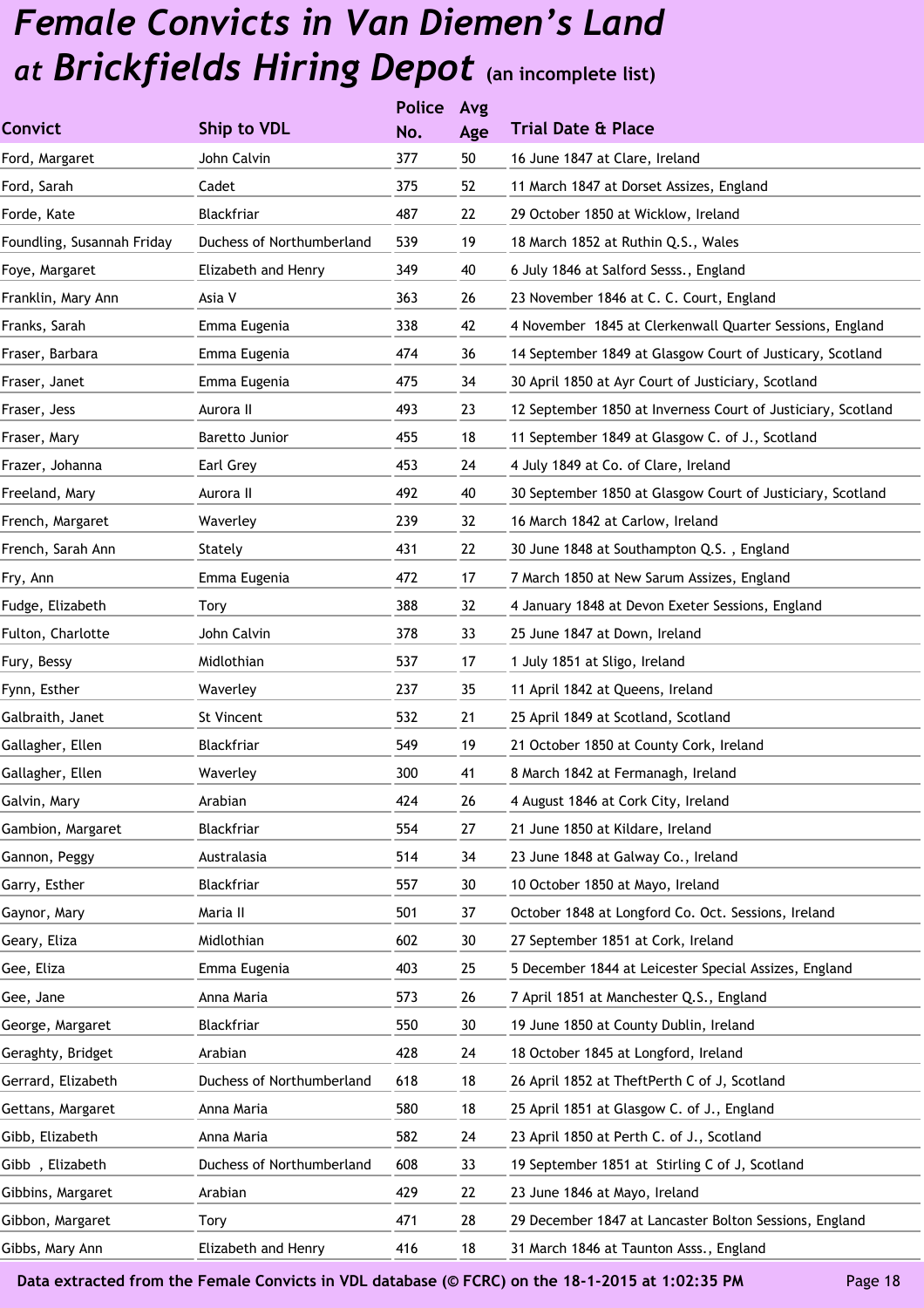|                                    | <b>Police</b> | Avg  |                                                                 |
|------------------------------------|---------------|------|-----------------------------------------------------------------|
| <b>Convict</b><br>Ship to VDL      | No.           | Age  | <b>Trial Date &amp; Place</b>                                   |
| Gibson, Eliza<br>Maria II          | 500           | 20   | July 1848 at Kings Co. July assizes, Ireland                    |
| Gibson, Jane<br>Baretto Junior     | 537           | 22   | 8 January 1850 at Glasgow C. of J., Scotland                    |
| Waverley<br>Gibson, Jane           | 298           | 44   | 11 October 1841 at Down, Ireland                                |
| Gibson, Sarah<br>Anna Maria        | 577           | 35   | 11 April 1851 at Kingston Upon Hull Q.S., England               |
| Gifford, Ann<br>Royal Admiral      | 290           | 28   | 3 January 1842 at Central Criminal Court (Old Bailey); London,  |
| Gilbert, Esther<br>Anna Maria      | 575           | 23   | 1 April 1851 at Bury St. Edmunds Assizes, England               |
| Baretto Junior<br>Gill, Helen      | 536           | 19   | 18 September 1849 at Aberdeen C. of J., Scotland                |
| Gillies, Elizabeth<br>Tory         | 473           | 19   | 29 September 1847 at Aberdeen, Scotland                         |
| Gilligan, Mary Ann<br>Emma Eugenia | 545           | 49   | 10 May 1850 at Central Criminal Court, London, England          |
| Gladwin, Sarah Ann<br>Stately      | 507           | 26   | 16 October 1848 at Kent Q.S., England                           |
| Aurora II<br>Glass, Elizabeth      | 568           | 43   | 17 June 1850 at Edinburgh Court of Justiciary, Scotland         |
| Maria II<br>Glass, Jane            | 494           | 20   | October 1848 at Antrim Co. Oct. Sessions 1848, Ireland          |
| Australasia<br>Gleeson, Alice      | 521           | 18   | 6 January 1849 at Tipperary, Ireland                            |
| Gleeson, Honora<br>Kinnear         | 478           | 17   | 5 January 1848 at Co. Cork, Ireland                             |
| Kinnear<br>Gleeson, Mary Ann       | 477           | 25   | 10 December 1847 at County Cork, Ireland                        |
| Glenn, Mary<br>Anna Maria          | 574           | 44   | 30 December 1850 at Bourn Q.S., England                         |
| Waverley<br>Godfrey, Mary          | 301           | 26   | 5 July 1842 at Kerry, Ireland                                   |
| Goodwin, Mary<br>Stately           | 510           | 30   | 5 February 1849 at Edinburgh C. of J., Scotland                 |
| Aurora II<br>Gordon, Agnes         | 569           | 25   | 30 September 1850 at Glasgow Court of Justiciary, Scotland      |
| Gordon, Lydia<br>Aurora II         | 559           | 25   | 21 October 1850 at Central Criminal Court (Old Bailey), London, |
| Maria II<br>Gorman, Mary           | 502           | 30   | October 1848 at Queens Co. Oct. Sessions, Ireland               |
| Gould, Jane<br>Baretto Junior      | 535           | 24   | 9 April 1849 at Cen. Criml. Court, England                      |
| Gowans, Jemima<br>Cadet            | 492           | ?    | 16 May 1848 at Edinburgh, Scotland                              |
| Grace, Rebecca<br>Blackfriar       | 555           | 20   | 17 October 1850 at Kings County, Ireland                        |
| Grady, Bridget<br>Maria II         | 496           | 21   | October 1848 at Cork Co. Oct. Sessions 1848, Ireland            |
| Grady, Catherine<br>Arabian        | 427           | 22   | 3 January 1846 at Kilkenny City, Ireland                        |
| Graham, Catherine<br>Stately       | 503           | 19   | 7 November 1848 at Edinbugh C. of J., Scotland                  |
| Graham, Elizabeth<br>Cadet         | 493           | 21   | 19 May 1848 at Edinburgh, Scotland                              |
| Graham, Emily<br>Blackfriar        | 552           | 36   | 20 November 1850 at Dublin City, Ireland                        |
| John Calvin<br>Graham, Margaret    | 452           | 40   | 25 October 1847 at Antrim, Ireland                              |
| Aurora II<br>Graham, Mary          | 570           | 18   | 30 September 1850 at Glasgow Court of Justiciary, Scotland      |
| Graham, Sarah<br>Blackfriar        | 551           | 30   | 10 July 1850 at Dublin City, Ireland                            |
| Graham, Elizabeth<br>Aurora II     | 560           | 35   | 2 January 1849 at Carlisle Quarter Sessions, England            |
| Graham, Elizabeth<br>Aurora II     | 564           | 46   | 16 October 1850 at Almoick Quarter Sessions, England            |
| Grant, Alexandrina<br>Tory         | 384           | 18   | 25 September 1844 at Aberdeen Ct of Justy, Scotland             |
| Mellish<br>Grant, Ann              | 99            | 38   | 2 September 1829 at Inverness, Scotland                         |
| Grant, Catherine<br>Arabian        | 423           | 19   | 27 December 1845 at Armagh, Ireland                             |
| Emma Eugenia<br>Grant, Isabella    | 546           | 32   | 11 April 1850 at Aberdeen, Scotland                             |
| Cadet<br>Grant, Jane               | 442           | 45.5 | 21 April 1847 at Aberdeen, Scotland                             |
| Cadet<br>Grant, Mary               | 443           | 24   | <[X:23]>2 <[X:April]>July <[X:1847]>1845 at <[X:Glasgow]> York, |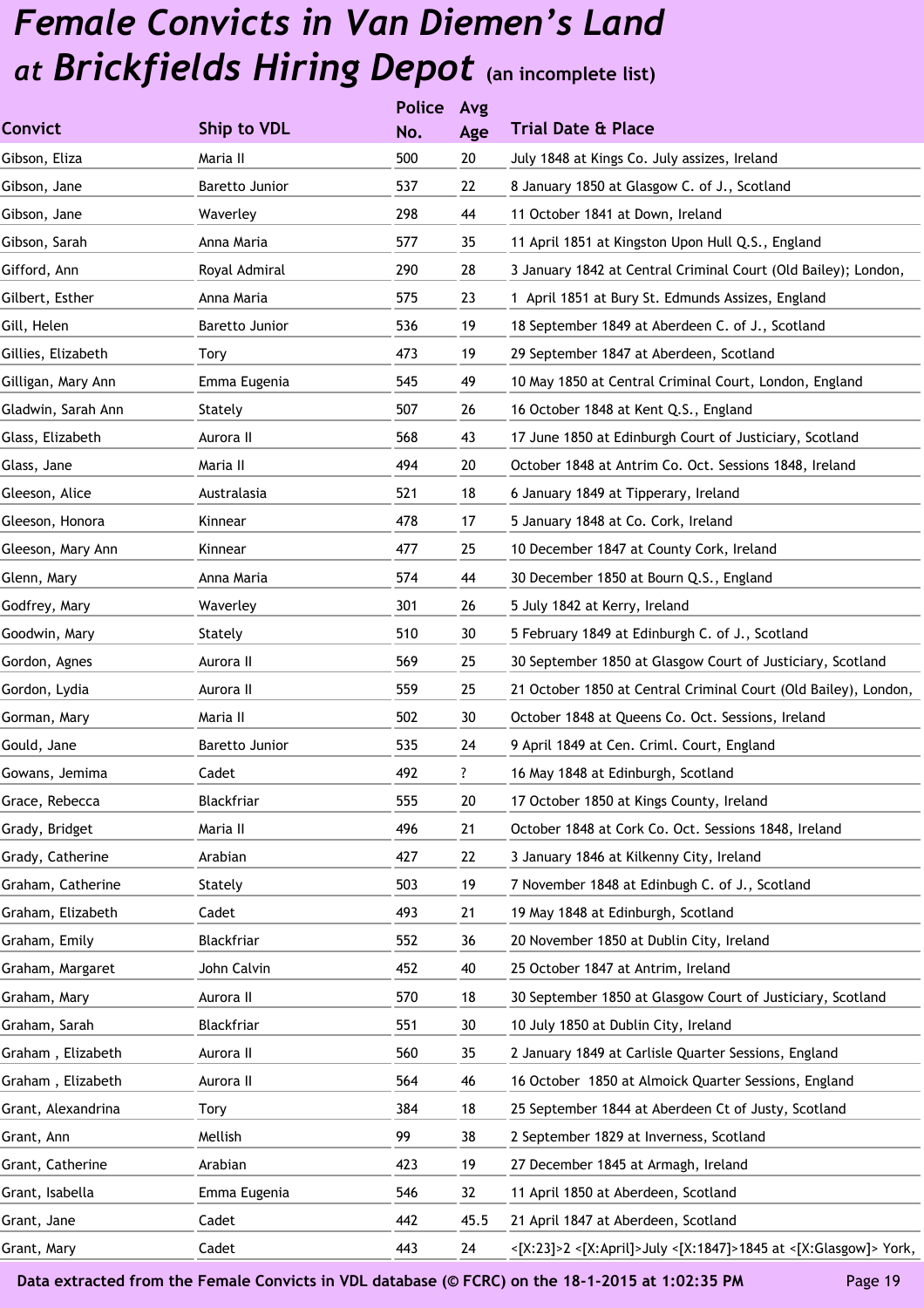|                      |                           | <b>Police</b> | Avg  |                                                           |
|----------------------|---------------------------|---------------|------|-----------------------------------------------------------|
| <b>Convict</b>       | Ship to VDL               | No.           | Age  | <b>Trial Date &amp; Place</b>                             |
| Gray, Agnes          | Emma Eugenia              | 547           | 18   | 23 April 1850 at Perth Court of Justiciary, Scotland      |
| Gray, Mary           | Margaret                  | 326           | 35.5 | 13 April 1842 at Aberdeen Cot. of Justy, Scotland         |
| Gray, Matilda        | Aurora II                 | 567           | 20   | 12 September 1850 at Ayr Court of Justiciary, Scotland    |
| Grealis, Mary        | Blackfriar                | 556           | 32   | 26 June 1850 at Mayo, Ireland                             |
| Grealy, Peggy        | Maria II                  | 498           | 35   | October 1848 at Galway, Ireland                           |
| Green, Ann           | Emma Eugenia              | 548           | 26   | 28 February 1850 at Winchester Assizes, England           |
| Green, Ann           | <b>St Vincent</b>         | 524           | 45   | 9 April 1849 at Lancaster, England                        |
| Greene, Mary         | Earl Grey                 | 534           | 22   | 10 July 1849 at Roscommon, Ireland                        |
| Gregg, Sarah         | Tory                      | 470           | 28   | 28 September 1847 at Ayr                                  |
| Gregory, Jane        | Elizabeth and Henry       | 422           | 21   | 9 July 1846 at York Asss., England                        |
| Gregory, Margaret    | Blackfriar                | 558           | 25   | 7 January 1850 at Wicklow, Ireland                        |
| Gribbons, Mary       | Aurora II                 | 571           | 40   | 23 December 1850 at Glasgow Court of Justiciary, Scotland |
| Griffin, Catherine   | Elizabeth and Henry       | 420           | 37   | 4 March 1846 at Leeds Sesss., England                     |
| Griffith, Rebecca    | Waverley                  | 299           | 24   | 5 april 1842 at Kilkenny, Ireland                         |
| Griffiths, Elisabeth | Aurora II                 | 561           | 21   | 2 March 1850 at Swansea Assizes, Wales                    |
| Grundy, Catherine    | Margaret                  | 323           | 20   | 25 August 1842 at Lancr. Preston Genl Sesss., England     |
| Guilfoyle, Eliza     | Australasia               | 518           | 19   | 20 March 1849 at Kildare, Ireland                         |
| Guinan, Anne         | Blackfriar                | 553           | 30   | 9 April 1850 at Kildare, Ireland                          |
| Gullins, Jane        | Aurora II                 | 563           | 24   | 2 April 1850 at Norfolk / Norwich Assizes, England        |
| Gunderson, Julia     | St Vincent                | 523           | 27   | 4 December 1848 at Lancaster, England                     |
| Guy, Sarah           | Angelina                  | 357           | 57   | 13 December 1843 at Lancaster (Lpool Bo.) Q.S., England   |
| Hague, Mary          | St Vincent                | 821           | 19   | 9 July 1849 at York, England                              |
| Haines, Bridget      | Australasia               | 797           | 26.5 | 30 November 1848 at Co. Cork, Ireland                     |
| Haines, Ellen        | Stately                   | 791           | 20   | 16 October 1848 at Worcester Q.S., England                |
| Haines, Margaret     | St Vincent                | 805           | 50   | 17 September 1849 at Cen. Criml. Court, England           |
| Hamilton, Margaret   | Maria II                  | 785           | 20   | October 1848 at Wexford Co. Oct. Sessions, Ireland        |
| Hamilton, Mary       | Waverley                  | 479           | 23   | 23 October 1841 at Antrim, Ireland                        |
| Hamilton, Sarah      | Anna Maria                | 904           | 25   | 9 April 1851 at Cambridge Q.S., England                   |
| Hamilton, Sarah      | Duchess of Northumberland | 978           | 42   | 5 April 1852 at York Pontefract QS, England               |
| Hampton, Caroline    | Anna Maria                | 907           | 20.5 | 7 April 1851 at Liverpool Q.S., England                   |
| Handley, Ellen       | Baretto Junior            | 852           | 23   | 17 December 1849 at Cen. Criml. Court, England            |
| Hanley, Mary Ann     | Duchess of Northumberland | 981           | 20   | <[X:28]> 30 April 1852 at Glasgow C of J, Scotland        |
| Hanlon, Mary         | Waverley                  | 480           | 20   | 12 April 1842 at Antrim, Ireland                          |
| Hannon, Bridget      | Earl Grey                 | 842           | 27   | 4 July 1849 at Limerick Co, Ireland                       |
| Hanson, Catherine    | Cadet                     | 769           | 35   | 7 January 1848 at Birmingham Sessions, England            |
| Hanson, Mary         | St Vincent                | 818           | 24   | 13 April 1849 at Warwick, England                         |
| Hargreaves, Ann      | Aurora II                 | 902           | 33   | 20 May 1850 at Bradford Quarter Sessions, England         |
| Harkins, Catherine   | Margaret                  | 502           | 44   | 17 September 1842 at Glasgow Cot. of Justy., Scotland     |
| Harkley, Jane        | Earl Grey                 | 839           | 22   | 2 January 1849 at Lietrim, Ireland                        |
| Harmon, Emily        | Emma Eugenia              | 878           | 22   | 15 February 1850 at Manchester Quarter Sessions, England  |
|                      |                           |               |      |                                                           |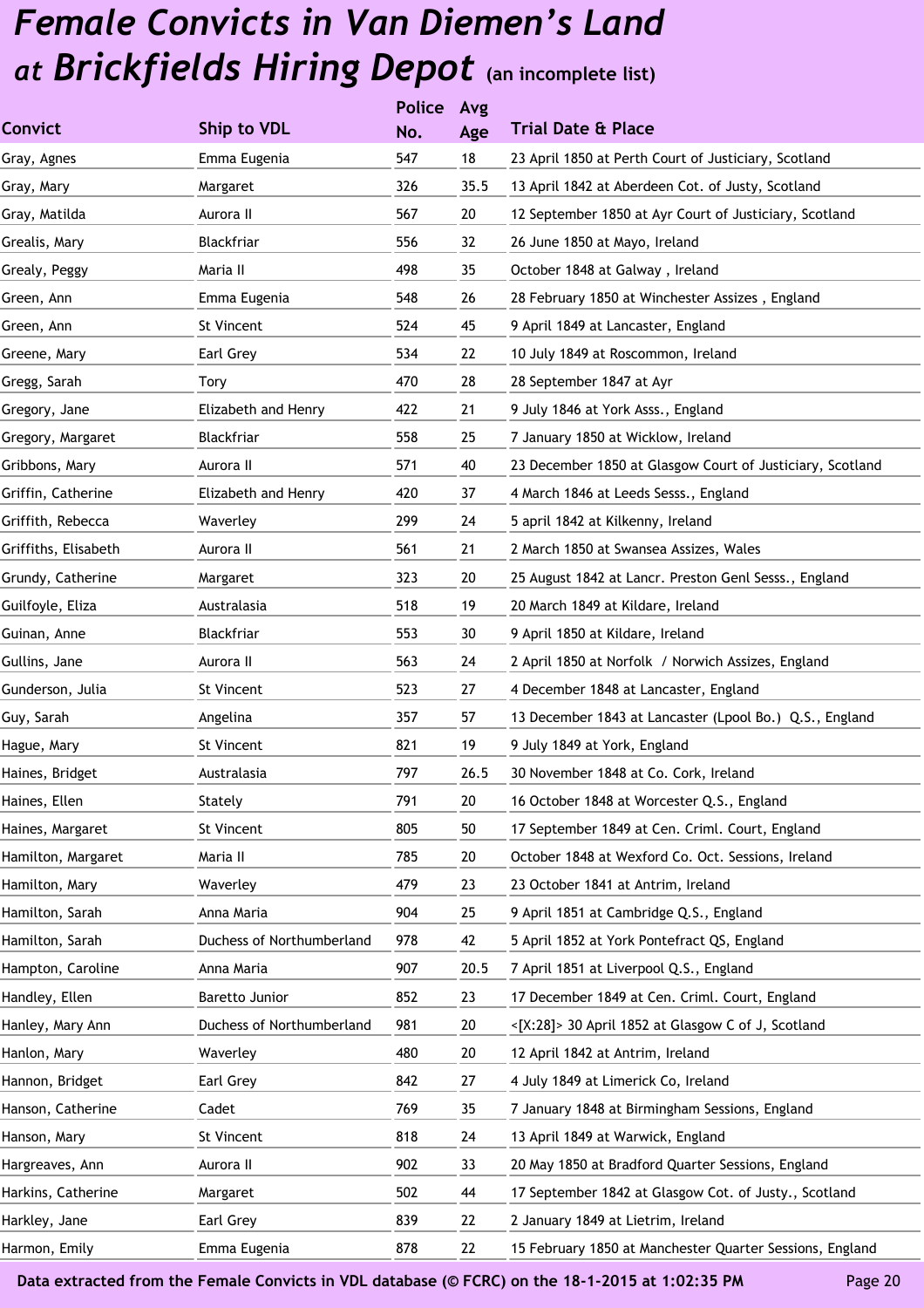|                      |                | <b>Police</b> | Avg  |                                                                 |
|----------------------|----------------|---------------|------|-----------------------------------------------------------------|
| <b>Convict</b>       | Ship to VDL    | No.           | Age  | <b>Trial Date &amp; Place</b>                                   |
| Harper, Hanna        | Earl Grey      | 838           | 22   | 27 December 1848 at Leitrim, Ireland                            |
| Harris, Eliza        | Baretto Junior | 851           | 22   | 17 December 1849 at Cen. Criml. Court, England                  |
| Harrison, Eliza      | St Vincent     | 816           | 35   | 6 August 1849 at Surrey, England                                |
| Harrison, Elizabeth  | Emma Eugenia   | 875           | 23   | 28 February 1850 at Durham Quarter Sessions, England            |
| Harrison, Mary Ann   | Rajah          | 401           | 33   | 23 November 1840 at Central Cl Court, England                   |
| Hart, Catherine      | St Vincent     | 807           | 23.5 | 4 December 1849 at Lancaster, England                           |
| Hart, Dinah          | Emma Eugenia   | 635           | 54.5 | 14 October 1845 at Dorset, Dorchester Quarter Sessions, England |
| Hartigan, Johanna    | Blackfriar     | 889           | 24   | 28 June 1850 at Limerick County, Ireland                        |
| Harty, Bridget       | Earl Grey      | 837           | 20   | 4 July 1849 at Limerick Co, Ireland                             |
| Harty, Catherine     | Earl Grey      | 836           | 21   | 2 April 1849 at Kings County, Ireland                           |
| Harty, Jane          | Earl Grey      | 835           | 33   | 2 April 1849 at Kings Co, Ireland                               |
| Harvey, Johanna      | Australasia    | 802           | 29   | 22 January 1849 at Wexford, Ireland                             |
| Harwood, Nancy       | Aurora II      | 901           | 23   | 3 October 1850 at Bolton Borough Quarter Sessions, England      |
| Hassall, Alice       | Cadet          | 761           | 15   | 26 June 1848 at Knutsford Sessions, England                     |
| Hassett, Mary        | Australasia    | 795           | 18   | 20 January 1849 at Clare, Ireland                               |
| Hauberry, Bridget    | Blackfriar     | 890           | 24   | 19 October 1850 at Queens County, Ireland                       |
| Haurahan, Ellen      | Blackfriar     | 893           | 20   | 16 July 1850 at Tipperary, Ireland                              |
| Haurahan, Mary       | Blackfriar     | 892           | 21   | 16 July 1850 at Tipperary, Ireland                              |
| Hawkes, Margaret     | St Vincent     | 819           | 38   | 8 June 1849 at Warwick, England                                 |
| Hawkins, Amelia      | Anna Maria     | 905           | 23   | 17 December 1849 at C.C.Court, England                          |
| Hayden, Anne         | Blackfriar     | 886           | 25   | 6 August 1850 at Dublin City, Ireland                           |
| Hayden, Eliza        | Lord Auckland  | 746           | 36   | 10 July 1848 at Dublin City, Ireland                            |
| Hayden, Mary A       | Lord Auckland  | 744           | 19   | 8 August 1848 at Dublin Co., Ireland                            |
| Hayes, Honora        | John Calvin    | 699           | 27   | 30 October 1847 at Limerick, Ireland                            |
| Hayes, Margaret      | John Calvin    | 697           | 20   | 23 July 1847 at Limerick Co, Ireland                            |
| Hazeldine, Caroline  | Aurora II      | 898           | 17   | 3 March 1851 at Central Criminal Court (Old Bailey), London,    |
| Headspeth, Ann       | Rajah          | 411           | 17   | 14 October 1840 at York (Kingston upon Hull) QS, England        |
| Healey, Mary         | Waverley       | 485           | 45   | 22 June 1842 at Galway, Ireland                                 |
| Healy, Catharine     | Blackfriar     | 888           | 60   | 21 June 1850 at Limerick County, Ireland                        |
| Healy, Ellen         | John Calvin    | 696           | 26   | 30 June 1847 at Kilkenny, Ireland                               |
| Heap, Margaret       | St Vincent     | 820           | 20.5 | 28 February 1849 at York, England                               |
| Hefferman, Ellen     | Australasia    | 798           | 21   | 14 April 1849 at Dublin City, Ireland                           |
| Hefferman, Mary Anne | Waverley       | 482           | 19   | 23 July 1842 at Dublin, Ireland                                 |
| Hehir, Ann           | Earl Grey      | 825           | 60   | 27 February 1849 at Clare, Ireland                              |
| Hehir, Bridget       | Blackfriar     | 885           | 20   | 28 October 1850 at County Clare, Ireland                        |
| Henderson, Helen     | Emma Eugenia   | 884           | 23   | 24 July 1849 at Edinburgh Court of Justiciary, Scotland         |
| Henderson, Jess      | Anna Maria     | 913           | 23   | 7 May 1851 at Perth C.of J., Scotland                           |
| Hendley, Ann         | Cadet          | 759           | 19   | 3 April 1848 at Central Criminal Court, England                 |
| Hennessy, Mary       | Martin Luther  | 950           | 19   | 23 July 1851 at Co Tipperary, Ireland                           |
| Henry, Jane          | Lord Auckland  | 755           | 40   | 6 March 1848 at Tyrone, Ireland                                 |
|                      |                |               |      |                                                                 |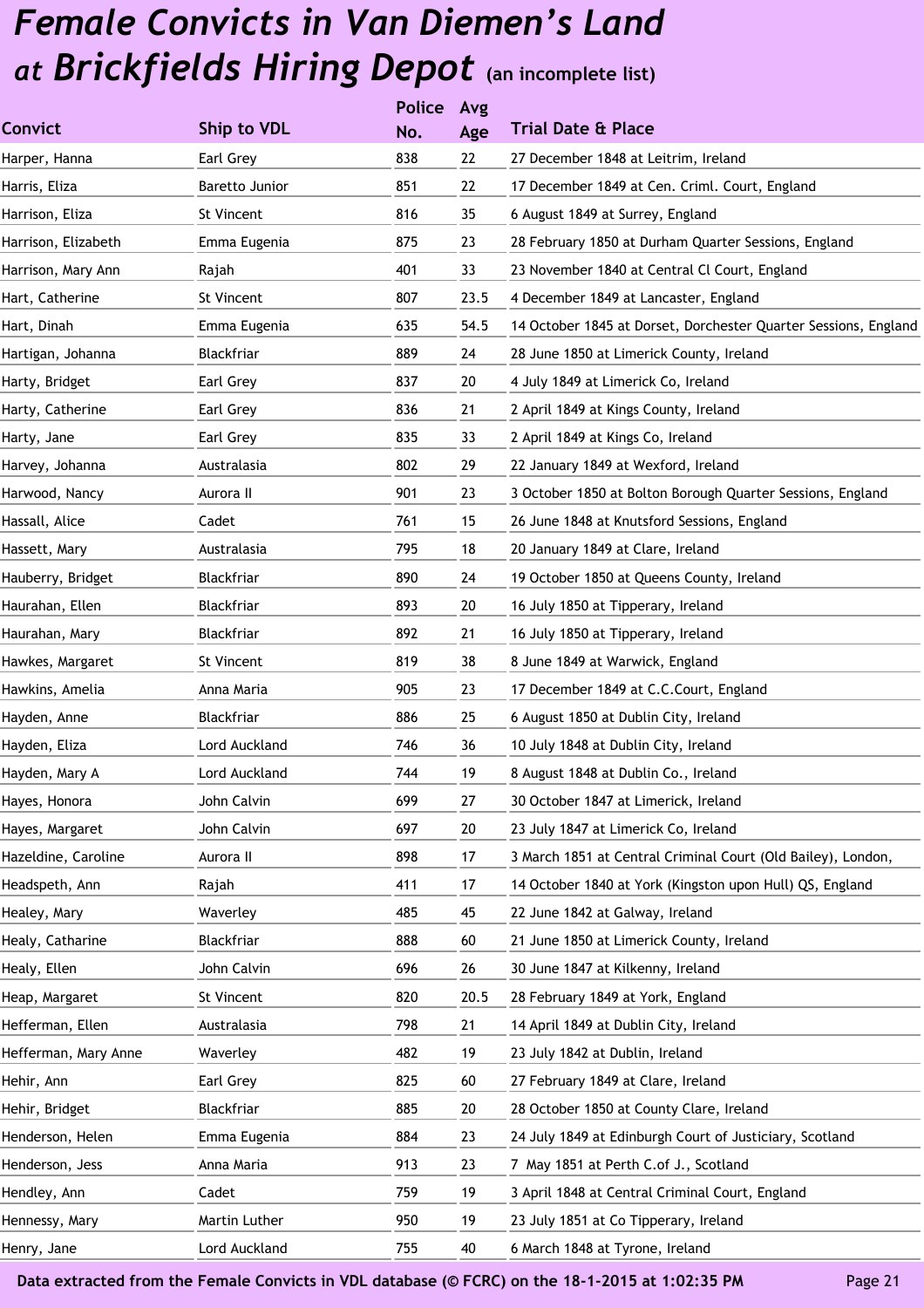|                    |                     | <b>Police</b> | Avg    |                                                                 |
|--------------------|---------------------|---------------|--------|-----------------------------------------------------------------|
| <b>Convict</b>     | Ship to VDL         | No.           | Age    | <b>Trial Date &amp; Place</b>                                   |
| Henry, Maria       | Martin Luther       | 941           | 30     | 23 December 1851 at Dublin City, Ireland                        |
| Henry, Mary Ann    | Sea Queen           | 649           | 25     | 21 March 1846 at Liverpool Assizes, England                     |
| Herron, Elizabeth  | Cadet               | 772           | 22     | 20 September 1848 at Glasgow, Scotland                          |
| Hestian, Margaret  | Australasia         | 801           | 20     | 12 April 1849 at Mayo, Ireland                                  |
| Hewitt, Margaret   | Elizabeth and Henry | 652           | 21     | 16 March 1846 at Liverpool Sesss, England                       |
| Heyburn, Susan     | John Calvin         | 691           | 26     | 29 July 1847 at Dublin City, Ireland                            |
| Hickey, Margaret   | Maria II            | 784           | 16     | 4 August 1848 at Tipperary Co, Ireland                          |
| Hickey, Mary       | Earl Grey           | 829           | 33     | 2 July 1849 at Clare, Ireland                                   |
| Hicks, Ann         | Aurora II           | 899           | 28     | 30 July 1850 at Exeter Quarter Sessions, England                |
| Higgins, Margaret  | Blackfriar          | 895           | 28     | 15 October 1850 at Westmeath, Ireland                           |
| Hilligan, Mary     | Emma Eugenia        | 880           | 30     | 4 February 1850 at Liverpool Quarter Sessions, England          |
| Hills, Caroline    | Emma Eugenia        | 872           | 18     | 17 December 1849 at Central Criminal Court; London, England     |
| Hitt, Ann          | Tory                | 597           | 20     | 14 October 1844 at Devon Exeter City Q S., England              |
| Hodder, Mary Ann   | Sea Queen           | 647           | 31     | 29 October 1845 at Bristol Q.S., England                        |
| Hodgetts, Harriet  | Tory                | 606           | 18     | 19 July 1844 at Wark. Birmingham Boro' Q S, England             |
| Hodson, Mary Ann   | St Vincent          | 806           | 21     | 14 May 1849 at Cheshire, England                                |
| Hogan, Mary        | Duke of Cornwall    | 867           | 22     | 29 October 1849 at Galway Co, Ireland                           |
| Holden, Ellen      | Rajah               | 406           | 23     | 26 October 1840 at Lancaster (Liverpool) QS, England            |
| Holden, Margaret   | John Calvin         | 698           | 27     | 7 April 1847 at Kilkenny Co, Ireland                            |
| Hollohan, Bridget  | John Calvin         | 690           | 30     | 30 July 1847 at Carlow, Ireland                                 |
| Holloway, Eliza    | Anna Maria          | 912           | 21     | 14 March 1851 at Birmingham Q.S., England                       |
| Holmes, Ann        | Emma Eugenia        | 871           | 24     | 11 December 1849 at Central Criminal Court; London, England     |
| Hourigan, Judith   | Australasia         | 796           | 24     | 27 February 1849 at Clare, Ireland                              |
| Howard, Sarah      | Emma Eugenia        | 879           | $20\,$ | 20 February 1850 at Exeter Quarter Sessions, England            |
| Howarth, Elizabeth | Rajah               | 409           | 27     | 26 October 1840 at Stafford (NewCastle Under Lyne QS, England   |
| Howarth, Mary Ann  | Emma Eugenia        | 873           | 22     | 11 July 1849 at York Assizes, England                           |
| Howis, Eliza       | Anna Maria          | 911           | 23     | 10 March 1851 at Lewes Assizes, England                         |
| Howlett, Mary      | Mary                |               |        | 26 June 1855 at Launceston QS, Australia                        |
| Howley, Ann        | Earl Grey           | 833           | 20.5   | 15 March 1849 at Donegal, Ireland                               |
| Hoyle, Ann         | Emma Eugenia        | 883           | 22.5   | 17 June 1850 at Manchester Quarter Sessions, England            |
| Hughes, Ann        | Cadet               | 687           | 23     | 1 February 1847 at Liverpool Quarter Sessions, England          |
| Hughes, Anne       | Waverley            | 481           | 46     | 18 June 1842 at Armagh, Ireland                                 |
| Hughes, Elizabeth  | Stately             | 793           | 22     | 4 January 1848 at Glamorgan Q.S., Wales                         |
| Hughes, Ellen      | Stately             | 792           | 24     | 25 September 1848 at Lancaster Q.S., England                    |
| Hughes, Margaret   | Tory                | 600           | 25     | 21 October 1844 at Lanc. L'pool Boro'-Q. S., England            |
| Hughes, Margaret   | Tory                | 732           | 17     | 20 April 1847 at Glasgow, Scotland                              |
| Hughes, Mary Ann   | Baretto Junior      | 849           | 15     | 26 November 1849 at Cen. Criml. Court, England                  |
| Hughes, Sarah      | Elizabeth and Henry | 655           | 21     | 31 March 1846 at Taunton Asss., England                         |
| Humphreys, Anne    | Waverley            | 483           | 35     | 8 March 1842 at Fermanagh, Ireland                              |
| Hunn, Susan        | Aurora II           | 898           | 19     | 3 February 1851 at Central Criminal Court (Old Bailey), London, |
|                    |                     |               |        |                                                                 |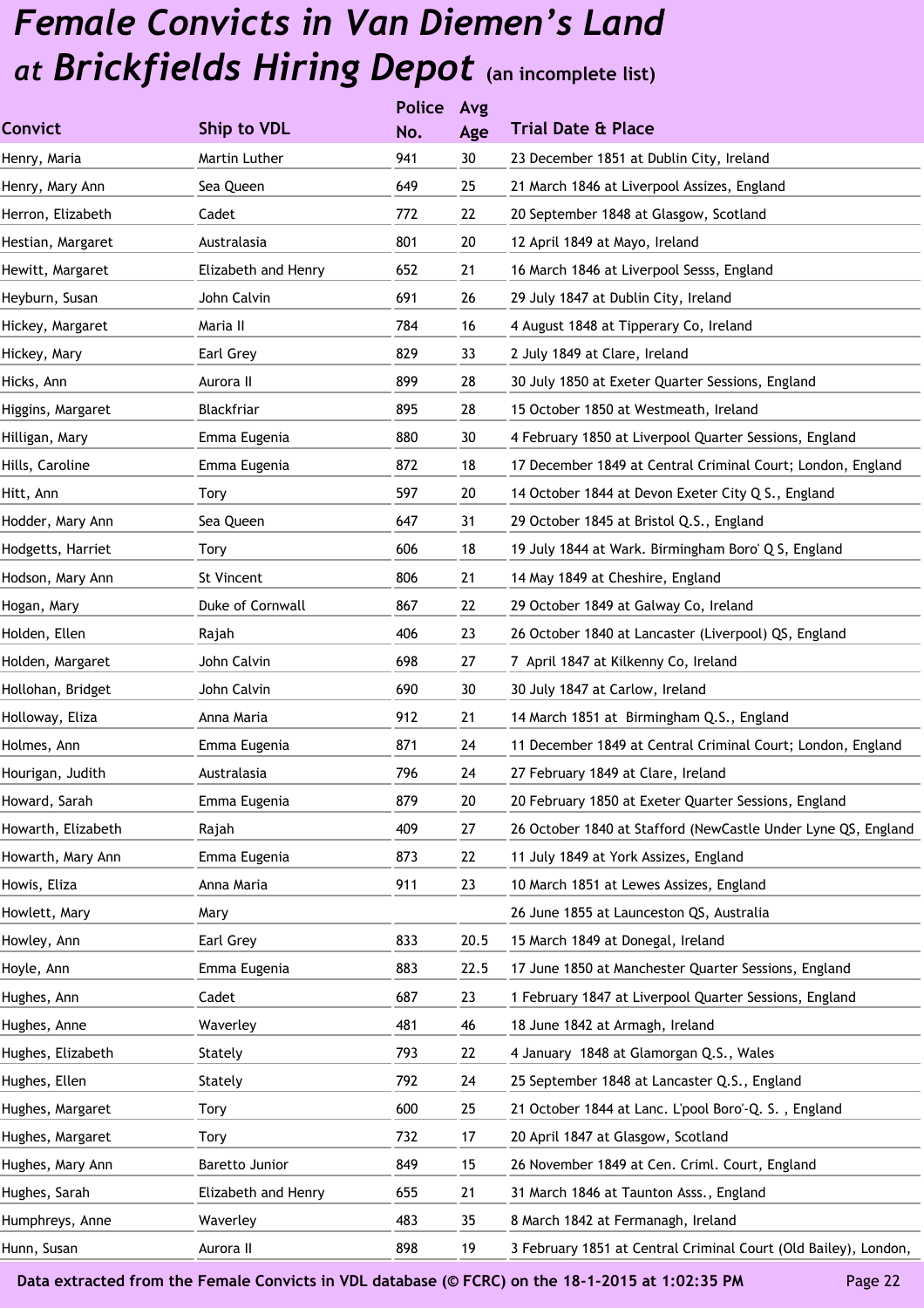|                       |                     | <b>Police</b> | Avg  |                                                                  |
|-----------------------|---------------------|---------------|------|------------------------------------------------------------------|
| <b>Convict</b>        | Ship to VDL         | No.           | Age  | <b>Trial Date &amp; Place</b>                                    |
| Hunt, Eliza           | Lord Auckland       | 741           | 26   | 17 May 1848 at Cork Co., Ireland                                 |
| Hunt, Mary            | Emma Eugenia        | 874           | 33   | 8 April 1850 at Bath Quarter Sessions, England                   |
| Hunt, Silvia          | St Vincent          | 812           | 26   | 27 March 1849 at Somerset, England                               |
| Hunter, Jane          | Baretto Junior      | 854           | 19.5 | 11 January 1850 at Glasgow C. of J., Scotland                    |
| Hunter, Mary          | Aurora II           | 896           | 37   | 14 October 1850 at Reading Quarter Sessions, England             |
| Hurley, Bridget       | Emma Eugenia        | 876           | 20   | 27 March 1850 at Kingston Upon Thames Assizes, England           |
| Hurley, Mary          | Blackfriar          | 891           | 32   | 12 July 1850 at Tipperary, Ireland                               |
| Hurly, Mary           | Midlothian          | 967           | 20   | 26 February 1852 at Westmeath, Ireland                           |
| Hussey, Winifred      | Blackfriar          | 887           | 30   | 14 March 1850 at Galway County, Ireland                          |
| Hutchinson, Catherine | Aurora II           | 900           | 30   | 30 December 1850 at Durham Quarter Sessions, England             |
| Hutchinson, Mary Ann  | Tory                | 736           | 23   | 18 October 1847 at Leicester Sessions, England                   |
| Hutchison, Mary       | Baretto Junior      | 848           | 31   | 11 October 1848 at Perth C. of J., Scotland                      |
| Huthinson, Ann        | Lord Auckland       | 752           | 22   | 14 April 1848 at Queens Co., Ireland                             |
| Hutton, Mary          | Elizabeth and Henry | 656           | 22   | 28 April 1846 at Glasgow, Scotland                               |
| Hynes, Margaret       | Waverley            | 484           | 60   | 8 April 1842 at Galway, Ireland                                  |
| laag, Ann             | Anna Maria          | 415           | 40   | 3 March 1851 at Durham Assizes, England                          |
| Ilmunn, Peggy Jane    | Waverley            | 68            | 27   | 11 October 1841 at Antrim, Ireland                               |
| Inch, Margaret        | Anna Maria          | 416           | 42   | 29 April 1851 at Aberdeen C. of J., Scotland                     |
| Ingle, Anne Maria     | Emma Eugenia        | 91            | 23.5 | 2 April 1849 at Pontefract Quarter Sessions, England             |
| Inglis, Isabel        | Anna Maria          | 417           | 31   | 9 May 1851 at Perth C. of J., Scotland                           |
| Irvine, Margaret      | Waverley            | 69            | 23   | 30 June 1842 at Fermanagh, Ireland                               |
| Irvine, Mary          | Waverley            | 70            | 16   | 15 July 1842 at Fermanagh, Ireland                               |
| Jack, Jane            | Baretto Junior      | 386           | 34   | 15 January 1850 at Glasgow C. of J., Scotland                    |
| Jackson, Ann          | Elizabeth and Henry | 301           | 41   | 8 April 1846 at Knutsford Sesss., England                        |
| Jackson, Charlotte    | Baretto Junior      | 383           | 24   | 22 October 1849 at Cen. Criml. Court, England                    |
| Jackson, Sarah        | Stately             | 362           | 19   | 4 December 1848 at Surry Q.S., England                           |
| James, Eliza          | Anna Maria          | 424           | 17   | 12 April 1851 at Birmingham Q.S., England                        |
| James, Elizabeth      | Anna Maria          | 422           | 20   | 1 September 1851 at Westminster G.S., England                    |
| James, Esther         | Aurora II           | 404           | 24   | 6 May 1850 at Central Criminal Court (Old Bailey), London,       |
| Jenkins, Ann          | Margaret            | 240           | 22   | 28 November 1842 at Centl. Criml. Court, England                 |
| Jenkins, Mary         | Baretto Junior      | 381           | 20   | 14 May 1849 at Chester Q. S., England                            |
| Jennings, Mary        | Aurora II           | 412           | 23   | 27 January 1851 at Edinburgh Court of Justiciary, Scotland       |
| Jerred, Ann           | Aurora II           | 410           | 25   | 18 October 1850 at New Sarum Borough Quarter Sessions,           |
| Johnson, Ann          | Emma Eugenia        | 393           | 19.5 | 8 April 1850 at Central Criminal Court, London, England, England |
| Johnson, Jane         | Emma Eugenia        | 398           | 30   | 4 February 1850 at Liverpool Quarter Sessions, England           |
| Johnson, Mary         | Emma Eugenia        | 292           | 24   | 25 June 1845 at Lancaster, Manchester Borough Quarter            |
| Johnson, Mary Ann     | Aurora II           | 408           | 27   | 26-11-2010 November 1850 at Manchester Borough Quarter           |
| Johnson, Mary Ann     | St Vincent          | 377           | 22.5 | 11 July 1849 at York, England                                    |
| Johnson, Matilda      | Emma Eugenia        | 397           | 31   | 18 June 1850 at Clerkenwell Quarter Sessions, England            |
| Johnston, Caroline    | Earl Grey           | 380           | 20.5 | 6 January 1849 at Queens Co, Ireland                             |
|                       |                     |               |      |                                                                  |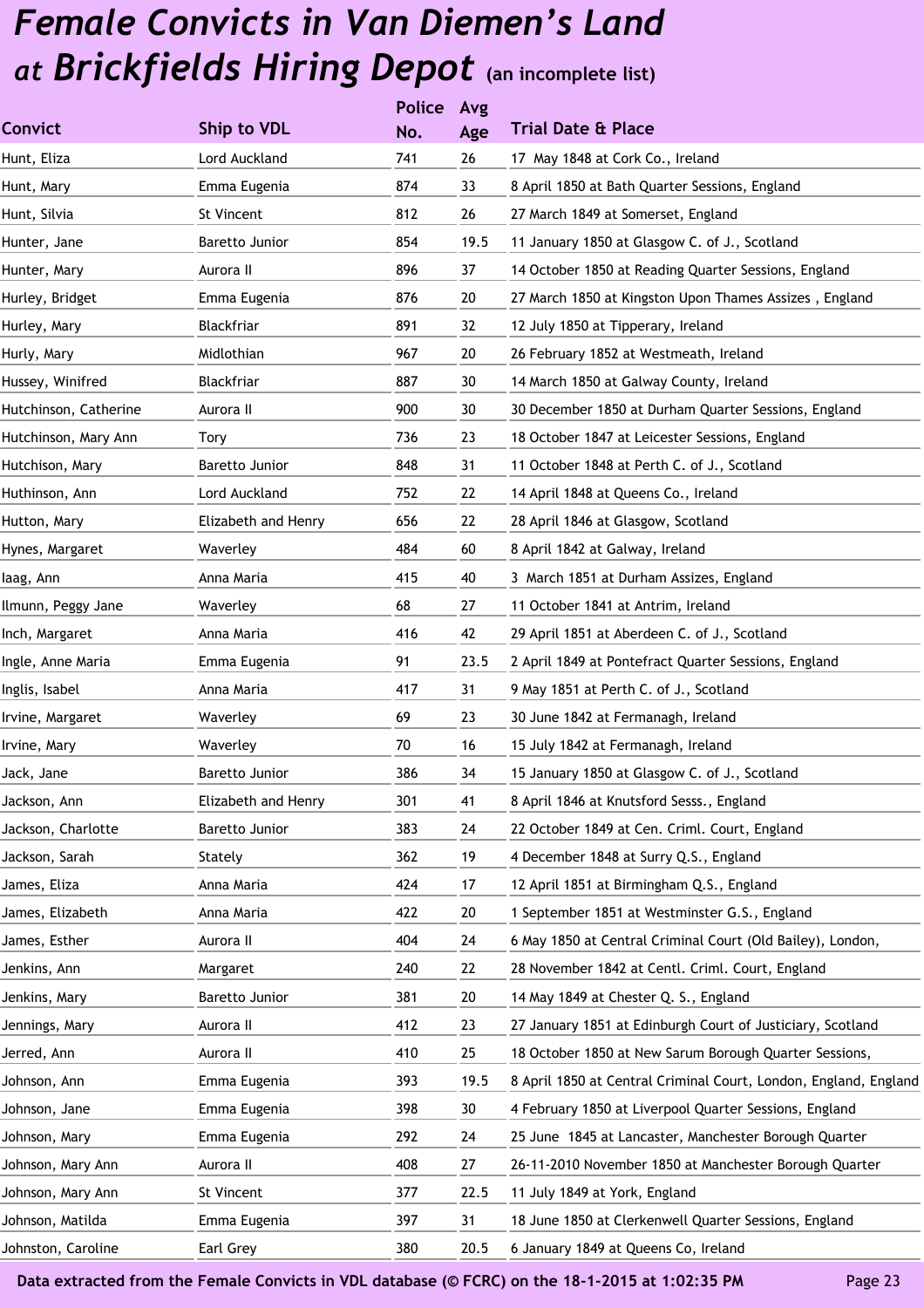|                       |                           | <b>Police</b> | Avg  |                                                              |
|-----------------------|---------------------------|---------------|------|--------------------------------------------------------------|
| <b>Convict</b>        | <b>Ship to VDL</b>        | No.           | Age  | <b>Trial Date &amp; Place</b>                                |
| Johnston, Elizabeth   | Emma Eugenia              | 396           | 19   | 12 March 1850 at Edinburgh Court of Justiciary, Scotland     |
| Johnston, Margaret    | John Calvin               | 315           | 23   | 18 June 1847 at Down, Ireland                                |
| Johnston, Mary A      | Blackfriar                | 401           | 29   | 7 March 1850 at Fermanagh, Ireland                           |
| Johnston, Margaret    | Aurora II                 | 411           | 24   | 26 September 1849 at Dumfries Court of Justiciary, Scotland  |
| Johnstone, Margaret   | Aurora II                 | 414           | 18   | 1 October 1850 at Glasgow Court of Justiciary, Scotland      |
| Jones, Agnes          | Elizabeth and Henry       | 304           | 30   | 13 April 1846 at Middx Sesss., England                       |
| Jones, Ann            | Cadet                     | 355           | 24   | 24 July 1848 at Liverpool, England                           |
| Jones, Ann            | Sea Queen                 | 297           | 26   | 13 October 1845 at Stafford Q.S., England                    |
| Jones, Ann            | Sea Queen                 | 298           | 20   | 12 March 1846 at Nottingham Assizes, England                 |
| Jones, Eliza          | Lord Auckland             | 344           | 25.5 | 14 March 1848 at Kildare, Ireland                            |
| Jones, Elizabeth      | Tasmania                  | 280           | 21.5 | 30 October 1843 at Lancr. Manchester Boro QS., England       |
| Jones, Ellen          | Anna Maria                | 423           | 25   | 30 June 1851 at Usk Q.S., Wales                              |
| Jones, Jane           | Emma Eugenia              | 400           | 29   | 19 March 1850 at Gloucester Quarter Sessions, England        |
| Jones, Jane Elizabeth | Tory                      | 338           | 17   | 22 October 1847 at Warwick Birmingham Sessions, England      |
| Jones, Margarett      | Aurora II                 | 409           | 16   | 18 October 1850 at Birmingham Borough Quarter Sessions,      |
| Jones, Maria          | Cadet                     | 358           | 21   | 15 April 1848 at Birmingham Sessions, England                |
| Jones, Mary           | Emma Eugenia              | 399           | 31   | 9 November 1850 at Central Criminal Court; London, England   |
| Jones, Mary           | St Vincent                | 374           | 17   | 27 August 1849 at Lancaster, England                         |
| Jones, Mary Ann       | Emma Eugenia              | 394           | 19   | 8 December 1849 at Liverpool Assizes, England                |
| Jones, Mary Ann       | Emma Eugenia              | 395           | 21   | 9 April 1850 at Bristol Quarter Sessions, England            |
| Jones, Sarah          | Margaret                  | 243           | 17   | 30 July 1842 at Lancer. Asss., England                       |
| Jones, Sarah          | St Vincent                | 373           | 22   | 10 October 1849 at Lancaster, England                        |
| Jones, Mary           | Aurora II                 | 407           | 18   | 2 July 1850 at Ruthin Quarter Sessions, Wales                |
| Jones , Mary Ann      | Aurora II                 | 406           | 17   | 3 March 1851 at Central Criminal Court (Old Bailey), London, |
| Jones, Mary Ann       | Aurora II                 | 413           | 25   | 3 February 1851 at Edinburgh Court of Justiciary, Scotland   |
| Joy, Ann              | Anna Maria                | 418           | 26   | 16 June 1851 at C.C.Court, England                           |
| Joy, Mary             | Maria II                  | 360           | 20   | October 18148 at Kerry Co. Oct. Sessions, Ireland            |
| Joyce, Catherine      | Blackfriar                | 402           | 23   | 28 June 1850 at Queens County, Ireland                       |
| Joyce, Mary           | Waverley                  | 230           | 55   | 15 January 1842 at Mayo, Ireland                             |
| Judge, Mary           | Australasia               | 369           | 22   | 2 January 1849 at Leitrim, Ireland                           |
| Kane, Agnes           | John Calvin               | 311           | 25   | 23 June 1847 at Antrim, Ireland                              |
| Kane, Jane            | Waverley                  | 212           | 15   | 27 June 1842 at Antrim, Ireland                              |
| Kavanagh, Celia       | Earl Grey                 | 383           | 18   | 12 July 1949 at Wexford, Ireland                             |
| Kavanagh, Margaret    | Maria II                  | 354           | 30   | December 1848 at Dublin City, Ireland                        |
| Kean, Mary            | Duchess of Northumberland | 950           | 18   | 29 April 1852 at Perth C of J., Scotland                     |
| Kean, Susan           | Cadet                     | 349           | 23.5 | 11 May 1848 at Glasgow, Scotland                             |
| Keane, Margaret       | Blackfriar                | 439           | 20   | 26 October 1849 at Waterford County, Ireland                 |
| Kearney, Catherine    | Earl Grey                 | 396           | 30   | 20 January 1849 at Clare, Ireland                            |
| Kearns, Catherine     | Australasia               | 372           | 21   | 5 January 1849 at Monaghan, Ireland                          |
| Keavy, Bridget        | Blackfriar                | 436           | 23   | 25 June 1850 at Roscommon, Ireland                           |
|                       |                           |               |      |                                                              |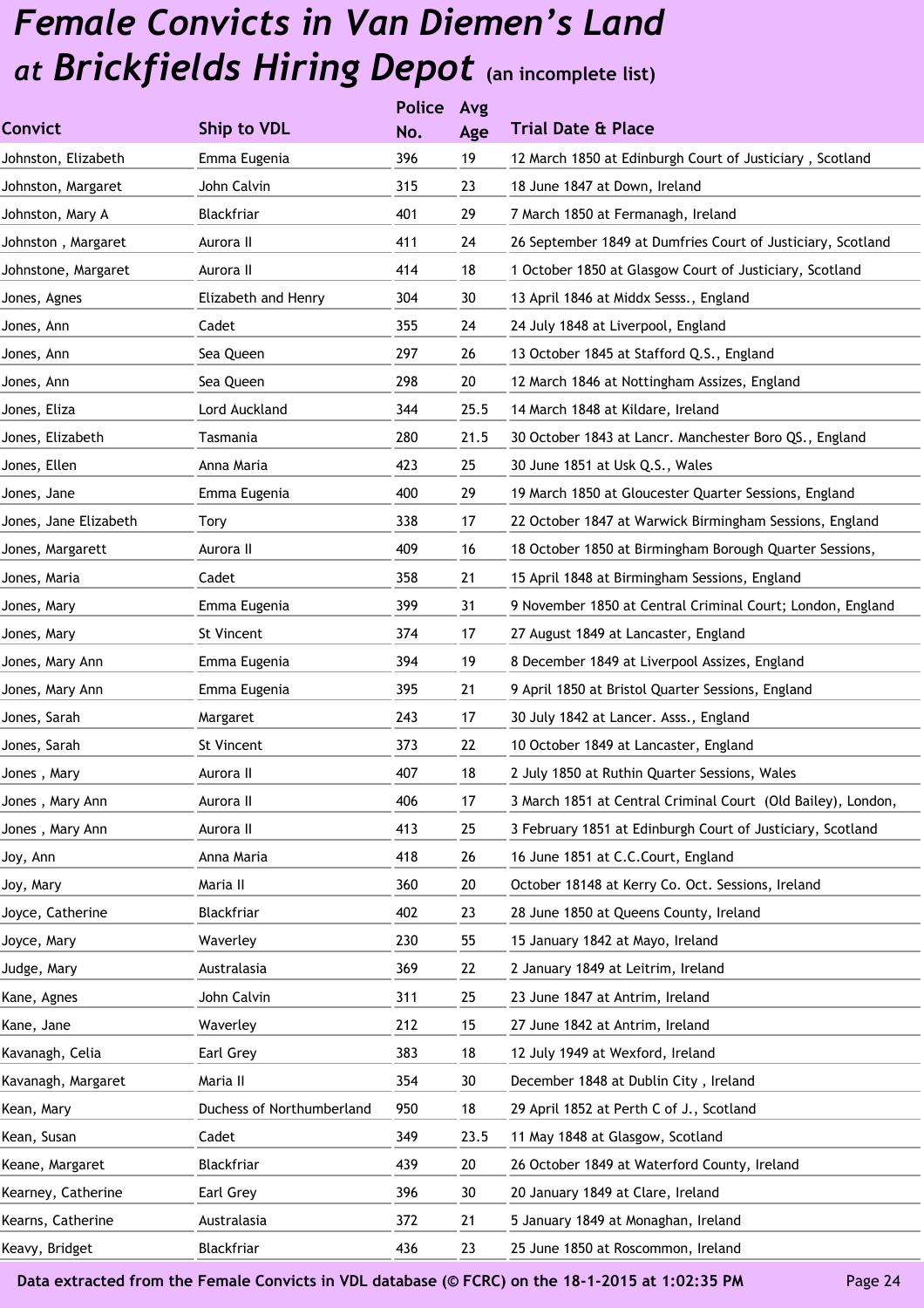| Ship to VDL               | No. | Age           | <b>Trial Date &amp; Place</b>                              |
|---------------------------|-----|---------------|------------------------------------------------------------|
| Australasia               | 370 | 20            | 1 March 1849 at Longford, Ireland                          |
| Arabian                   | 295 | 32            | 6 April 1846 at Dublin County, Ireland                     |
| Australasia               | 365 | 18            | 8 January 1849 at Dublin Co., Ireland                      |
| Stately                   | 360 | 29            | 23 October 1848 at C.C. Court, England                     |
| Maria II                  | 353 | 37            | October 1848 at Dublin City Oct. Sessions, Ireland         |
| Blackfriar                | 442 | 48            | 19 October 1850 at Wexford, Ireland                        |
| Maria II                  | 351 | 20.5          | October 1848 at Cork, Ireland                              |
| Emma Eugenia              | 419 | 15            | 23 April 1850 at Perth Court of Justiciary, Scotland       |
| Lord Auckland             | 345 | 35.5          | 22 July 1848 at Tipperary, Ireland                         |
| Blackfriar                | 427 | 19            | 22 February 1850 at Cork City, Ireland                     |
| Anna Maria                | 455 | 19            | 9 April 1851 at Newcastle Upon Tyne Q.S., England          |
| John Calvin               | 317 | 29            | 3 August 1847 at Kildare, Ireland                          |
| Aurora II                 | 444 | 31            | 1 January 1850 at Cardiff Quarter Sessions, Wales          |
| Waverley                  | 214 | 22            | 23 April 1842 at Limerick City, Ireland                    |
| Blackfriar                | 433 | 23            | 21 October 1850 at Kilkenny County, Ireland                |
| Lord Auckland             | 342 | 26            | 1 May 1848 at Cork Co., Ireland                            |
| Waverley                  | 218 | 60            | 24 February 1842 at Leitrim, Ireland                       |
| Martin Luther             | 477 | 18            | 23 June 1851 at Co Carlow, Ireland                         |
| Aurora II                 | 447 | 30            | 7 November 1850 at Edinburgh Court of Justiciary, Scotland |
| Emma Eugenia              | 421 | 28            | 23 May 1850 at Preston Quarter Sessions, England           |
| Blackfriar                | 430 | 20.5          | 20 November 1850 at Dublin City, Ireland                   |
| Waverley                  | 213 | 22.5          | 18 April 1842 at Dublin (City), Ireland                    |
| Anna Maria                | 453 | 18            | 7 January 1851 at Carlisle Q.S., England                   |
| Aurora II                 | 445 | 23            | 27 December 1850 at Gravesend Borough Quarter Sessions,    |
| Blackfriar                | 432 | 43            | 24 July 1850 at Kilkenny County, Ireland                   |
| Waverley                  | 211 | 20            | 24 February 1842 at Leitrim, Ireland                       |
| Australasia               | 374 | 20            | 10 March 1849 at Tyrone, Ireland                           |
| Blackfriar                | 423 | 26            | 17 June 1850 at County Carlow, Ireland                     |
| Earl Grey                 | 390 | 40            | 27 June 1849 at Galway, Ireland                            |
| Duchess of Northumberland | 951 | 17            | 27 April 1852 at Glasgow C of J, Scotland                  |
| John Calvin               | 324 | 32            | 30 December 1846 at Westmeath, Ireland                     |
| Blackfriar                | 424 | 22            | 21 June 1850 at County Clare, Ireland                      |
| Tasmania                  | 265 | 20            | 2 July 1844 at Gloucester QS., England                     |
| Blackfriar                | 429 | 30            | 9 November 1850 at Dublin City, Ireland                    |
| John Calvin               | 312 | 30            | 11 October 1847 at Down, Ireland                           |
| Arabian                   | 300 | 35            | 16 July 1846 at Waterford City, Ireland                    |
| Aurora II                 | 449 | 18            | 23 December 1850 at Glasgow Court of Justiciary, Scotland  |
| Blackfriar                | 440 | 50            | 16 October 1849 at Waterford County, Ireland               |
| Duke of Cornwall          | 409 | 20            | 1 January 1850 at Limerick, Ireland                        |
| Sea Queen                 | 290 | 15            | 6 April 1846 at Manchester Boro Q.S., England              |
|                           |     | <b>Police</b> | Avg                                                        |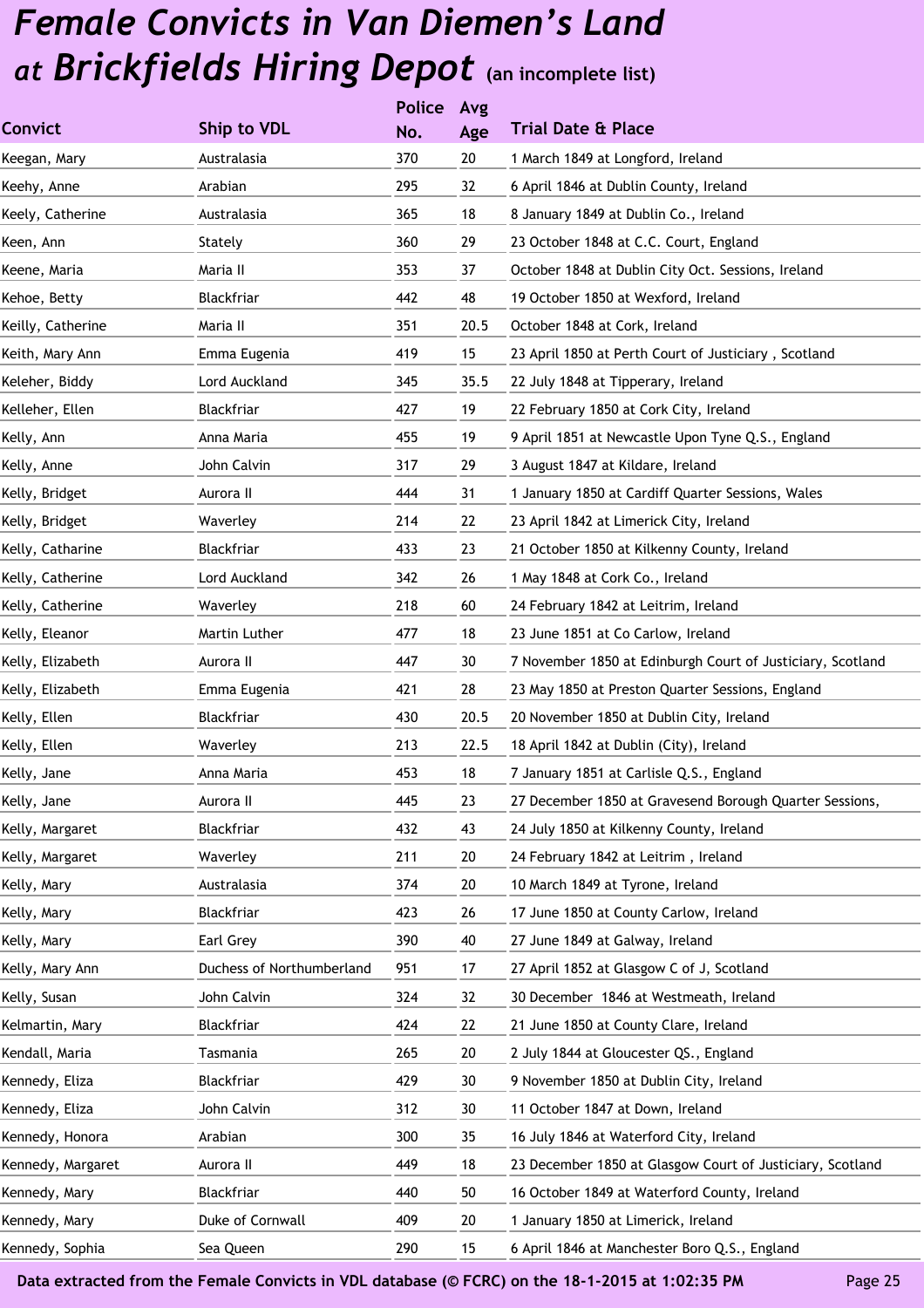|                     |                     | <b>Police</b> | Avg  |                                                              |
|---------------------|---------------------|---------------|------|--------------------------------------------------------------|
| Convict             | <b>Ship to VDL</b>  | No.           | Age  | <b>Trial Date &amp; Place</b>                                |
| Kennedy, Mary       | Aurora II           | 450           | 22   | 24 December 1850 at Glasgow Court of Justiciary, Scotland    |
| Kenny, Bridget      | Waverley            | 215           | 24   | 7 July 1842 at Limerick (City), Ireland                      |
| Kenny, Elizabeth    | Australasia         | 369           | 21.5 | 3 January 1849 at Kildare, Ireland                           |
| Kenny, Elizabeth    | John William Dare   | 468           | 19   | 2 January 1851 at Kildare, Ireland                           |
| Kenny, Rose Jane    | Anna Maria          | 452           | 23   | 7 July 1851 at C.C.Court, England                            |
| Kent, Ellen         | <b>Blackfriar</b>   | 425           | 20   | 9 July 1850 at County Cork, Ireland                          |
| Keogh, Honor        | Blackfriar          | 431           | 25   | 27 December 1849 at Galway County, Ireland                   |
| Keogh, Mary         | Blackfriar          | 437           | 30   | 19 July 1850 at Tipperary, Ireland                           |
| Kerins, Mary        | Blackfriar          | 434           | 25   | 10 October 1850 at Mayo, Ireland                             |
| Kerr, Jane          | Aurora II           | 446           | 39   | 7 November 1850 at Edinburgh Court of Justiciary, Scotland   |
| Kilgriff, Ellen     | Anna Maria          | 451           | 40   | 12 May 1851 at C.C.Court, England                            |
| King, Ann           | Emma Eugenia        | 418           | 24   | 6 May 1850 at Central Criminal Court; London, England        |
| King, Margaret      | Blackfriar          | 438           | 22   | 11 March 1850 at Tyrone, Ireland                             |
| King, Margaret      | St Vincent          | 381           | 26   | 25 April 1849 at Scotland, Scotland                          |
| King, Mary          | Aurora II           | 443           | 19   | 3 March 1851 at Central Criminal Court (Old Bailey), London, |
| King, Mary Ann      | Rajah               | 166           | 22   | 19 October 1840 at Central Cl Court, England                 |
| King, Mary Ann      | Sir Robert Seppings | 474           | 36   | 1 December 1851 at Salford GS., England                      |
| King, Nappy         | Australasia         | 367           | 26   | 10 April 1849 at Galway Co., Ireland                         |
| Kinnealy, Margaret  | Australasia         | 364           | 17.5 | 17 March 1849 at Cork Co., Ireland                           |
| Kinnear, Jessie     | Aurora II           | 448           | 23   | 16 December 1850 at Edinburgh Court of Justiciary, Scotland  |
| Kinnelly, Bridget   | Earl Grey           | 387           | ?    | 2 July 1849 at Cork Co, Ireland                              |
| Kinner, Mary        | Blackfriar          | 435           | 25   | 20 June 1850 at Monaghan, Ireland                            |
| Kinshela, Eliza     | Blackfriar          | 441           | 36   | 1 March 1850 at Wexford, Ireland                             |
| Kirkbridge, Ann     | Cadet               | 300           | 37   | 5 April 1847 at Durham Quarter Sessions, England             |
| Kirkwood, Mary      | Emma Eugenia        | 420           | 19   | 27 April 1850 at Glasgow Court of Justiciary, Scotland       |
| Kirwan, Elizabeth   | Emma Eugenia        | 422           | 35.5 | 19 October 1849 at Birmingham Quarter Sessions, England      |
| Kirwin, Martha      | Blackfriar          | 428           | 21   | 19 June 1850 at County Dublin, Ireland                       |
| Kirwin, Mary        | Blackfriar          | 426           | 22   | 25 September 1850 at County Cork, Ireland                    |
| Kissane, Honora     | Maria II            | 356           | 21   | October 1848 at Kerry Co. Oct. Sessions, Ireland             |
| Knight, Sarah       | Anna Maria          | 454           | 25   | 16 December 1850 at Liverpool Q.S., England                  |
| Knipe, Mary         | Waverley            | 217           | 44   | 2 April 1842 at County Armagh,                               |
| Kyle, Sarah         | Earl Grey           | 394           | 27   | 21 June 1849 at Tyrone, Ireland                              |
| Lahy, Betty         | Earl Grey           | 465           | 32   | 25 July 1848 at Tipperary, Ireland                           |
| Lair, Eliza         | Anna Maria          | 511           | 28   | 7 July 1851 at C.C.Court, England                            |
| Lalor, Mary         | John Calvin         | 393           | 33   | 22 October 1847 at Queens, Ireland                           |
| Lamb, Anne          | Earl Grey           | 464           | 23   | 1 March 1849 at Louth, Ireland                               |
| Lamb, Johannah      | Waverley            | 270           | 26   | 18 July 1842 at Kerry, Ireland                               |
| Land, Ann Elizabeth | Emma Eugenia        | 483           | 24   | 27 July 1850 at Norwich Assizes, England                     |
| Lane, Mary          | Elizabeth and Henry | 369           | 32   | 15 June 1846 at Cent. Criml. Court, England                  |
| Lang, Ann           | Aurora II           | 509           | 29   | 24 December 1850 at Glasgow Court of Justiciary, Scotland    |
|                     |                     |               |      |                                                              |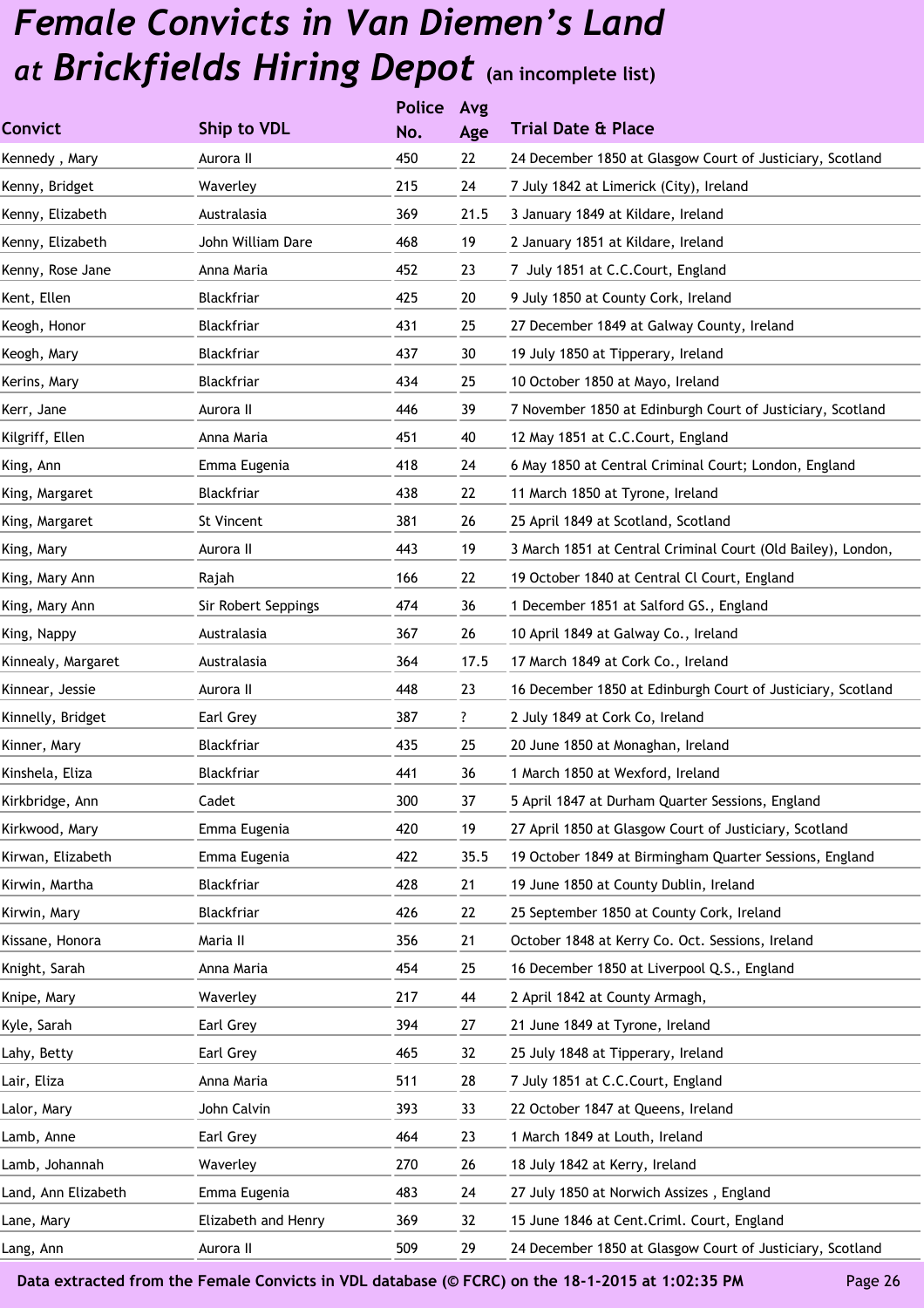|                         |                           | <b>Police</b> | Avg  |                                                                |
|-------------------------|---------------------------|---------------|------|----------------------------------------------------------------|
| <b>Convict</b>          | Ship to VDL               | No.           | Age  | <b>Trial Date &amp; Place</b>                                  |
| Langley, Selina         | Aurora II                 | 495           | 18   | 19 August 1850 at Central Criminal Court (Old Bailey), London, |
| Larkin, Mary            | Aurora II                 | 498           | 18   | 5 August 1850 at Manchester Borough Quarter Sessions, England  |
| Larney, Anne            | Waverley                  | 264           | 30   | 28 June 1841 at King Co., Ireland                              |
| Laven, Margaret Bridget | Cadet                     | 429           | 23   | 20 July 1848 at Stafford Session, England                      |
| Law, Mary Ann           | Duchess of Northumberland | 556           | 33   | 14 May 1851 at Edinburgh C. of J., Scotland                    |
| Lawler, Margaret        | Martin Luther             | 535           | 20   | 26 June 1851 at Co Kilkenny, Ireland                           |
| Lawless, Mary Ann       | Blackfriar                | 487           | 28   | 26 July 1850 at Galway County, Ireland                         |
| Lawrie, Ann             | Aurora II                 | 508           | 20   | 24 December 1850 at Glasgow Court of Justiciary, Scotland      |
| Lawson, Ann             | Anna Maria                | 516           | 32   | 9 May 1851 at Perth C. of J., Scotland                         |
| Leader, Mary Ann        | Tory                      | 341           | 31   | 14 October 1844 at Berks. Reading Q. Sess., England            |
| Leahy, Anne             | Maria II                  | 433           | 23.5 | October 1848 at Limerick Co. Oct Sessions, Ireland             |
| Leahy, Catharine        | <b>Blackfriar</b>         | 490           | 21   | 1 July 1850 at Kings County, Ireland                           |
| Leahy, Ellen            | Blackfriar                | 491           | 20   | 1 July 1850 at Kings County, Ireland                           |
| Leahy, Margaret         | Waverley                  | 269           | 20.5 | 9 March 1842 at Kerry, Ireland                                 |
| Leary, Honor            | John William Dare         | 522           | 20   | 10 March 1851 at Tipperary, Ireland                            |
| Leary, Johanna          | Blackfriar                | 488           | 25   | 10 January 1850 at Kerry, Ireland                              |
| Leary, Nancy            | Waverley                  | 266           | 45   | 16 March 1842 at Carlow, Ireland                               |
| Lee, Catherine          | Aurora II                 | 496           | 22   | 16 December 1850 at Central Criminal Court (Old Bailey),       |
| Lee, Ellen              | Earl Grey                 | 459           | 20   | 17 April 1849 at Clare, Ireland                                |
| Lee, Mary               | Anna Maria                | 513           | 27   | 26 March 1851 at Kingston upon Thames Assizes, England         |
| Leech, Ann              | Australasia               | 447           | 20   | 6 February 1849 at Dublin City, Ireland                        |
| Leedham, Catherine      | Aurora II                 | 505           | 27   | 14 October 1850 at Stafford Quarter Sessions, England          |
| Leger, Ann              | Lord Auckland             | 424           | 18   | 26 June 1848 at Waterford City, Ireland                        |
| Lehane, Margaret        | Blackfriar                | 484           | 23   | 25 June 1850 at County Cork, Ireland                           |
| Lennehan, Ellen         | Waverley                  | 267           | 20.5 | 31 March 1842 at Waterford, Ireland                            |
| Lennon, Elizabeth       | Lord Auckland             | 415           | 32   | 25 June 1848 at Carlow, Ireland                                |
| Lenton, Sarah           | Elizabeth and Henry       | 371           | 35   | 17 July 1846 at Huntingdon Asss., England                      |
| Leonard, Mary           | Blackfriar                | 486           | 20   | 7 March 1850 at Fermanagh, Ireland                             |
| Leonard, Mary           | Emma Eugenia              | 481           | 24   | 6 May 1850 at Central Criminal Court; London, England          |
| Lewis, Biddy            | Lord Auckland             | 423           | 23   | 22 July 1849 at Tipperary, Ireland                             |
| Lewis, Maria            | Tory                      | 343           | 24   | 19 August 1844 at Cl Cl Court, England                         |
| Liddell, Jane           | Aurora II                 | 502           | 45   | 3 July 1850 at Hexham Quarter Sessions, England                |
| Lilas, Maria            | Aurora II                 | 501           | 18   | 7 May 1850 at Clerkenwell General Sessions, England            |
| Lillis, Ellen           | Aurora II                 | 497           | 27   | 21 October 1850 at Devonport Borough Quarter Sessions,         |
| Limming, Ann            | Elizabeth and Henry       | 375           | 21   | 16 June <[X:1846] 1845 T.B.E. at Cent Criml Court, Scotland    |
| Lindsay, Alice          | Aurora II                 | 503           | 23   | 21 October 1850 at Oxford Quarter Sessions, England            |
| Lithgow, Jane           | Aurora II                 | 508           | 17   | 23 December 1850 at Glasgow Court of Justiciary, Scotland      |
| Little, Catherine       | Waverley                  | 268           | 20   | 18 March 1842 at Galway Town, Ireland                          |
| Livingston, Jane        | Emma Eugenia              | 484           | 22   | 28 December 1848 at Manchester Quarter Sessions, England       |
| Livingstone, Jane       | Cadet                     | 388           | 23   | 22 April 1847 at Glasgow, Scotland                             |
|                         |                           |               |      |                                                                |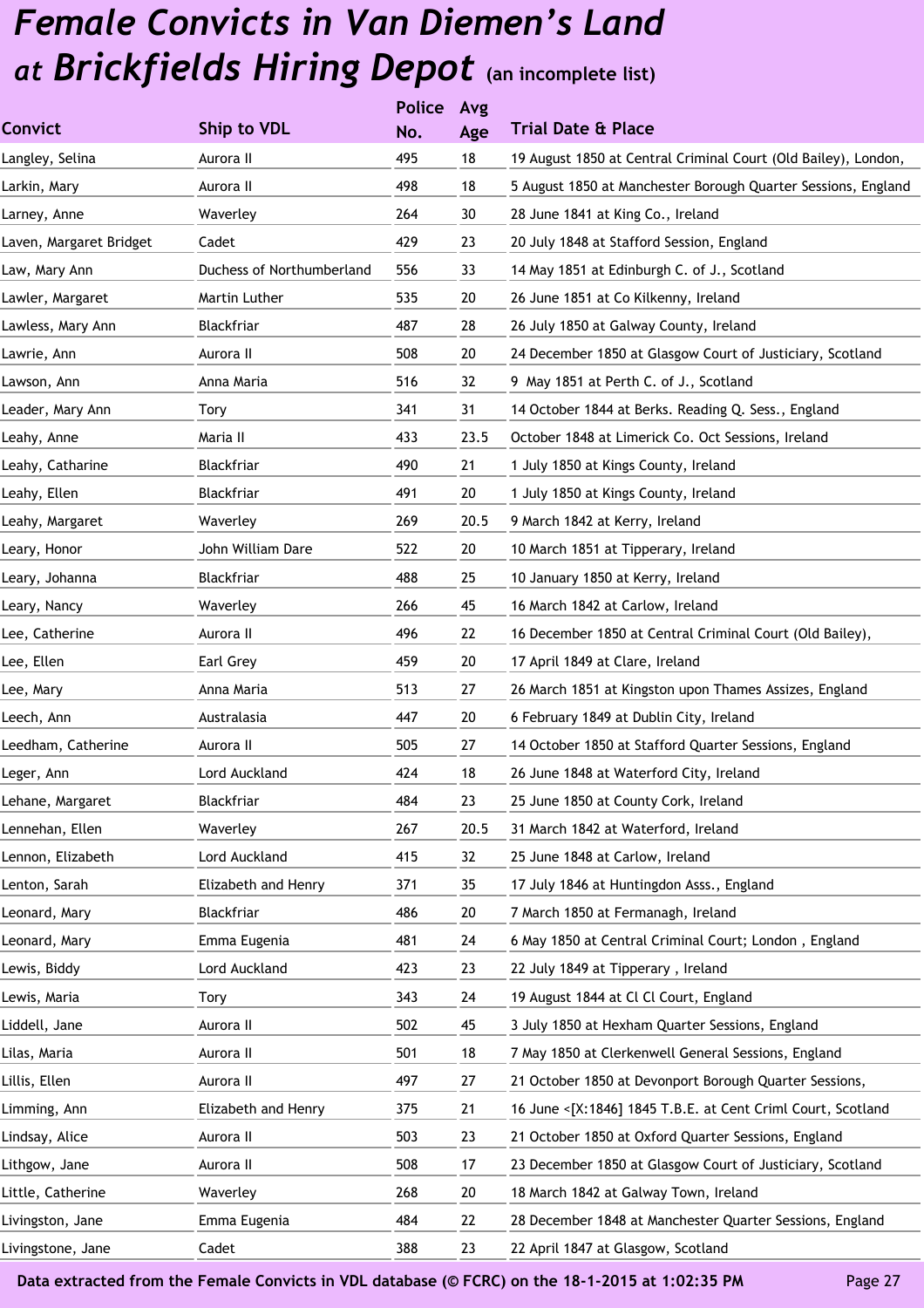|                     |                | <b>Police</b> | Avg  |                                                                 |
|---------------------|----------------|---------------|------|-----------------------------------------------------------------|
| <b>Convict</b>      | Ship to VDL    | No.           | Age  | <b>Trial Date &amp; Place</b>                                   |
| Lloyd, Margaret     | Emma Eugenia   | 482           | 24   | 29 April 1850 at Glasgow Court of Justiciary, Scotland          |
| Loague, Jane        | Australasia    | 452           | 24   | 9 April 1849 at Tyrone, Ireland                                 |
| Lockett, Margaret   | Emma Eugenia   | 301           | 31   | 28 November 1842 at Cheshire, Nether Knutsford Quarter          |
| Lockhart, Margaret  | Anna Maria     | 517           | 41   | 17 April 1851 at Stirling, Scotland                             |
| Loftus, Catherine   | Aurora II      | 499           | 16   | 28 November 1850 at Preston General Sessions, England           |
| Logan, Margaret     | St Vincent     | 455           | 33   | 2 March 1849 at Warwick, England                                |
| Londergan, Anne     | John Calvin    | 395           | 28   | 21 June 1847 at Tipperary, Ireland                              |
| London, Ann         | Stately        | 441           | 27   | 27 November 1848 at C.C.Court, England                          |
| Lonergan, Catherine | Earl Grey      | 467           | 40   | 12 April 1849 at Waterford Co., Ireland                         |
| Long, Mary          | Anna Maria     | 518           | 25   | 25 February 1851 at Exeter Q.S., England                        |
| Longhane, Mary      | Lord Auckland  | 420           | 15   | 10 April 1848 at Galway Co., Ireland                            |
| Longstone, Jane     | Sea Queen      | 365           | 25   | <[X:24]> 15 <[X:November]> December 1845 at Cent Criminal       |
| Loughrey, Grace     | Waverley       | 265           | 17   | 27 June 1842 at Antrim, Ireland                                 |
| Lourigan, Bridget   | Maria II       | 434           | 40   | October 1848 at Limerick Co. Octr. Sessions 1848, Ireland       |
| Lowry, Catherine    | Rajah          | 226           | 20   | 31 August 1840 at Lancaster QS, England                         |
| Lowther, Bridget    | Arabian        | 377           | 30   | 23 March 1846 at Galway County, Ireland                         |
| Ludlow, Bridget     | Waverley       | 272           | 24   | 20 June 1842 at Cavan, Ireland                                  |
| Ludlow, Mary        | Waverley       | 273           | 18   | 20 June 1842 at Cavan, Ireland                                  |
| Lyde, Hannah        | Aurora II      | 504           | 20.5 | 26 March 1850 at Wells Quarter Sessions, Somersetshire, England |
| Lyden, Ellen        | Australasia    | 449           | 24   | 4 January 1849 at Galway Co., Ireland                           |
| Lynch, Bridget      | Midlothian     | 546           | 20   | 4 July 1851 at Co Galway, Ireland                               |
| Lynch, Catherine    | Australasia    | 444           | 18   | 27 February 1849 at Clare, Ireland                              |
| Lynch, Eliza        | Maria II       | 432           | 18   | October 1848 at Cork City - Oct. Sessions, Ireland              |
| Lynch, Elizabeth    | Anna Maria     | 515           | 22   | 6 May 1851 at Perth C. of J., Scotland                          |
| Lynch, Hannah       | Anna Maria     | 512           | 24   | 6 May 1851 at Clerkenwell Q.S., England                         |
| Lynch, Hannah       | Blackfriar     | 492           | 24   | 12 July 1850 at Tipperary, Ireland                              |
| Lynch, Judith       | Blackfriar     | 485           | 26   | 3 July 1850 at County Cork, Ireland                             |
| Lynch, Mary         | Earl Grey      | 560           | 28   | 4 July 1849 at Co of Clare, Ireland                             |
| Lynch, Mary         | Rajah          | 224           | 22   | 14 September 1840 at Central Cl Court, England                  |
| Lynch, Rose         | Waverley       | 271           | 30   | 28 March 1842 at Cavan, Ireland                                 |
| Lyons, Catherine    | Aurora II      | 507           | 19   | 22 July 1850 at Edinburgh Court of Justiciary, Scotland         |
| Lyons, Catherine    | Waverley       | 383           | 35   | 27 October 1846 at Galway, Ireland                              |
| Lyons, Eleanor      | Blackfriar     | 494           | 24   | 9 July 1850 at Wexford, Ireland                                 |
| Macgivern, Ann      | Baretto Junior | 1144          | 24   | 22 October 1849 at Liverpool Q.S., England                      |
| Macgrath, Catherine | Aurora II      | 1302          | 19   | 22 July 1850 at Liverpool Borough Quarter Sessions, England     |
| Macgregor, Janet    | Aurora II      | 1306          | 33   | 3 June 1850 at Edinburgh Court of Justiciary, Scotland          |
| Macguire, Margaret  | Cadet          | 971           | 25   | 23 March 1848 at Liverpool Assizes, England                     |
| Macguire, Mary      | Anna Maria     | 1326          | 24   | 23 April 1851 at Glasgow C. of J., Scotland                     |
| Mack, Elizabeth     | St Vincent     | 1067          | 36   | 31 March 1849 at Cheshire, England                              |
| Mack, Ellen         | St Vincent     | 1066          | 20   | 17 September 1849 at C <[X:r]>en Criml Court, England           |
|                     |                |               |      |                                                                 |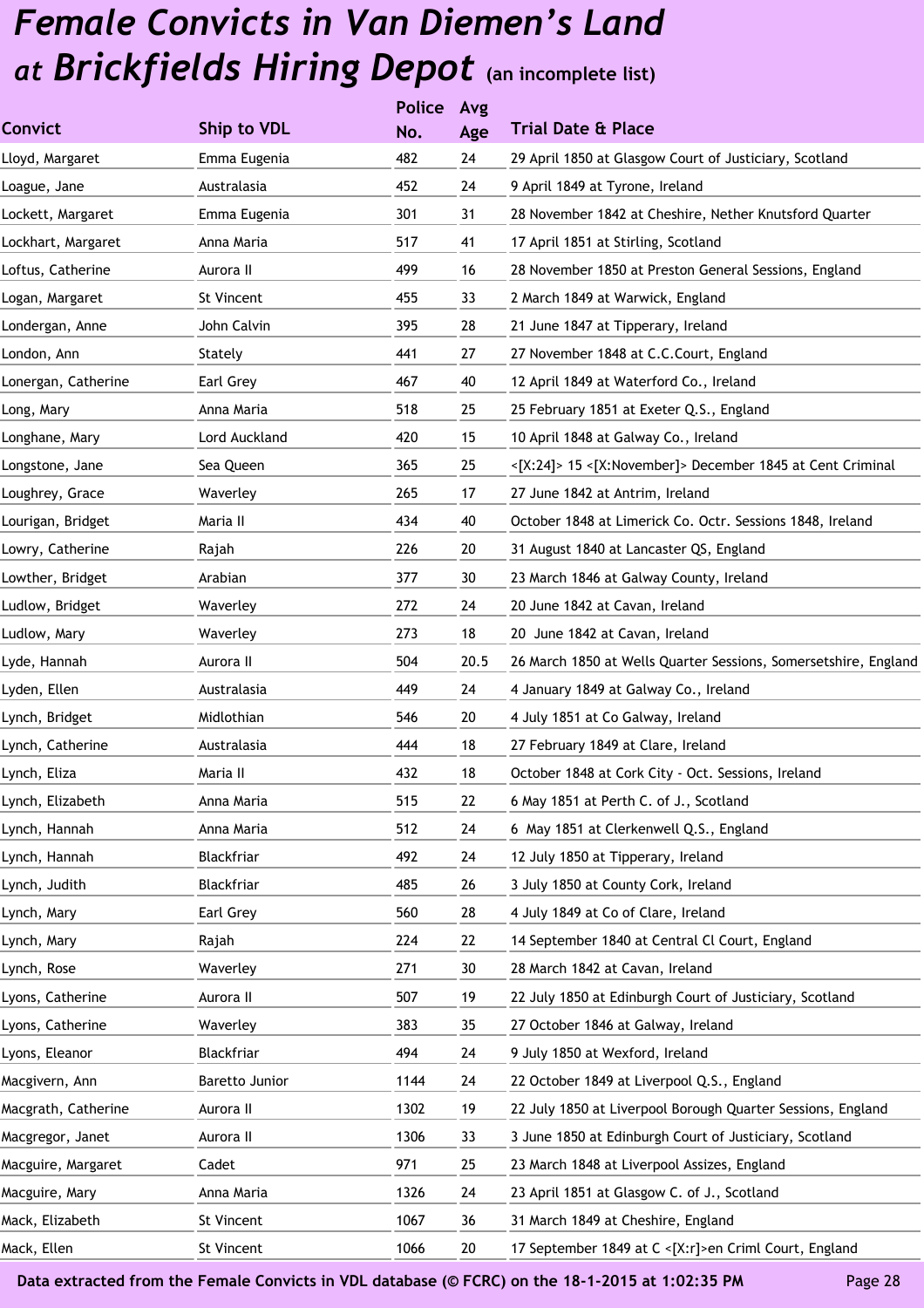|                    |                     | <b>Police</b> | Avg  |                                                                   |
|--------------------|---------------------|---------------|------|-------------------------------------------------------------------|
| <b>Convict</b>     | Ship to VDL         | No.           | Age  | <b>Trial Date &amp; Place</b>                                     |
| Mackew, Winifred   | Elizabeth and Henry | 865           | 16   | 5 June 1847 at Birmingham, England                                |
| Mackie, Isobel     | Baretto Junior      | 1145          | 40   | 24 April 1849 at Aberdeen, Scotland                               |
| Maclean, Euphemia  | Aurora II           | 1300          | 22   | 18 September 1850 at Inverary Court of Justiciary, Scotland       |
| Magee, Margaret    | Australasia         | 1051          | 25.5 | 5 March 1849 at Fermanagh, Ireland                                |
| Magee, Sarah       | Blackfriar          | 1256          | 25   | 6 August 1850 at Dublin City, Ireland                             |
| Magenis, Matilda   | Waverley            | 427           | 17   | 27 June 1842 at Antrim, Ireland                                   |
| Magner, Ann        | Aurora II           | 1292          | 30   | 3 July 1850 at Northampton Quarter Sessions, England              |
| Magrath, Anne      | Blackfriar          | 1258          | 32   | 15 July 1850 at Kings County, Ireland                             |
| Maguire, Bell      | Australasia         | 1058          | 20   | 14 July 1848 at Fermanagh, Ireland                                |
| Maguire, Bessy     | Blackfriar          | 1255          | 60   | 8 April 1850 at County Cavan, Ireland                             |
| Maguire, Betsey    | St Vincent          | 1076          | 18   | 2 April 1849 at Lancaster, England                                |
| Maguire, Catherine | Aurora II           | 1282          | 20   | 17 February 1851 at Chester / Nether Knutsford Quarter            |
| Maguire, Catherine | Blackfriar          | 1257          | 16   | 24 June 1850 at Fermanagh, Ireland                                |
| Maguire, Eliza     | Earl Grey           | 1100          | 21   | 10 March 1849 at Tyrone, Ireland                                  |
| Maguire, Ellen     | Aurora II           | 1289          | 24   | 16 December 1850 at Liverpool Borough Quarter Sessions,           |
| Maguire, Sarah     | Earl Grey           | 1120          | 21   | 10 March 1849 at Tyrone, Ireland                                  |
| Maher, Ann         | Waverley            | 429           | 30   | 1 March 1842 at Carlow, Ireland                                   |
| Maher, Julia       | Earl Grey           | 1094          | 40   | 25 June 1849 at Kings Co., Ireland                                |
| Mahon, Catherine   | Australasia         | 1039          | 50   | 2 March 1849 at Wexford, Ireland                                  |
| Mahoney, Catherine | Waverley            | 437           | 21   | 15 July 1842 at Cork City, Ireland                                |
| Mahony, Bridget    | Blackfriar          | 1241          | 22   | 14 March 1850 at Kerry, Ireland                                   |
| Mahony, Bridget    | Maria II            | 995           | 35   | July 1848 at Co. Cork, Ireland                                    |
| Mahony, Caroline   | Maria II            | 1005          | 40   | October 1848 at Tipperary Co., Ireland                            |
| Mahony, Catharine  | Blackfriar          | 1242          | 19   | 14 March 1850 at Kerry, Ireland                                   |
| Mahony, Elizabeth  | Blackfriar          | 1243          | 24   | 21 June 1850 at Kildare, Ireland                                  |
| Mahony, Ellen      | Aurora II           | 1279          | 20   | 25 November 1850 at Central Criminal Court (Old Bailey),          |
| Mahony, Johanna    | Martin Luther       | 1396          | 33   | 30 June 1851 at Co Cork, Ireland                                  |
| Mahony, Mary       | Blackfriar          | 1235          | 22   | 17 May 1850 at County Cork, Ireland                               |
| Malcolm, Harriet   | Anna Maria          | 1325          | 38   | 9 May 1851 at Perth C. of J., Scotland                            |
| Malley, Bell       | Blackfriar          | 1249          | 19   | 17 June 1850 at County Mayo, Ireland                              |
| Mallow, Ellen      | John Calvin         | 850           | 30   | 8 March 1847 at Tyrone, Ireland                                   |
| Malony, Mary       | Blackfriar          | 1250          | 40   | 19 April 1850 at Tipperary, Ireland                               |
| Mangan, Eliza      | Maria II            | 1002          | 24   | October 1848 at Mayo, Ireland                                     |
| Manion, Ann        | Lord Auckland       | 949           | 15   | 17 January 1848 at Galway Town, Ireland                           |
| Mann, Maria        | Baretto Junior      | 1122          | ?    | <[X: 24]>16 <[X: April]> July <[X: 1849] 1849 at <[X: Abserdeen C |
| Manning, Rose      | Waverley            | 433           | 25   | 12 August 1842 at Dublin, Ireland                                 |
| Mannion, Ann       | Australasia         | 1034          | 40   | 16 January 1849 at Galway Town, Ireland                           |
| Mannion, Mary      | Blackfriar          | 1240          | 22   | 10 January 1850 at Galway Town, Ireland                           |
| Mansell, Sarah     | Tory                | 568           | 33   | 15 October 1844 at Gloucester Q. S., England                      |
| Manson, Elizabeth  | Baretto Junior      | 1126          | 24.5 | 1 May 1849 at Perth c of J, Scotland                              |
|                    |                     |               |      |                                                                   |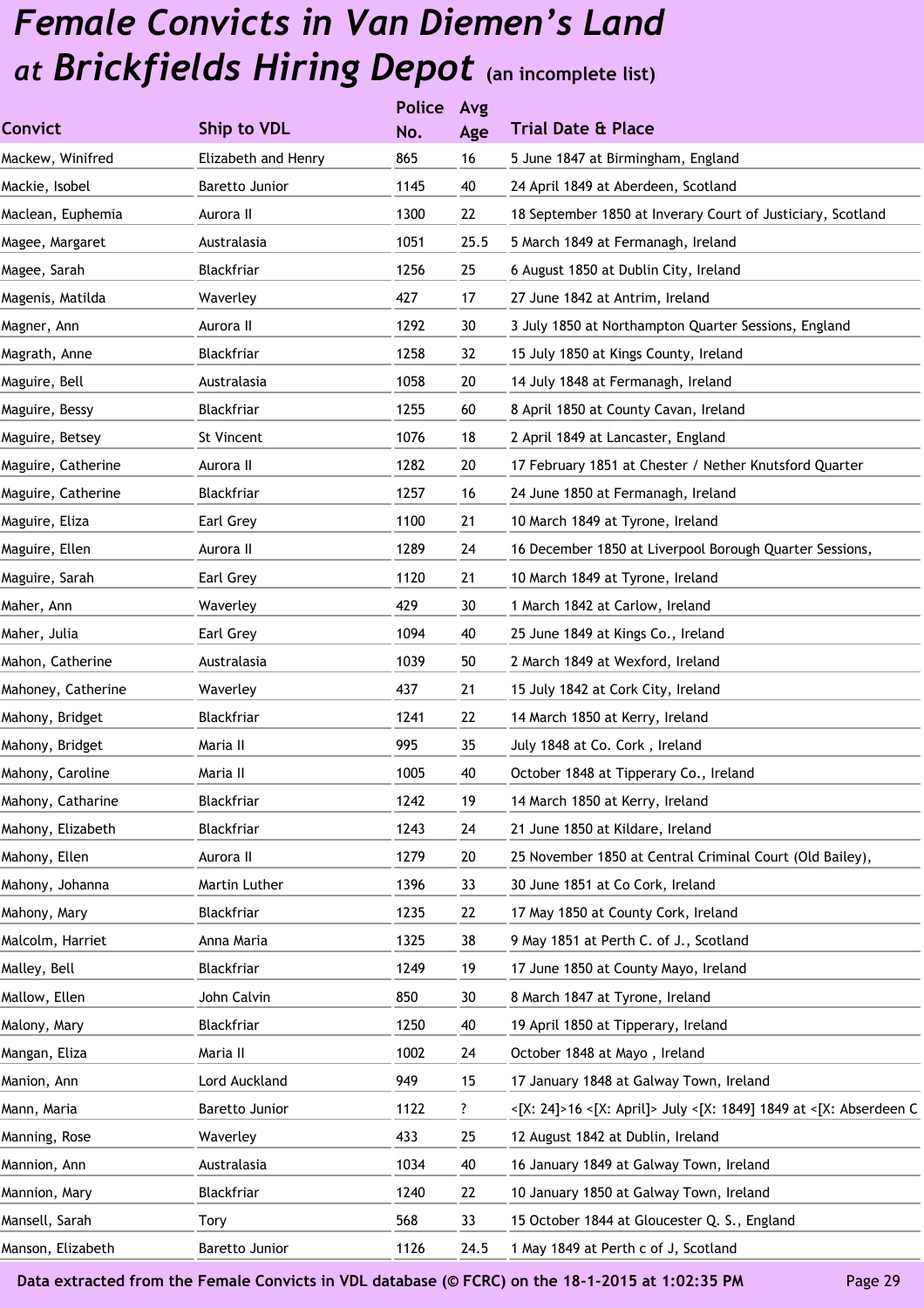|                     | <b>Police</b> | Avg  |                                                                |
|---------------------|---------------|------|----------------------------------------------------------------|
| Ship to VDL         | No.           | Age  | <b>Trial Date &amp; Place</b>                                  |
| Arabian             | 736           | 21   | 22 October 1845 at Kings County, Ireland                       |
| Tory                | 899           | 24   | 20 December 1847 at Lancaster Liverpool Sessions, England      |
| Tory                | 890           | 20   | 19 October 1847 at Kent Maidstone Sessions, England            |
| Emma Eugenia        | 1216          | 50   | 22 April 1850 at Glasgow Court of Justiciary, Scotland         |
| Baretto Junior      | 1130          | 24   | <[X:12]> 11 <[X: April]> September 1849 at <[X; Ayr]> Glasgow, |
| Aurora II           | 1286          | 21   | 9 October 1850 at Manchester Borough Quarter sessions, England |
| St Vincent          | 1075          | 24   | 13 October 1848 at Perth C. of J, Scotland                     |
| Emma Eugenia        | 1213          | 34   | 23 April 1850 at Perth Court of Justiciary, Scotland           |
| Emma Eugenia        | 655           | 27   | 25 June 1845 at Lancaster Manchester Burough Quarter Session,  |
| Aurora II           | 1290          | 16   | 16 December 1850 at Liverpool Borough Quarter Sessions,        |
| Elizabeth and Henry | 704           | 22   | 9 April 1846 at Bodmin Sessions, England                       |
| Aurora II           | 1288          | 20   | 21 October 1850 at Salford General Sessions, England           |
| Earl Grey           | 1101          | 20   | 27 July 1849 at Antrim, Ireland                                |
| Emma Eugenia        | 1209          | 25   | 11 March 1850 at Lewes Assizes, England                        |
| Australasia         | 1056          | 20   | 29 December 1848 at Tyrone, Ireland                            |
| Aurora II           | 1309          | 27   | 27 January 1851 at Edinburgh Court of Justiciary, Scotland     |
| Tory                | 878           | 18   | 23 December 1847 at Glasgow, Scotland                          |
| Blackfriar          | 1264          | 40   | 17 June 1850 at County Cork, Ireland                           |
| Blackfriar          | 1269          | 20   | 24 June 1850 at Fermanagh, Ireland                             |
| Elizabeth and Henry | 691           | 24   | 28 April 1846 at Glasgow, Scotland                             |
| Baretto Junior      | 1154          | 18   | 11 September 1849 at Glasgow Ct of Jy, Scotland                |
| Lord Auckland       | 963           | 18.5 | 6 July 1848 at Leitrim Cioty, Ireland                          |
| Blackfriar          | 1277          | 43   | 29 December 1849 at Tyrone, Ireland                            |
| Lord Auckland       | 962           | 15.5 | 30 June 1848 at Leitrim, Ireland                               |
| Maria II            | 989           | 40   | October 1848 at Meath, Ireland                                 |
| Waverley            | 539           | 24   | 28 June 1842 at Down, Ireland                                  |
| Cadet               | 808           | 19   | 21 December 1846 at Glasgow, Scotland                          |
| Anna Maria          | 1336          | 49   | 30 September 1850 at Glasgow C. of J., Scotland                |
| Waverley            | 533           | 16   | 12 April 1842 at Antrim, Ireland                               |
| Tory                | 579           | 29   | 24 December 1844 at Edinbro' Ct of Justy, Scotland             |
| Cadet               | 809           | 34   | 17 May 1847 at Leicester Quarter Sessions, England             |
| Waverley            | 552           | 20   | 28 June 1842 at Westmeath, Ireland                             |
| Aurora II           | 1304          | 36   | 21 October 1850 at Newington Quarter Sessions, England         |
| Maria II            | 991           | 50   | June 1848 at Waterford, Ireland                                |
| Martin Luther       | 1416          | 23   | 5 December 1851 at Co Dubiln, Ireland                          |
| Blackfriar          | 1265          | 45   | 16 September 1850 at County Cork, Ireland                      |
| Midlothian          | 1455          | 18   | 6 March 1852 at Kerry Co, Ireland                              |
| Blackfriar          | 1271          | 20   | 28 October 1850 at Limerick City, Ireland                      |
| Aurora II           | 1305          | 32   | 10 July 1850 at Wiltshire (Devizes) Assizes, England           |
| Waverley            | 553           | 25   | 9 May 1842 at Cork, Ireland                                    |
|                     |               |      |                                                                |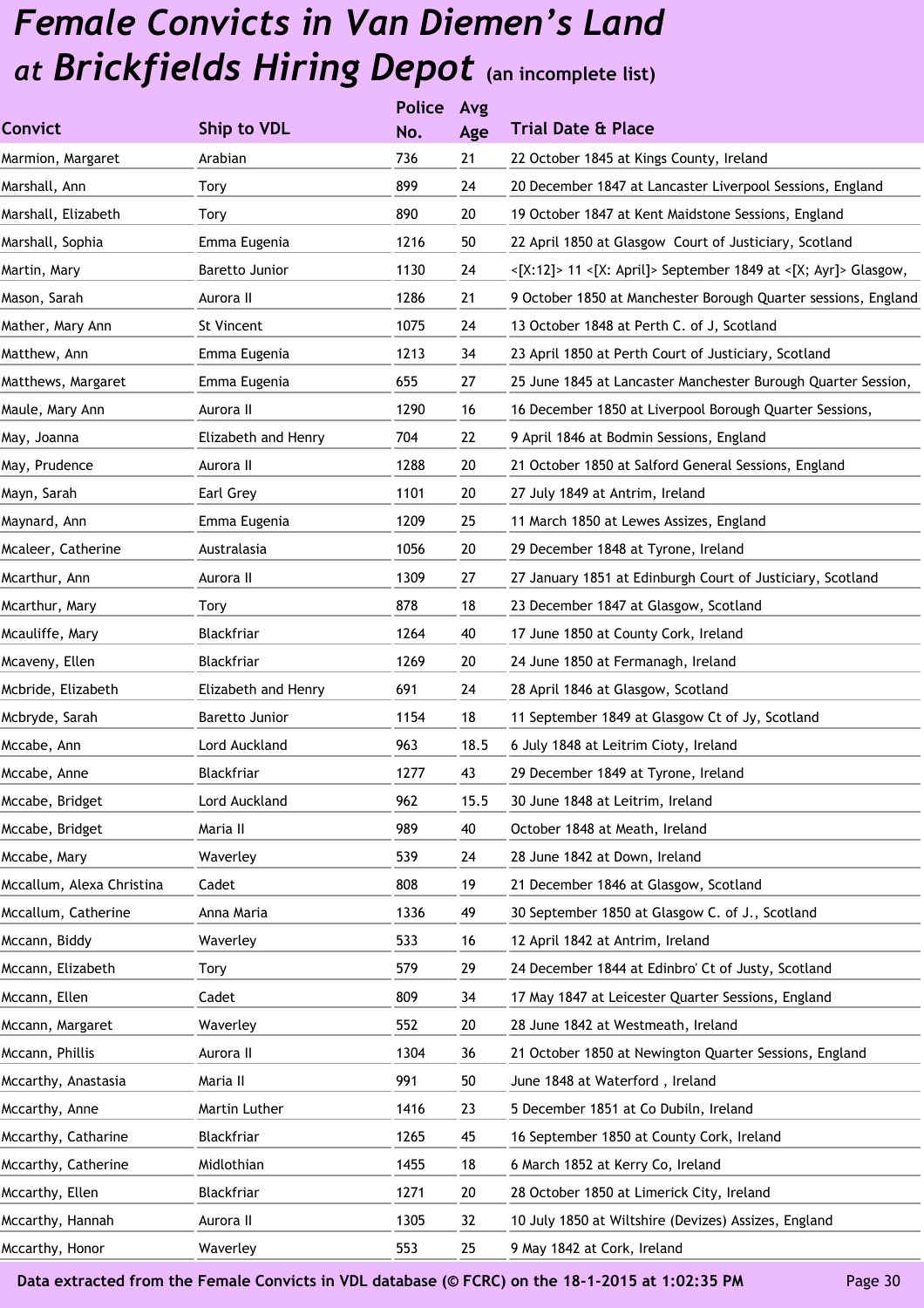|                      |                     | <b>Police</b> | Avg    |                                                             |
|----------------------|---------------------|---------------|--------|-------------------------------------------------------------|
| <b>Convict</b>       | <b>Ship to VDL</b>  | No.           | Age    | <b>Trial Date &amp; Place</b>                               |
| Mccarthy, Honora     | Australasia         | 1046          | 18     | 30 November 1848 at Co. Cork, Ireland                       |
| Mccarthy, Honora     | Earl Grey           | 1114          | 48     | 17 March 1849 at Cork Co., Ireland                          |
| Mccarthy, Julia      | Blackfriar          | 1266          | 56     | 16 September 1850 at County Cork, Ireland                   |
| Mccarthy, Margaret   | St Vincent          | 1080          | 24     | 9 April 1849 at Cen Criml Court, England                    |
| Mccarthy, Mary       | Maria II            | 993           | 22     | 30 November 1848 at Cork Col., Ireland                      |
| Mccartney, Mary      | Anna Maria          | 1329          | 18     | 9 April 1851 at Newcastle upon Tyne Q.S., England           |
| Mccauley, Anne J     | Blackfriar          | 1259          | 26     | 3 July 1850 at County Armagh, Ireland                       |
| Mccolville, Margaret | Anna Maria          | 1330          | 21     | 2 July 1851 at Newcastle upon Tyne, England                 |
| Mccormac, Bridget    | Blackfriar          | 1278          | 34     | 26 March 1850 at Tyrone, Ireland                            |
| Mccormack, Ellen     | Elizabeth and Henry | 692           | 17     | 23 July 1846 at Durham Assizes, England                     |
| Mccormack, Mary      | Anna Maria          | 1331          | 20     | 16 July 1851 at Birmingham Q.S., England                    |
| Mccormack, Sarah     | Aurora II           | 1308          | 23     | 27 January 1851 at Edinburgh Court of Justiciary, Scotland  |
| Mccormick, Catherine | Martin Luther       | 1423          | 17     | 31 December 1851 at Queens Co, Ireland                      |
| Mccourt, Catharine   | <b>Tory</b>         | 575           | 55     | 25 September 1844 at Aberdeen Ct. of Justy, Scotland        |
| Mccrea, Janet        | Aurora II           | 1312          | 28     | 23 December 1850 at Glasgow Court of Justiciary, Scotland   |
| Mccue, Elizabeth     | Waverley            | 546           | 42     | 6 July 1842 at Tyrone, Ireland                              |
| Mcdaniel, Anne       | Blackfriar          | 1275          | 36     | 4 March 1850 at Monaghan, Ireland                           |
| Mcdarley, Ellen      | Waverley            | 364           | 30     | 11 April 1842 at Queens County, Ireland                     |
| Mcdermot, Mary       | Maria II            | 984           | 20     | October 1848 at Cork City, Ireland                          |
| Mcdermott, Alice     | Blackfriar          | 1273          | 30     | 21 October 1850 at Louth, Ireland                           |
| Mcdermott, Anne      | John Calvin         | 854           | 20     | 29 June 1846 at Armagh, Ireland                             |
| Mcdonald, Ann        | Margaret            | 386           | 39     | 21 October 1842 at Nottm Newark upon Trent QS, England      |
| Mcdonald, Catherine  | Emma Eugenia        | 1220          | 32     | 16 May 1850 at Edinburgh Court of Justiciary, Scotland      |
| Mcdonald, Catherine  | Tasmania            | 531           | $30\,$ | 1 May 1844 at Perth Ct. of Justy, Scotland                  |
| Mcdonald, Elizabeth  | Margaret            | 387           | 18     | 4 July 1842 at Surrey Newingtn. QS, England                 |
| Mcdonald, Mary       | Waverley            | 369           | 26     | 28 March 1842 at Cavan, Ireland                             |
| Mcdonald, Mary Ann   | Emma Eugenia        | 428           | 16     | 17 May 1843 at Lancaster, Liverpool Boro' Quarter Sessions, |
| Mcdonnell, Eliza     | Blackfriar          | 1268          | 20     | 5 September 1850 at Dublin City, Ireland                    |
| Mcdonnell, Mary      | Maria II            | 987           | 23     | July 1848 at Kilkenny, Ireland                              |
| Mcdonnell, Sarah     | Blackfriar          | 1276          | 34     | 29 June 1850 at Queens County, Ireland                      |
| Mcdonough, Honor     | Blackfriar          | 1274          | 30     | 25 October 1849 at Mayo, Ireland                            |
| Mcdougall, Isabell   | Cadet               | 974           | 35     | 29 September 1847 at Aberdeen, Scotland                     |
| Mcentegart, Bridget  | Blackfriar          | 1272          | 36     | 24 June 1850 at Louth, Ireland                              |
| Mcevoy, Ann          | Australasia         | 1055          | 33     | 30 December 1848 at Queens Co., Ireland                     |
| Mcewan, Rosanna      | St Vincent          | 1082          | 30     | 25 April 1849 at Scotland, Scotland                         |
| Mcgarlane, Margaret  | Aurora II           | 1311          | 24     | 23 December 1850 at Glasgow Court of Justiciary, Scotland   |
| Mcgeary, Catherine   | Australasia         | 1057          | 26     | 9 April 1849 at Tyrone, Ireland                             |
| Mcgettigan, Bessy    | Arabian             | 730           | 21     | 1 July 1846 at Down, Ireland                                |
| Mcghee, Mary Ann     | Anna Maria          | 1338          | 29     | 22 April 1851 at Glasgow C. of J., Scotland                 |
| Mcgilvray, Catherine | Anna Maria          | 1339          | 20     | 22 April 1851 at Glasgow C.of J., Scotland                  |
|                      |                     |               |        |                                                             |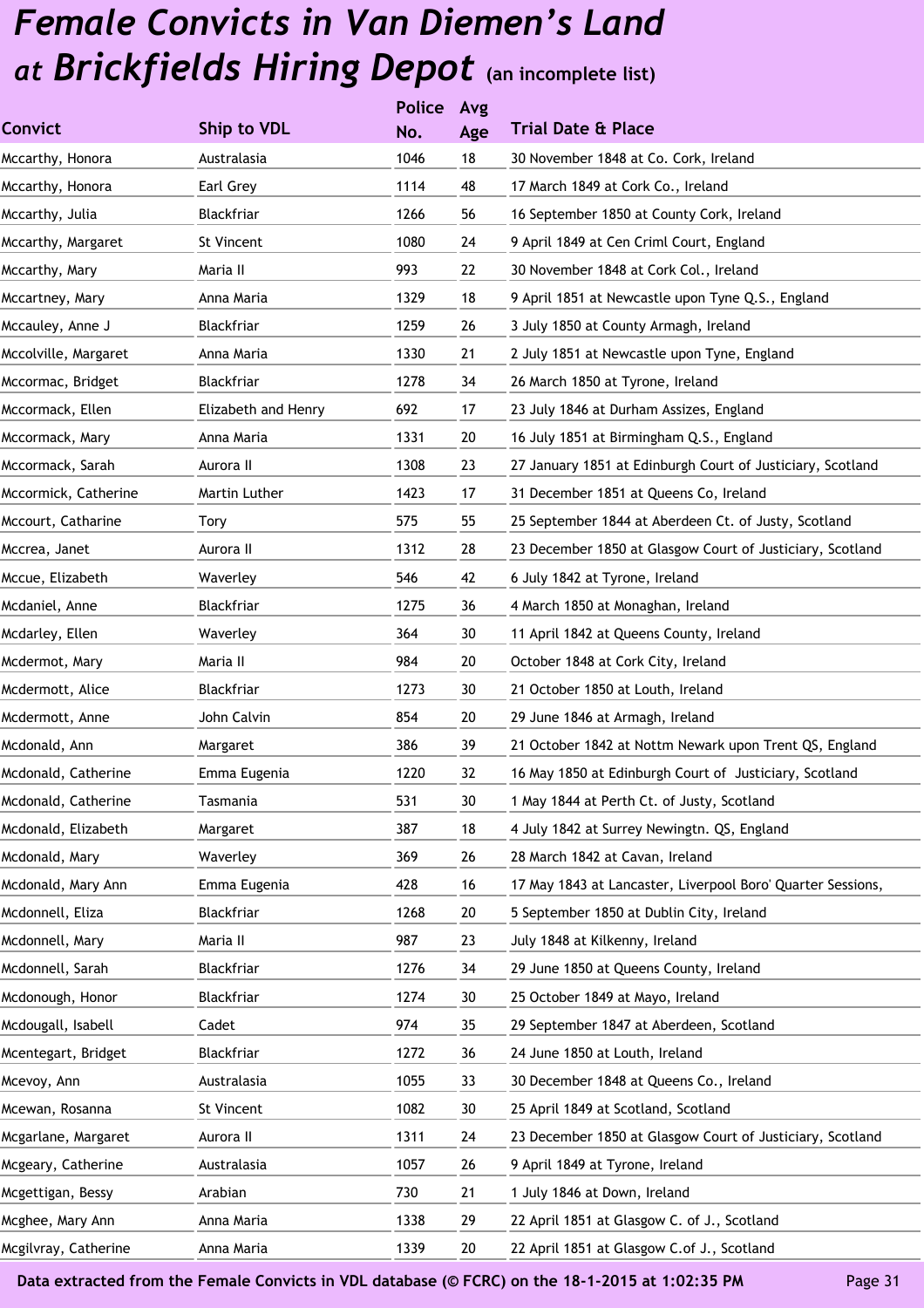|                      |                     | <b>Police</b> | Avg  |                                                              |
|----------------------|---------------------|---------------|------|--------------------------------------------------------------|
| <b>Convict</b>       | Ship to VDL         | No.           | Age  | <b>Trial Date &amp; Place</b>                                |
| Mcginley, Mary       | John Calvin         | 849           | 32   | 8 March 1847 at Tyrone, Ireland                              |
| Mcgoverin, Elizabeth | Lord Auckland       | 936           | 16   | 21 June 1848 at Cavan, Ireland                               |
| Mcgovern, Rose       | Australasia         | 1052          | 21   | 28 December 1848 at Meath, Ireland                           |
| Mcgovern, Rose       | John Calvin         | 843           | 23   | 20 October 1847 at Leitrim, Ireland                          |
| Mcgrath, Anastatia   | Midlothian          | 1464          | 21   | 12 January 1852 at Wexford, Ireland                          |
| Mcgrath, Bridget     | Blackfriar          | 1263          | 18   | 1 July 1850 at County Clare, Ireland                         |
| Mcgrath, Hannah      | Emma Eugenia        | 1223          | 22   | 12 April 1850 at Aberdeen Court of Justiciary, Scotland      |
| Mcgrath, Mary        | Earl Grey           | 1113          | 22   | 16 June 1849 at Co. of Clare, Ireland                        |
| Mcgregor, Betty      | Emma Eugenia        | 1227          | 42   | 12 April 1850 at Stirling Court of Justiciary, Scotland      |
| Mcgregor, Margaret   | Emma Eugenia        | 1226          | 27   | 24 April 1850 at Glasgow Court of Justiciary, Scotland       |
| Mcguire, Rose        | Blackfriar          | 1260          | 20   | 8 April 1850 at County Cavan, Ireland                        |
| Mchugh, Betsy        | Aurora II           | 1301          | 20   | 17 June 1850 at Manchester Borough Quarter Sessions, England |
| Mchutchie, Ann       | Margaret            | 503           | 28   | 19 Sept 1842 at Glasgow Cot. of Justy, Scotland              |
| Mcinerhenry, Honora  | Australasia         | 1045          | 15   | 27 February 1849 at Clare, Ireland                           |
| Mcinnis, Christina   | Sea Queen           | 666           | 26.5 | 5 November 1845 at Glasgow Ct. of Justy., Scotland           |
| Mcintosh, Janet      | Baretto Junior      | 1149          | 26   | 30 April 1849 at Perth C of J, Scotland                      |
| Mcintyre, Bridget    | Anna Maria          | 1328          | 18.5 | 4 August 1851 at Manchester Q.S., England                    |
| Mcintyre, Martha     | Emma Eugenia        | 1222          | 24   | 11 April 1850 at Aberdeen Court of Justiciary, Scotland      |
| Mcinulty, Elizabeth  | Angelina            | 78            | 20   | 6 January 1843 at Glasgow Ct. of Justy., Scotland            |
| Mckay, Ann           | Earl Grey           | 1103          | 14   | 27 December 1848 at Armagh, Ireland                          |
| Mckay, Catherine     | Cadet               | 977           | 19   | 21 July 1848 at Edinburgh, Scotland                          |
| Mckay, Christina     | Baretto Junior      | 1153          | 44   | 4 January 1850 at Edinburgh Ct of Jy, Scotland               |
| Mckay, Jane          | Stately             | 1010          | 23   | 3 January 1849 at Edinburgh C. of J., Scotland               |
| Mckay, Janet         | Anna Maria          | 1332          | 29   | 29 April 1851 at Aberdeen C. of J., England                  |
| Mckay, Janet         | Baretto Junior      | 1152          | 28   | 11 September 1849 at Glasgow Ct. of Jy., Scotland            |
| Mckenna, Catherine   | Anna Maria          | 1337          | 19   | 22 April 1851 at Glasgow C. of J., Scotland                  |
| Mckenna, Jane        | Maria II            | 981           | 21   | October 1848 at Co. Armagh Octr. Sessions 1848, Ireland      |
| Mckenna, Susan       | East London         | 231           | 33   | 21 October 1842 at Tyrone, Ireland                           |
| Mckenzie, Agnes      | Emma Eugenia        | 1228          | 27   | 27 April 1850 at Glasgow Court of Justiciary, Scotland       |
| Mckenzie, Ann        | Lord Auckland       | 956           | 27   | 10 January 1848 at Tyrone, Ireland                           |
| Mckenzie, Catherine  | Sea Queen           | 670           | 54   | 8 January 1846 at Edinburgh Ct of Jusicy, Scotland           |
| Mckenzie, Isabella   | Emma Eugenia        | 649           | 20   | 20 April 1845 at Glasgow Court of Justiciary, Scotland       |
| Mckenzie, Janet      | Elizabeth and Henry | 701           | 24   | 23 February 1846 at Edinburgh, Scotland                      |
| Mckenzie, Margaret   | Stately             | 1009          | 28   | 21 July 1848 at Edinburgh C. of J., Scotland                 |
| Mckie, Margaret      | Aurora II           | 1303          | 26   | 26 February 1851 at Newcastle-on-Tyne Borough Quarter        |
| Mckinney, Margaret   | Waverley            | 216           | 40   | 28 March 1842 at Londonderry, Ireland                        |
| Mckinnon, Catharine  | Tory                | 580           | 37   | 2 January 1844 at Glasgow Ct of Justy, Scotland              |
| Mclane, Jane         | Emma Eugenia        | 1218          | 32   | 16 August 1848 at Liverpool Assizes, England                 |
| Mclaren, Margaret    | Emma Eugenia        | 1219          | 23   | 4 March 1850 at Edinburgh Court of Justiciary, Scotland      |
| Mclaren, Margaret    | <b>Tory</b>         | 886           | 21   | 21 December 1847 at Glasgow, Scotland                        |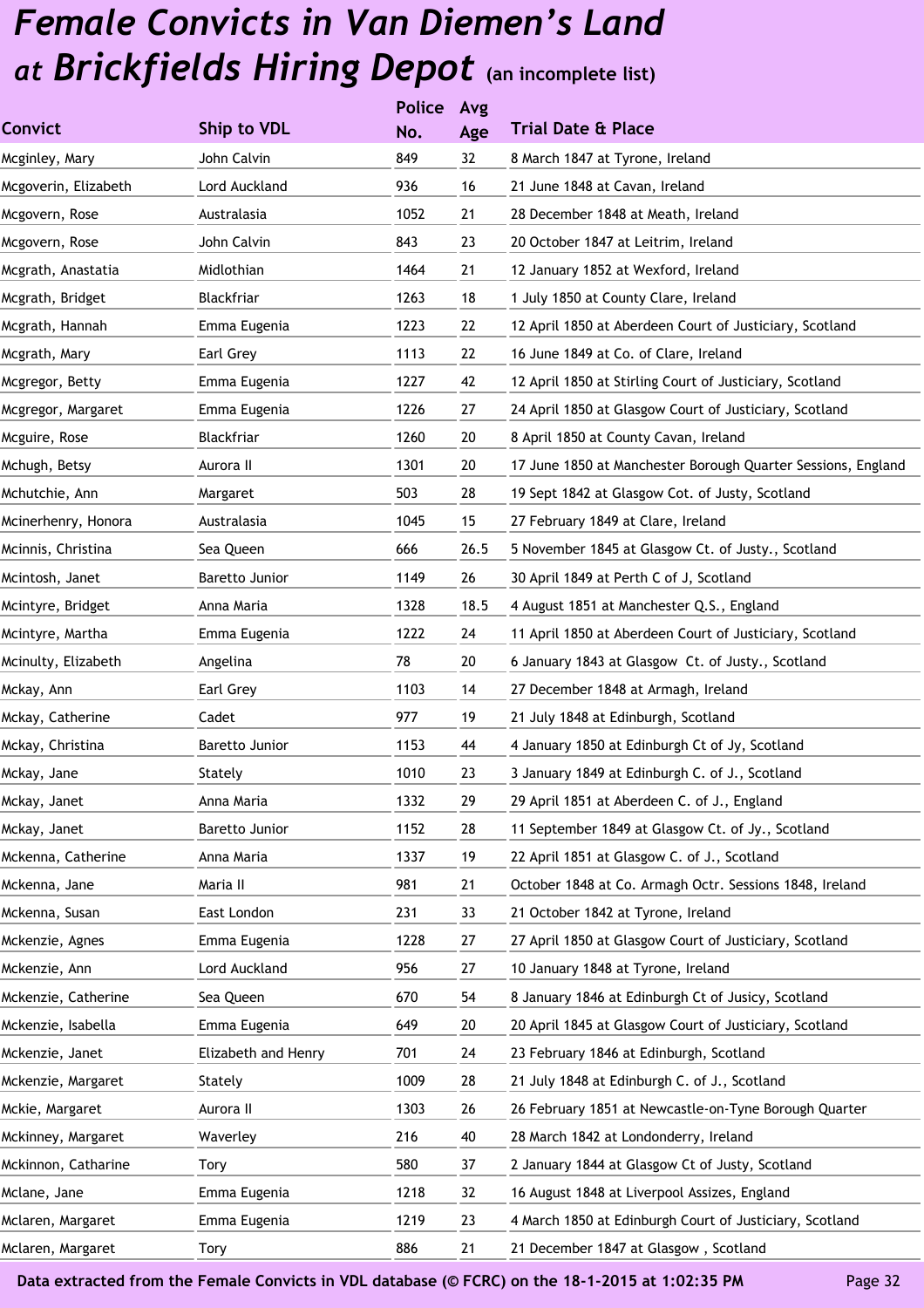|                                         |                           | <b>Police</b> | Avg |                                                               |
|-----------------------------------------|---------------------------|---------------|-----|---------------------------------------------------------------|
| <b>Convict</b>                          | Ship to VDL               | No.           | Age | <b>Trial Date &amp; Place</b>                                 |
| Mclean, Mary                            | Emma Eugenia              | 1229          | 32  | 17 April 1850 at Inverary Court of Justiciary, Scotland       |
| Mclennon, Martha                        | Tory                      | 887           | 32  | 25 October 1847 at Liverpool Sessions, England                |
| Mcleod, Ann                             | Emma Eugenia              | 1221          | 24  | 16 May 1850 at Edinburgh Court of Justiciary, Scotland        |
| Mcloughlen, Catherine                   | Emma Eugenia              | 1230          | 31  | 15 February 1850 at Manchester Quarter Sessions, England      |
| Mcloughlin, Catherine                   | Midlothian                | 1456          | 16  | 28 June 1851 at Leitrim, Ireland                              |
| Mcmahon, Anne                           | <b>Blackfriar</b>         | 1262          | 26  | 21 June 1850 at County Clare, Ireland                         |
| Mcmahon, Catherine                      | Australasia               | 1044          | 22  | 27 February 1849 at Clare, Ireland                            |
| Mcmahon, Judith                         | Earl Grey                 | 1108          | 18  | 2 July 1849 at Clare, Ireland                                 |
| Mcmullen, Jane                          | Waverley                  | 426           | 30  | 12 April 1842 at Antrim, Ireland                              |
| Mcnally, Alice                          | Tory                      | 885           | 14  | 6 August 1848 at Lancaster Manchester Sessions, England       |
| Mcnamara, Eliza                         | Blackfriar                | 1267          | 30  | 9 October 1850 at County Down, Ireland                        |
| Mcnamara, Ellen                         | Blackfriar                | 1261          | 30  | 26 February 1850 at County Clare, Ireland                     |
| Mcnamara, Ellen                         | Maria II                  | 988           | 22  | October 1848 at Limerick, Ireland                             |
| Mcnamara, Hannah                        | Earl Grey                 | 1111          | 30  | 21 June 1849 at Clare, Ireland                                |
| Mcnamara, Mary                          | Earl Grey                 | 1112          | 19  | 4 July 1849 at Limerick Co, Ireland                           |
| Mcnicol, Susannah                       | Aurora II                 | 1310          | 42  | 23 December 1850 at Glasgow Court of Justiciary, Scotland     |
| Mcpeak, Susan                           | <b>Tory</b>               | 889           | 19  | 21 February 1848 at Edinburgh, Scotland                       |
| Mcpherson, Margaret                     | Emma Eugenia              | 653           | 22  | 11 October 1845 at Perth Court of Justiciary, Scotland        |
| Mcpudemy, Ann                           | Earl Grey                 | 1118          | 18  | 10 March 1849 at Co Tyrone, Ireland                           |
| Mcquade, Mary                           | Earl Grey                 | 1117          | 17  | 10 March 1849 at Tyrone, Ireland                              |
| Mcqueen, Mary                           | Anna Maria                | 1334          | 24  | 14 May 1851 at Edinburgh C. of J., Scotland                   |
| Mcstay, Mary Ann                        | Waverley                  | 537           | 24  | 12 April 1842 at Antrim, Ireland                              |
| Mctaggart, Mary                         | Emma Eugenia              | 1225          | 21  | 25 April 1850 at Glasgow Court of Justiciary, Scotland        |
| Mctavish, Margaretor Milligan Aurora II |                           | 1307          | 24  | 17 June 1850 at Edinburgh Court of Justiciary, Scotland       |
| Mctigue, Ellen                          | Maria II                  | 994           | 40  | October 1848 at Co. Clare, Ireland                            |
| Mcvally, Jane                           | Blackfriar                | 1270          | 22  | 16 October 1850 at Fermanagh, Ireland                         |
| Mead, Mary                              | Anna Maria                | 1315          | 26  | 4 July 1851 at Chester Q.S., England                          |
| Meadows, Mary Ann                       | Aurora II                 | 1291          | 23  | 3 July 1850 at Norwich Quarter Sessions, England              |
| Meffin, Grace                           | Baretto Junior            | 1131          | 19  | 14 September 1849 at Glasgow C of J, Scotland                 |
| Megahey, Jane                           | Waverley                  | 425           | 20  | 18 October 1841 at Antrim, Ireland                            |
| Mehan, Biddy                            | Blackfriar                | 1239          | 22  | 10 July 1850 at Fermanagh, Ireland                            |
| Meighan, Bridget                        | Aurora II                 | 1293          | 18  | 2 January 1850 at Newcastle-on-Tyne Borough Quarter Sessions, |
| Mellcan, Bridget                        | Lord Auckland             | 958           | 26  | 31 March 1848 at Waterford Co., Ireland                       |
| Mellish, Elizabeth                      | Aurora II                 | 1284          | 20  | 9 April 1850 at Dorchester, England                           |
| Merritt, Ann                            | Emma Eugenia              | 1211          | 32  | 8 March 1850 at Central Criminal Court, London, England       |
| Merton, Mary Ann                        | Tory                      | 894           | 30  | 4 January 1848 at Middlesex Sessions, England                 |
| Meyers, Anne                            | Arabian                   | 747           | 23  | 28 October 1845 at Wexford, Ireland                           |
| Meyrick, Maria                          | Anna Maria                | 1317          | 26  | 31 December 1850 at Cardiff Q.S., Wales                       |
| Millar, Elizabeth                       | Emma Eugenia              | 1208          | 23  | 2 January 1849 at Carlisle Quarter Sessions, Scotland         |
| Miller, Anne                            | Duchess of Northumberland | 1468          | 27  | 29 June 1852 at Dorset QS., England                           |
|                                         |                           |               |     |                                                               |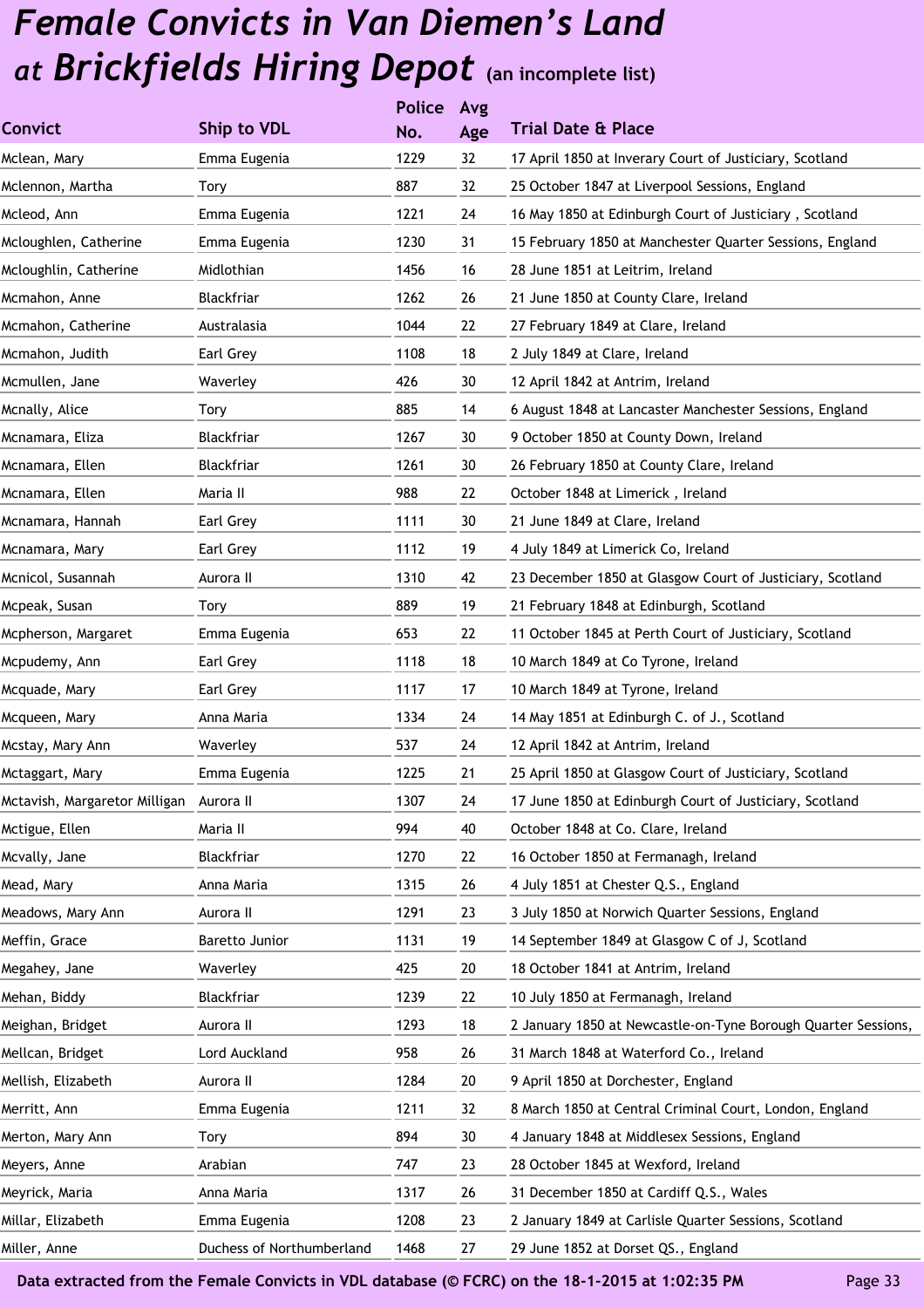|                      |                | <b>Police</b> | Avg |                                                              |
|----------------------|----------------|---------------|-----|--------------------------------------------------------------|
| <b>Convict</b>       | Ship to VDL    | No.           | Age | <b>Trial Date &amp; Place</b>                                |
| Miller, Jane         | Aurora II      | 1283          | 29  | 5 September 1849 at Exeter Quarter Sessions, England         |
| Miller, Janet        | Emma Eugenia   | 1215          | 21  | 27 April 1850 at Glasgow Court of Justiciary, Scotland       |
| Miller, Jean         | Sea Queen      | 681           | 47  | 7 January 1846 at Glasgow Court of Justcy., Scotland         |
| Miller, Susanna      | St Vincent     | 1074          | 17  | 11 July 1849 at York, England                                |
| Millington, Ruth     | Aurora II      | 1281          | 46  | 25 November 1850 at Chester / Knutsford Quarter Sessions,    |
| Millons, Ann         | Emma Eugenia   | 1217          | 23  | 7 May 1850 at Clerkenwall Quarter Sessions, England          |
| Mills, Caroline      | Aurora II      | 1287          | 47  | 21 October 1850 at Salford General Sessions, England         |
| Mills, Sarah         | Stately        | 1016          | 20  | 29 July 1848 at Durham Assizes, England                      |
| Mitchell, Margaret   | Baretto Junior | 1140          | 22  | 26 November 1849 at Cen. Crim. Court, England                |
| Molloy, Ann          | Earl Grey      | 1086          | 21  | 16 July 1849 at Carlow Co., Ireland                          |
| Molony, Catharine    | Blackfriar     | 1233          | 30  | 26 February 1850 at County Clare, Ireland                    |
| Molony, Judy         | John Calvin    | 829           | 24  | 12 October 1847 at Clare, Ireland                            |
| Monaghan, Rose       | Baretto Junior | 1135          | 23  | 24 April 1849 at Glasgow C of J, Scotland                    |
| Moncur, Elizabeth    | Baretto Junior | 1138          | 25  | 3 May 184<[X: 7]>9 at Perth, Scotland                        |
| Montgomery, Isabella | Aurora II      | 1299          | 32  | 12 September 1850 at Inverness Court of Justiciary, Scotland |
| Mooney, Bridget      | Lord Auckland  | 938           | 32  | 30 June 1848 at Clare, Ireland                               |
| Mooney, Honor        | Maria II       | 1000          | 24  | June 1848 at Galway, Ireland                                 |
| Moore, Bridget       | Earl Grey      | 1096          | 21  | 4 April 1849 at Queens Co, Ireland                           |
| Moore, Catherine     | Waverley       | 436           | 36  | 27 June 1842 at Queens, Ireland                              |
| Moore, Ellen         | Anna Maria     | 1319          | 24  | 4 August 1851 at Manchester Q.S., England                    |
| Moore, Ester         | Waverley       | 435           | 22  | 20 June 1842 at Queens, Ireland                              |
| Moore, Nora          | Australasia    | 1040          | 23  | 30 March 1849 at Waterford Co., Ireland                      |
| Moran, Mary          | Waverley       | 434           | 33  | 4 April 1842 at Kings, Ireland                               |
| Morgan, Anne         | Arabian        | 732           | 21  | 1 July 1846 at Drogheda, Ireland                             |
| Morgan, Elizabeth    | Aurora II      | 1295          | 21  | 3 August 1850 at Warwick Assizes, England                    |
| Moriarty, Sarah      | Arabian        | 735           | 38  | 29 October 1845 at Kilkenny City, Ireland                    |
| Morony, Johanna      | John Calvin    | 852           | 16  | 27 October 1847 at Waterford Co., Ireland                    |
| Morris, Elizabeth    | Sea Queen      | 686           | 25  | 8 January 1846 at Radnor Presteign Q.S., Wales               |
| Morris, Mary Ann     | Anna Maria     | 1321          | 25  | 16 July 1851 at Birmingham Q.S., England                     |
| Morrison, Alison     | Westmoreland   | 256           | 23  | 12 April 1836 at Perth Cot. of Justy., Scotland              |
| Morrison, Isabel     | Emma Eugenia   | 1212          | 47  | 12 April 1850 at Aberdeen Court of Justiciary, Scotland      |
| Morrow, Jane         | Waverley       | 428           | 30  | 18 June 1842 at Armagh, Ireland                              |
| Moscrop, Jane        | Sea Queen      | 687           | 15  | 8 January 1846 at Bolton Boro Q.S., England                  |
| Mountain, Jane       | Blackfriar     | 1245          | 16  | 3 January 1850 at Kilkenny County, Ireland                   |
| Mountain, Mary       | Blackfriar     | 1244          | 26  | 3 January 1850 at Kilkenny County, Ireland                   |
| Mowbray, Jane        | Aurora II      | 1294          | 37  | 8 April 1850 at Warwick Quarter Sessions, England            |
| Moylan, Alice        | Waverley       | 798           | 20  | 12 January 1847 at Limerick City, Ireland                    |
| Muir, Euphemia       | Emma Eugenia   | 1207          | 24  | 15 January 1850 at Glasgow Court of Justiciary, Scotland     |
| Muir, Helen          | Aurora II      | 1297          | 27  | 27 January 1851 at Edinburgh Court of Justiciary, Scotland   |
| Mulcahy, Margaret    | Australasia    | 1036          | 23  | 12 March 1849 at Limerick City, Ireland                      |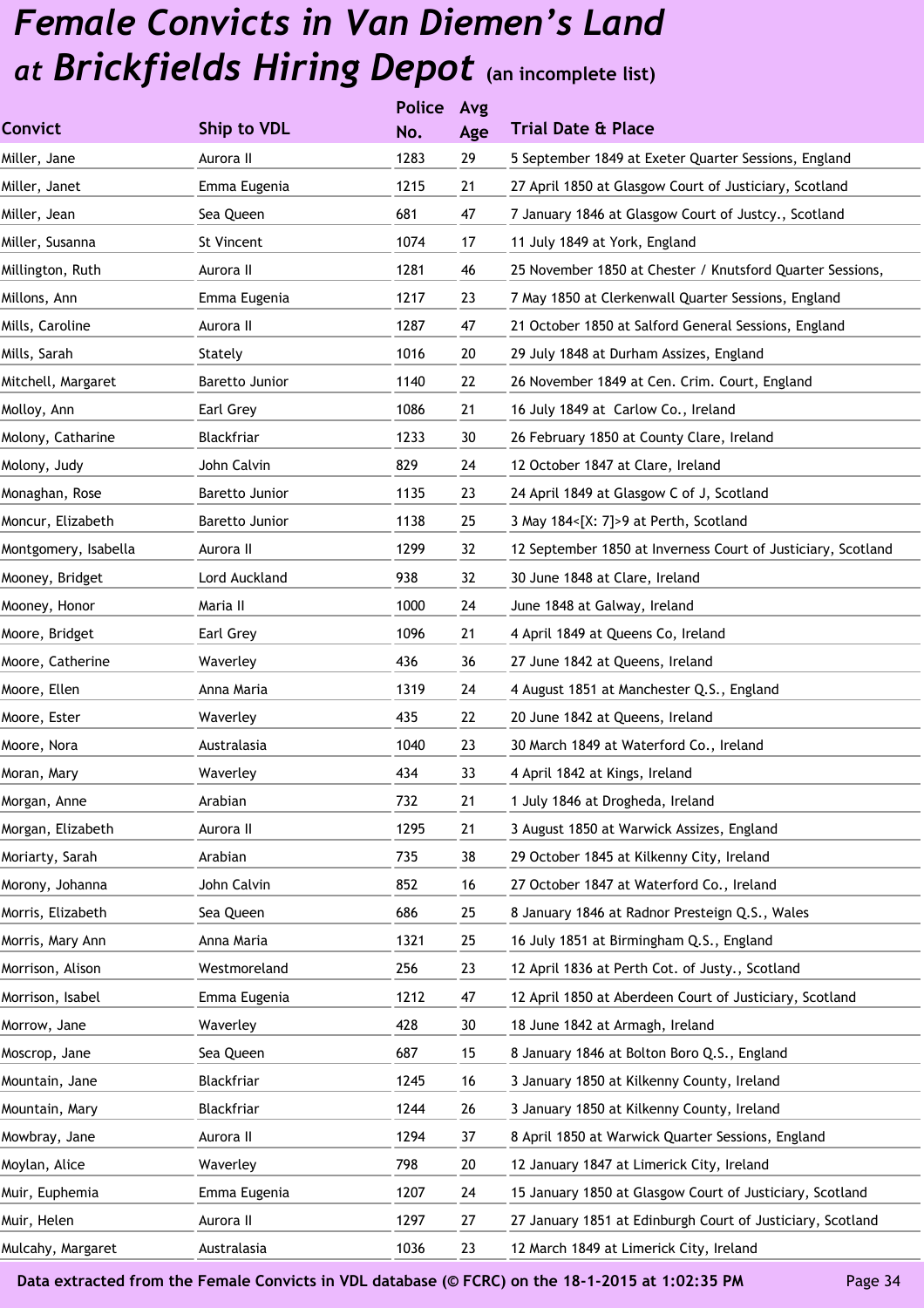|                      |                           | <b>Police</b> | Avg  |                                                           |
|----------------------|---------------------------|---------------|------|-----------------------------------------------------------|
| <b>Convict</b>       | Ship to VDL               | No.           | Age  | <b>Trial Date &amp; Place</b>                             |
| Mulcolney, Elizabeth | Australasia               | 1030          | 21   | 27 February 1849 at Clare, Ireland                        |
| Mulhavey, Judith     | Arabian                   | 727           | 33   | 16 March 1846 at Cork County, Ireland                     |
| Mulhern, Mary        | Maria II                  | 1003          | 25   | October 1848 at Sligo, Ireland                            |
| Mulherson, Jane      | Anna Maria                | 1318          | 17   | 3 February 1851 at Liverpool Q.S., England                |
| Mullam, Eliza        | Australasia               | 1035          | 16   | 2 April 1849 at Kings Co., Ireland                        |
| Mulligan, Betty      | Earl Grey                 | 1097          | 21   | 2 July 1849 at Tyrone, Ireland                            |
| Mulligan, Bridget    | Blackfriar                | 1231          | 23   | 1 March 1850 at Co. Cavan, Ireland                        |
| Mullowney, Catherine | Waverley                  | 432           | 32   | 24 June 1842 at Tyrone, Ireland                           |
| Mulreany, Mary       | Blackfriar                | 1246          | 38   | 26 June 1850 at Kings County, Ireland                     |
| Mulrooney, Mary      | Australasia               | 1038          | 23.5 | 8 January 1849 at Wexford, Ireland                        |
| Mulvey, Mary         | Blackfriar                | 1238          | 20   | 27 October 1849 at Fermanagh, Ireland                     |
| Munro, Isabella      | Aurora II                 | 1298          | 24   | 24 December 1850 at Glasgow Court of Justiciary, Scotland |
| Murphy, Ann          | Aurora II                 | 1285          | 19   | 26 December 1850 at Sandwich Borough Quarter Sessions,    |
| Murphy, Ann          | Earl Grey                 | 1083          | 18.5 | 2 July 1849 at Cork, Ireland                              |
| Murphy, Anne         | Blackfriar                | 1251          | 36   | 20 June 1850 at Tyrone, Ireland                           |
| Murphy, Anne         | Blackfriar                | 1252          | 21   | 1 March 1850 at Wexford, Ireland                          |
| Murphy, Bridget      | Arabian                   | 737           | 20   | 25 June 1846 at Kerry, Ireland                            |
| Murphy, Bridget      | Blackfriar                | 1232          | 30   | 1 March 1850 at County Cavan, Ireland                     |
| Murphy, Catherine    | Arabian                   | 734           | 25.5 | 4 August 1846 at Dublin City, Ireland                     |
| Murphy, Catherine    | St Vincent                | 1063          | 18   | 20 August 1849 at Cen. Criml. Court, England              |
| Murphy, Catherine    | Waverley                  | 431           | 26   | 2 July 1842 at Dublin City, Ireland                       |
| Murphy, Eleanor      | Rajah                     | 338           | 34   | 14 September 1840 at Central Cl Court, England            |
| Murphy, Elizabeth    | Stately                   | 1019          | 16   | 18 October 1848 at Northumberland Q.S., England           |
| Murphy, Elizabeth    | Waverley                  | 794           | 28   | 23 June 1846 at Kildare, Ireland                          |
| Murphy, Johanna      | Blackfriar                | 1253          | 60   | 27 June 1850 at Wexford, Ireland                          |
| Murphy, Julia        | Aurora II                 | 1280          | 31   | 16 December 1850 at Central Criminal Court (Old Bailey),  |
| Murphy, Margaret     | Australasia               | 1024          | 21   | 19 March 1849 at Antrim, Ireland                          |
| Murphy, Mary         | Anna Maria                | 1322          | 50   | 22 April 1851 at Ayr C. of J., Scotland                   |
| Murphy, Mary         | Blackfriar                | 1247          | 21   | 10 March 1850 at Limerick County, Ireland                 |
| Murphy, Mary         | Blackfriar                | 1248          | 23   | 28 June 1850 at Limerick County, Ireland                  |
| Murphy, Mary         | John Calvin               | 847           | 40   | 13 October 1847 at Meath, Ireland                         |
| Murphy, Mary         | Lord Auckland             | 944           | 23.5 | 8 August 1848 at Dublin Co., Ireland                      |
| Murphy, Mary         | Maria II                  | 1001          | 30   | October 1848 at Mayo Co., Ireland                         |
| Murphy, Mary         | Maria II                  | 996           | 27.5 | July 1848 at Co. Cork, Ireland                            |
| Murphy, Mary         | St Vincent                | 1064          | 26   | 4 December 1848 at Lancaster, England                     |
| Murphy, Mary Ann     | Australasia               | 1025          | 22   | 8 March 1849 at Armagh, Ireland                           |
| Murphy, Rosanna      | Maria II                  | 1007          | 26   | 8 January 1849 at Tipperary, Ireland                      |
| Murphy, Sophia       | Duchess of Northumberland | 1469          | 18   | 14 June 1852 at Clerkenwell G.S., England                 |
| Murray, Bridget      | Waverley                  | 430           | 20   | 24 February 1842 at Clare, Ireland                        |
| Murray, Catharine    | Blackfriar                | 1234          | 19   | 9 May 1850 at County Cork, Ireland                        |
|                      |                           |               |      |                                                           |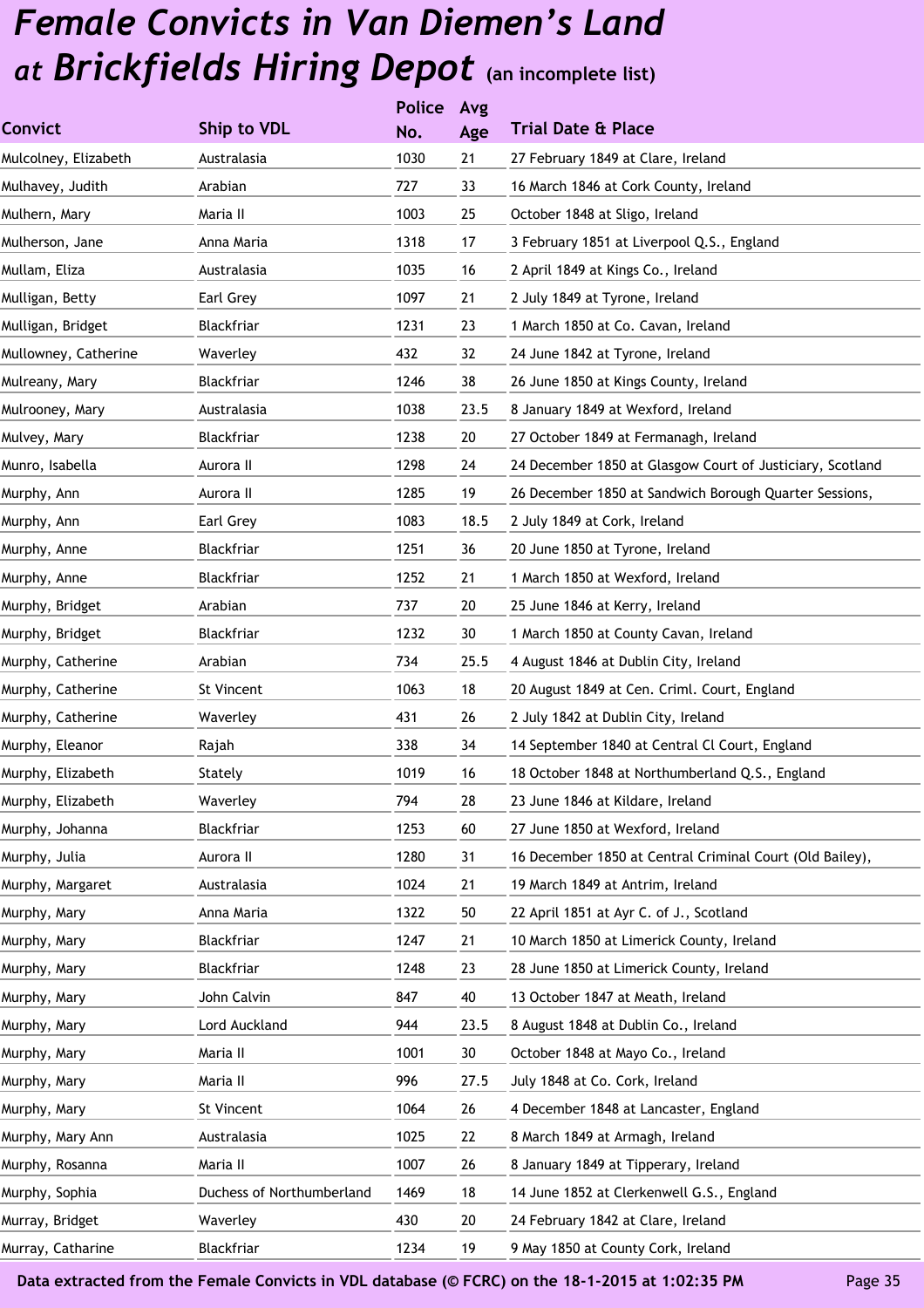|                    |                     | <b>Police</b> | Avg |                                                                |
|--------------------|---------------------|---------------|-----|----------------------------------------------------------------|
| <b>Convict</b>     | Ship to VDL         | No.           | Age | <b>Trial Date &amp; Place</b>                                  |
| Murray, Eliza      | Lord Auckland       | 961           | 23  | 27 June 1848 at Wicklow, Ireland                               |
| Murray, Ellen      | Earl Grey           | 1087          | 31  | 19 October 1849 at Dublin City, Ireland                        |
| Murray, Margaret   | Blackfriar          | 1236          | 24  | 25 June 1850 at County Cork, Ireland                           |
| Murray, Mary       | Emma Eugenia        | 1214          | 30  | 24 April 1850 at Perth Court of Justiciary, Scotland           |
| Myers, Annette     | Emma Eugenia        | 1210          | 27  | 15 May 1848 at C.C.Ct., England                                |
| Nairne, Elizabeth  | Tasmania            | 132           | 53  | 30 April 1844 at Perth Ct of Justy, Scotland                   |
| Nangle, Anne       | Arabian             | 161           | 21  | 8 December 1845 at Dublin City, Ireland                        |
| Nealon, Johanna    | John Calvin         | 171           | 23  | 25 June 1847 at Kerry, Ireland                                 |
| Nee, Sarah         | Blackfriar          | 212           | 21  | 26 July 1850 at Galway County, Ireland                         |
| Neil, Catherine    | Aurora II           | 215           | 45  | 16 December 1850 at Central Criminal Court (Old Bailey),       |
| Neil, Mary         | Waverley            | 103           | 33  | 15 July 1842 at Kilkenny City, Ireland                         |
| Neill, Mary        | Earl Grey           | 198           | 21  | 13 March 1849 at Down, Ireland                                 |
| Nelson, Sarah      | Elizabeth and Henry | 155           | 53  | 21 July 1846 at Edinburgh, Scotland                            |
| Nero, Euphemia     | Cadet               | 168           | 27  | 18 May 1847 at Edinburgh, Scotland                             |
| Nesbet, Helen      | Stately             | 190           | 19  | 2 January 1849 at Edinburgh C. of J., Scotland                 |
| Nesbitt, Susan     | Arabian             | 159           | 21  | 29 September 1845 at Cork County, Ireland                      |
| Netherton, Jane    | Tory                | 143           | 34  | 23 July 1844 at Devon Asss, England                            |
| Nevin, Ann         | Australasia         | 194           | 20  | 4 January 1849 at Galway Co., Ireland                          |
| Newall, Sarah      | Aurora II           | 216           | 20  | 5 August 1850 at Manchester Borough Quarter Sessions, England  |
| Newman, Ann        | Emma Eugenia        | 124           | 30  | 2 March 1843 at Wiltshire Assizes, England                     |
| Newman, Ann        | Margaret            | 110           | 56  | 24 October 1842 at Cenl. Criml. Court, England                 |
| Newman, Honor      | Waverley            | 105           | 36  | 5 April 1842 at Westmeath, Ireland                             |
| Newman, Margaret   | Tory                | 146           | 33  | 18 November 1844 at Edinboro' Ct of Justy, Scotland            |
| Newman, Mary Ann   | Anna Maria          | 218           | 32  | 4 July 1851 at Bristol Q.S., England                           |
| Newmatch, Mary     | Tasmania            | 135           | 34  | 13 May 1844 at Lancr Liverpool Boro QS, England                |
| Nicholson, Mary    | Aurora II           | 217           | 33  | 4 January 1851 at Kingston-upon-Hull Borough Quarter Sessions, |
| Nicholson, Sally   | Blackfriar          | 214           | 40  | 17 June 1850 at Mayo, Ireland                                  |
| Nolan, Bridget     | Lord Auckland       | 185           | 24  | 7 March 1848 at Queens Co., Ireland                            |
| Nolan, Mary        | Duke of Cornwall    | 208           | ?   | 12 March 1850 at Tipperary, Ireland                            |
| Nolan, Mary        | Waverley            | 104           | 21  | 1 April 1842 at Galway, Ireland                                |
| Nooneen, Ellen     | Emma Eugenia        | 211           | 30  | 6 May 1850 at Central Criminal Court; London, England          |
| Norman, Louisa     | Tory                | 178           | 20  | 26 July 1847 at Suffolk Ipswich Sessions, England              |
| Norris, Ellen      | Tory                | 179           | 32  | 11 December 1847 at York Assizes, England                      |
| Norton, Elizabeth  | Arabian             | 164           | 22  | 26 October 1846 at Wicklow, Ireland                            |
| Nowlan, Mary       | Earl Grey           | 200           | 26  | 30 June 1849 at Wexford, Ireland                               |
| Nuttall, Elizabeth | Tory                | 183           | 20  | 5 January 1848 at Lancaster Preston Sessions, England          |
| O'brien, Bridget   | Blackfriar          | 116           | 20  | 21 June 1850 at County Clare, Ireland                          |
| O'brien, Bridget   | Elizabeth and Henry | 64            | 17  | 20 October 1845 at Liverpool Sess., England                    |
| O'brien, Elisa     | Blackfriar          | 118           | 40  | 27 June 1850 at Liimerick County, Ireland                      |
| O'brien, Margaret  | Blackfriar          | 121           | 17  | 22 October 1850 at Sligo, Ireland                              |
|                    |                     |               |     |                                                                |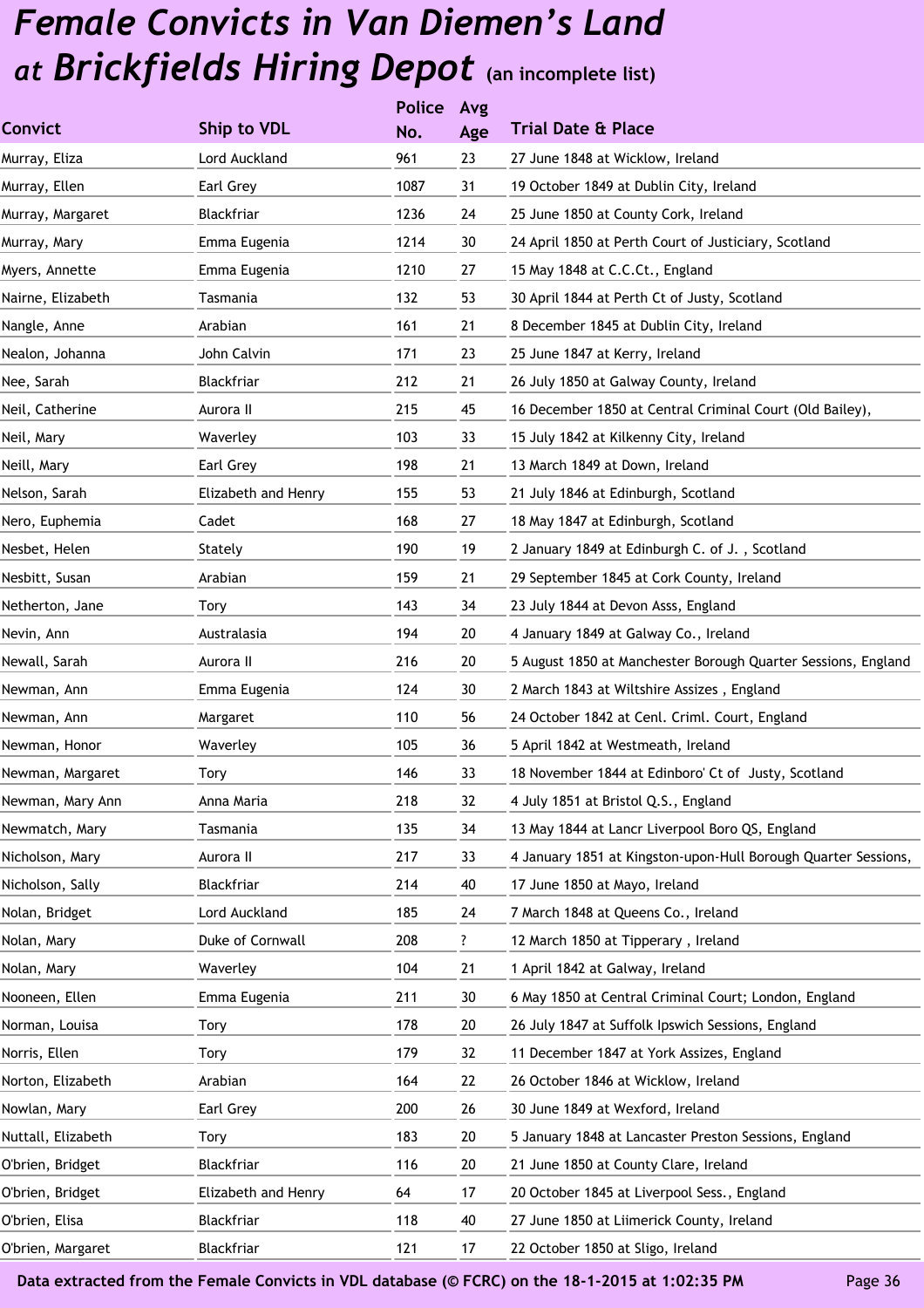|                      |                           | <b>Police</b> | Avg  |                                                                |
|----------------------|---------------------------|---------------|------|----------------------------------------------------------------|
| <b>Convict</b>       | <b>Ship to VDL</b>        | No.           | Age  | <b>Trial Date &amp; Place</b>                                  |
| O'brien, Mary        | Australasia               | 97            | 40   | 18 September 1848 at Cork Co., Ireland                         |
| O'brien, Mary        | Blackfriar                | 119           | 28   | 3 July 1850 at Kerry, Ireland                                  |
| O'brien, Mary        | Blackfriar                | 120           | 20   | 22 October 1850 at Sligo, Ireland                              |
| O'brien, Mary Anne   | Arabian                   | 67            | 21   | 27 December 1845 at Dublin County, Ireland                     |
| O'donnell, Margaret  | Midlothian                | 136           | 23   | 1 March 1852 at Wexford, Ireland                               |
| O'donnell, Mary      | Anna Maria                | 123           | 18   | 22 July 1850 at Liverpool Q.S., England                        |
| O'hara, Mary         | Emma Eugenia              | 114           | 18   | 16 May 1850 at Edinburgh Court of Justiciary, Scotland         |
| O'neil, Catherine    | Emma Eugenia              |               | 17   | 14 September 1845 at Lancaster Manchester Boro' Quarter        |
| O'neil, Ellen        | Emma Eugenia              | 115           | 17   | 21 February 1850 at Preston General Sessions, England          |
| O'neil, Mary         | Duchess of Northumberland | 137           | 18   | 27 April 1852 at Glasgow C of J, Scotland                      |
| O'neill, Ellen       | Rajah                     | 82            | 26.5 | 26 October 1840 at Lancaster (Liverpool) QS, England           |
| O'neill, Rose        | Earl Grey                 | 104           | 29   | 1 March 1849 at Westmeath, Ireland                             |
| O'shea, Margaret     | John William Dare         | 127           | 18   | 11 January 1851 at Limerick City, Ireland                      |
| Ogilvie, Agnes       | Tory                      | 54            | 37   | 2 October 1844 at Perth Ct. Justy, Scotland                    |
| Ogilvie, Mary        | Anna Maria                | 126           | 23   | 7 May 1851 at Perth C. of J., Scotland                         |
| Oliver, Hannah       | Anna Maria                | 124           | 31   | 7 March 1851 at Haverfordwest Assizes / Pembrokeshire, England |
| Olsan, Elizabeth     | Cadet                     | 78            | 40   | 10 May 1847 at Central Criminal Court [Old Bailey], London,    |
| Ormisher, Mary Ann   | Emma Eugenia              | 113           | 18   | 13 May 1850 at Liverpool Quarter Sessions, England             |
| Orr, Christian       | Aurora II                 | 122           | 32   | 25 September 1850 at Stirling Court of Justiciary, Scotland    |
| Orrell, Anne         | Waverley                  | 39            | 30   | 28 March 1842 at Londonderry, Ireland                          |
| Osborne, Ann         | Emma Eugenia              | 111           | 28   | 6 May 1850 at Central Criminal Court; London, England          |
| Oswald, Bridget      | Emma Eugenia              | 110           | 30   | 22 February 1850 at Carlisle Assizes, England                  |
| Owen, Mary           | Emma Eugenia              | 112           | 22   | 15 February 1850 at Manchester Quarter Sessions, England       |
| Owens, Ann           | Lord Auckland             | 85            | 25   | 29 June 1848 at Dublin City, Ireland                           |
| Owens, Eliza         | Maria II                  | 94            | 22   | October 1848 at Dublin, Ireland                                |
| Oxley, Hannah        | Stately                   | 96            | 38   | 19 May 1848 at York Q.S., England                              |
| Paid, Mary           | Lord Auckland             | 391           | 20   | 18 July 1848 at Waterford Co., Ireland                         |
| Painter, Catherine   | Anna Maria                | 449           | 27   | 22 March 1851 at Hereford Assizes, England                     |
| Palmer, Eliza        | St Vincent                | 415           | 25   | 2 March 1849 at Warwick, England                               |
| Palmer, Frances      | Royal Admiral             | 231           | 21   | 3 January 1842 at Central Criminal Court (Old Bailey); London, |
| Palmer, Mary Ann     | Cadet                     | 396           | 30   | 15 May 1848 at Manchester Borough Sessions, England            |
| Park, Jane           | Anna Maria                | 453           | 22   | 10 March 1851 at Edinburgh C.of J., Scotland                   |
| Park, Margaret       | Stately                   | 401           | 32   | 19 September 1848 at Glasgow C. of J., Scotland                |
| Parker, Ellen        | Sea Queen                 | 324           | 23   | 26 February 1846 at Lewis Q.S., England                        |
| Parkinson, Elizabeth | Tory                      | 377           | 26   | 10 January 1848 at York Sheffield Sessions, England            |
| Parks, Matilda       | Stately                   | 400           | 30.5 | 25 September 1848 at Lancaster Q.S., England                   |
| Parnham, Sarah       | St Vincent                | 413           | 43   | 2 July 1849 at Nottingham, England                             |
| Parry, Maria         | Sea Queen                 | 325 J         | 45.5 | 2 February 1846 at Liverpool Boro Q.S., England                |
| Parting, Mary        | Tory                      | 379           | 19   | 20 December 1847 at Lancaster Liverpool Sessions, England      |
| Partington, Ellen    | Margaret                  | 254           | 36   | 30 July 1842 at Lancaster Asss., England                       |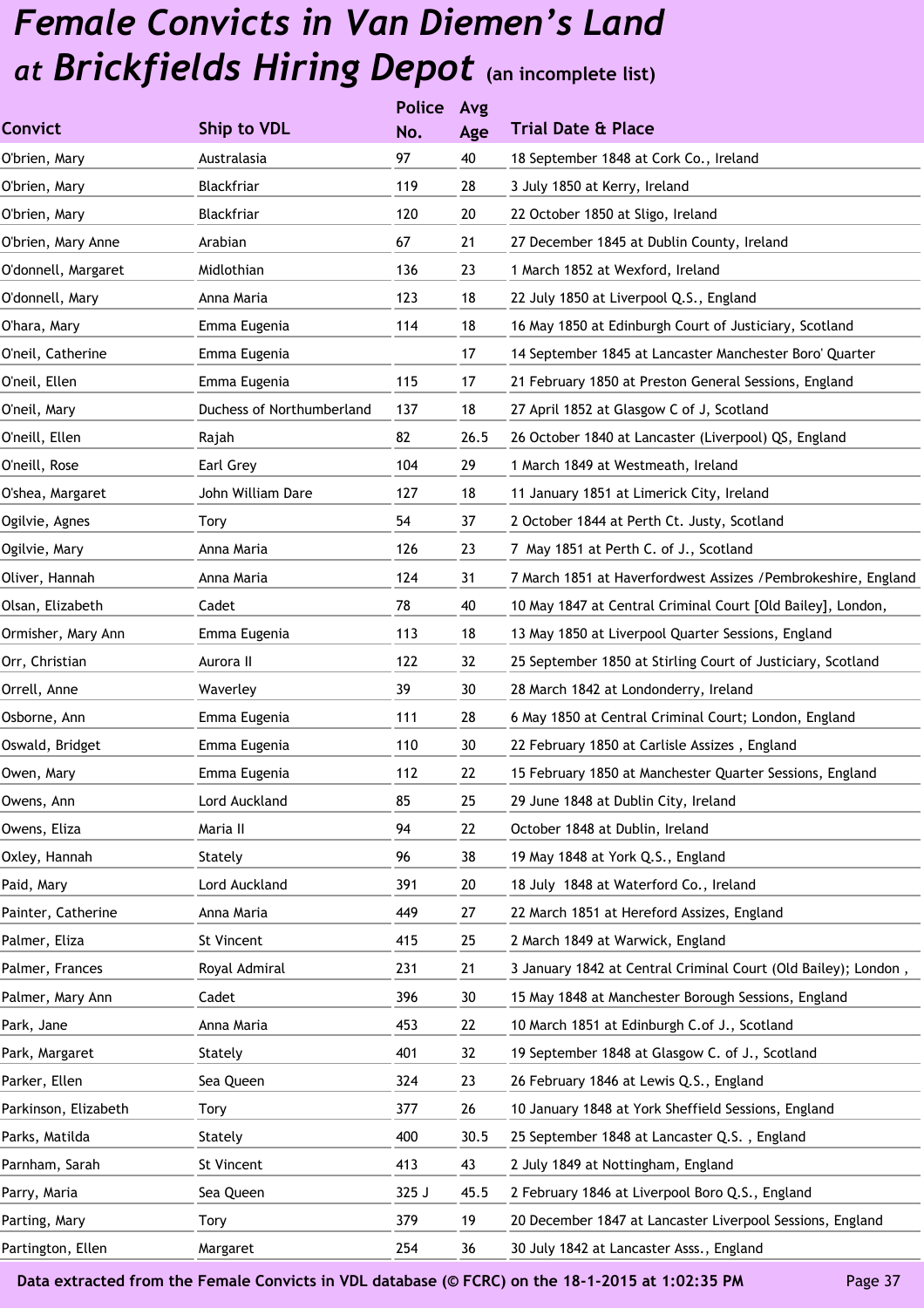| Ship to VDL         | No. | Age           | <b>Trial Date &amp; Place</b>                               |
|---------------------|-----|---------------|-------------------------------------------------------------|
| Margaret            | 256 | 19            | 21 March 1842 at Edingburgh Cot. of Justy, Scotland         |
| Waverley            | 240 | 21            | 9 July 1842 at Queens, Ireland                              |
| Hector              | 139 | 20            | 21 April 1835 at Glasgow Cot. of Justy, Scotland            |
| Sea Queen           | 327 | 55            | 1 January 1846 at Boro of Kingston upon Hull Q.S., England  |
| Emma Eugenia        | 431 | 35.5          | 23 April 1850 at Perth Court of Justiciary, Scotland        |
| Elizabeth and Henry | 359 | 21            | 17 July 1846 at Huntingdon Sesss., England                  |
| Waverley            | 236 | 25            | 2 August 1841 at Tyrone, Ireland                            |
| Waverley            | 237 | 28            | 12 April 1842 at Antrim, Ireland                            |
| Margaret            | 250 | 19            | 24 October 1842 at Centl. Criml. Court, England             |
| Margaret            | 258 | 46            | 12 October 1842 at Perth Cot. of Justy, Scotland            |
| Emma Eugenia        | 432 | 36            | 4 March 1850 at Chelmsford Assizes, England                 |
| Earl Grey           | 419 | 26            | 16 July 1849 at at Carlow Co., Ireland                      |
| Margaret            | 257 | 18            | 15 September 1842 at Glasgow Cot. of Justy, Scotland        |
| Cadet               | 362 | 24            | 15 September 1846 at Aberdeen Court of Justiciary, Scotland |
| Waverley            | 239 | 48            | 12 July 1842 at Kilkenny, Ireland                           |
| Sea Queen           | 330 | 35            | 8 October 1845 at Perth, Scotland                           |
| Anna Maria          | 451 | 14            | 30 December 1850 at Shrewsbury Q.S., England                |
| Emma Eugenia        | 430 | 23            | 8 April 1850 at Central Criminal Court; London, England     |
| Stately             | 402 | 20            | 16 October 1848 at Monmouth Q.S., Wales                     |
| Cadet               | 395 | 44            | 3 April 1848 at Liverpool Borough Sessions, England         |
| Blackfriar          | 435 | 24            | 1 March 1850 at Wexford, Ireland                            |
| Mellish             | 76  | 17            | 19 April 1829 at Aberdeen, Scotland                         |
| Aurora II           | 443 | 20            | 26 July 1850 at Edinburgh Court of Justiciary, Scotland     |
| Anna Maria          | 450 | 54            | 29 July 1851 at Leicester Assizes, England                  |
| Tory                | 310 | 35            | 1 October 1844 at Perth Ct of Justy, Scotland               |
| Sea Queen           | 331 | 42            | 5 November 1845 at Edinburgh, Scotland                      |
| Waverley            | 238 | 16            | 5 April 1842 at Carlow, Ireland                             |
| St Vincent          | 411 | 25            | 14 May 1849 at Lancaster, England                           |
| Waverley            | 242 | 23            | 23 June 1842 at Wicklow, Ireland                            |
| Blackfriar          | 433 | 21            | 26 July 1850 at Galway County, Ireland                      |
| Waverley            | 241 | 21            | 8 March 1842 at Armagh, Ireland                             |
| Aurora II           | 444 | 23            | 27 January 1851 at Edinburgh Court of Justiciary, Scotland  |
| Emma Eugenia        | 323 | 18            | 21 October 1845 at Middlesex Quarter Sessions, England      |
| Lord Sidmouth       | 20  | 25            | 22 May 1822 at Middlesex Gaol Delivery, England             |
| St Vincent          | 414 | 28            | 13 April 1849 at Somerset, England                          |
| Aurora II           | 441 | 19            | 3 August 1850 at Monmouth Assizes, Wales                    |
| Aurora II           | 440 | 22            | 2 December 1850 at Salford General Sessions, England        |
| Lord Auckland       | 390 | 35            | 3 January 1848 at Wicklow, Ireland                          |
| St Vincent          | 407 | 29            | 11 June 1849 at Cen Criml Court, England                    |
| Aurora II           | 439 | 24            | 15 October 1850 at Denbigh Quarter Sessions, Wales          |
|                     |     | <b>Police</b> | Avg                                                         |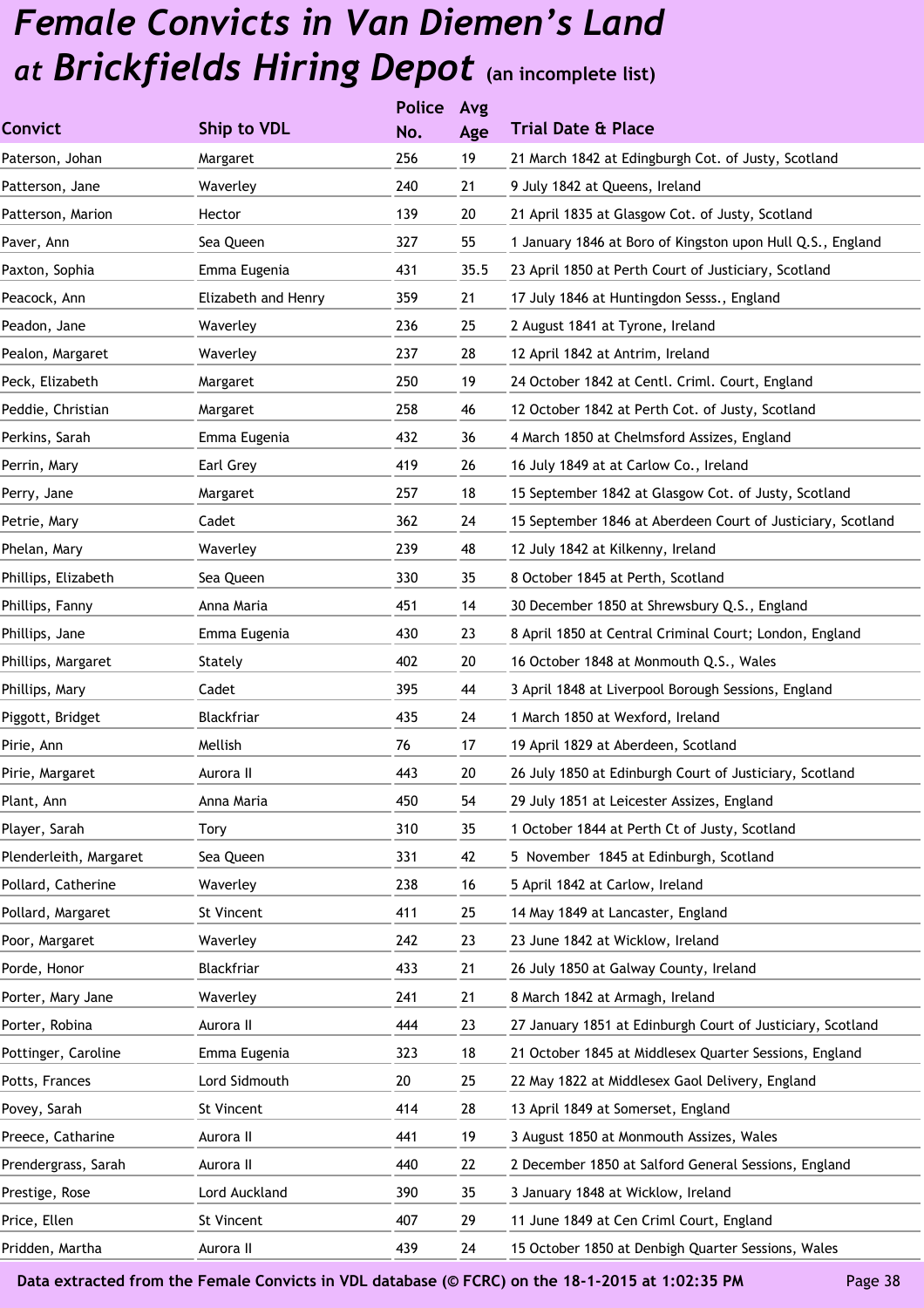|                       |                     | <b>Police</b> | Avg  |                                                                |
|-----------------------|---------------------|---------------|------|----------------------------------------------------------------|
| <b>Convict</b>        | <b>Ship to VDL</b>  | No.           | Age  | <b>Trial Date &amp; Place</b>                                  |
| Priest, Elizabeth     | Aurora II           | 445           | 17   | 1 October 1850 at Glasgow Court of Justiciary, Scotland        |
| Provan, Janet         | St Vincent          | 418           | 37   | 25 April 1849 at Glasgow, Scotland                             |
| Pugh, Elizabeth       | St Vincent          | 417           | 25   | 6 March 1849 at Worcester, England                             |
| Pulley, Maria         | Stately             | 404           | 30   | 18 October 1848 at Northhampton G. S., England                 |
| Pumphery, Ann         | Aurora II           | 436           | 28   | 19 August 1850 at Central Criminal Court (Old Bailey), London, |
| Purday, Ellen         | Anna Maria          | 452           | 47   | 7 July 1851 at Wells Q.S., England                             |
| Queenan, Sarah        | Cadet               | 31            | 31   | 21 July 1848 at Edinburgh, Scotland                            |
| Quill, Ellen          | Blackfriar          | 42            | 17   | 28 June 1850 at Limerick County, Ireland                       |
| Quill, Mary           | Blackfriar          | 41            | 18   | 28 June 1850 at Limerick County, Ireland                       |
| Quill, Mary           | Earl Grey           | 35            | 30   | 20 March 1849 at Kerry, Ireland                                |
| Quinlan, Mary         | Earl Grey           | 34            | 42   | 20 March 1849 at Kerry, Ireland                                |
| Quinn, Ann            | Waverley            | 13            | 26   | 7 July 1842 at Limerick City, Ireland                          |
| Quinn, Bridget        | Waverley            | 12            | 26.5 | 29 June 1842 at Sligo, Ireland                                 |
| Quinn, Elisa          | Blackfriar          | 43            | 20   | 1 July 1850 at Tyrone, Ireland                                 |
| Quinn, Elisabeth      | Blackfriar          | 40            | 21   | 23 July 1850 at Kildare, Ireland                               |
| Quinn, Ellen          | Blackfriar          | 39            | 20   | 26 February 1850 at County Clare, Ireland                      |
| Quinn, Margaret       | Lord Auckland       | 27            | 27   | 29 June 1848 at C. of Antrim, Ireland                          |
| Quirk, Elizabeth      | Lord Auckland       | 28            | 18   | 6 March 1848 at Queens Co., Ireland                            |
| Quirk, Ellen          | Earl Grey           | 36            | 35   | 9 April 1849 at Waterford Co., Ireland                         |
| Rae, Helen            | Aurora II           | 584           | 25   | 18 September 1850 at Aberdeen Court of Justiciary, Scotland    |
| Rafferty, Catherine   | Waverley            | 276           | 22.5 | 14 January 1842 at Tyrone, Ireland                             |
| Rafferty, Sally       | Waverley            | 277           | 35   | 30 June 1842 at Galway, Ireland                                |
| Rafferty, Unity       | Elizabeth and Henry | 404           | 36   | 6 March 1846 at Birmingham Sess., England                      |
| Ranahan, Anne         | Maria II            | 497           | 24   | 12 January 1848 at Limerick, Ireland                           |
| Rand, Caroline        | Tasmania            | 351           | 19   | 21 May 1844 at Essex Chelmsford QS., England                   |
| Rankin, Catherine     | Emma Eugenia        | 560           | 24   | 4 March 1850 at Edinburgh Court of Justiciary, Scotland        |
| Rawdon, Mary          | Earl Grey           | 527           | 18   | 15 March 1849 at at Donegal, Ireland                           |
| Raymond, Eliza        | Tory                | 367           | 25   | 31 October 1844 at Southampton Boro' QS, England               |
| Redding, Eliza        | Emma Eugenia        | 558           | 23   | 4 February 1850 at Central Criminal Court; London, England     |
| Reece, Mary Charlotte | Tory                | 368           | 26   | 30 December 1844 at Sussex Lewes Q. S -, England               |
| Regan, Catherine      | John Calvin         | 349           | 29   | 3 August 1847 at Cork, Ireland                                 |
| Regan, Ellen          | Blackfriar          | 569           | 20   | 15 July 1850 at County Cork, Ireland                           |
| Regan, Johanna        | Blackfriar          | 568           | 21   | 17 June 1850 at County Cork, Ireland                           |
| Regan, Mary           | Arabian             | 414           | 24   | 16 July 1846 at Waterford City, Ireland                        |
| Regan, Mary           | Australasia         | 506           | 21   | 14 May 1849 at Cork Co., Ireland                               |
| Reidy, Catherine      | Australasia         | 503           | 35   | 27 February 1849 at Clare, Ireland                             |
| Reidy, Mary           | Waverley            | 274           | 24   | 1 July 1842 at Limerick, Ireland                               |
| Reilly, Ann           | Lord Auckland       | 476           | 21.5 | 13 March 1848 at Kildare, Ireland                              |
| Reilly, Anne          | Waverley            | 278           | 21   | 27 June 1842 at Cavan, Ireland                                 |
| Reilly, Bridget       | Lord Auckland       | 479           | 24.5 | 3 April 1848 at Meath, Ireland                                 |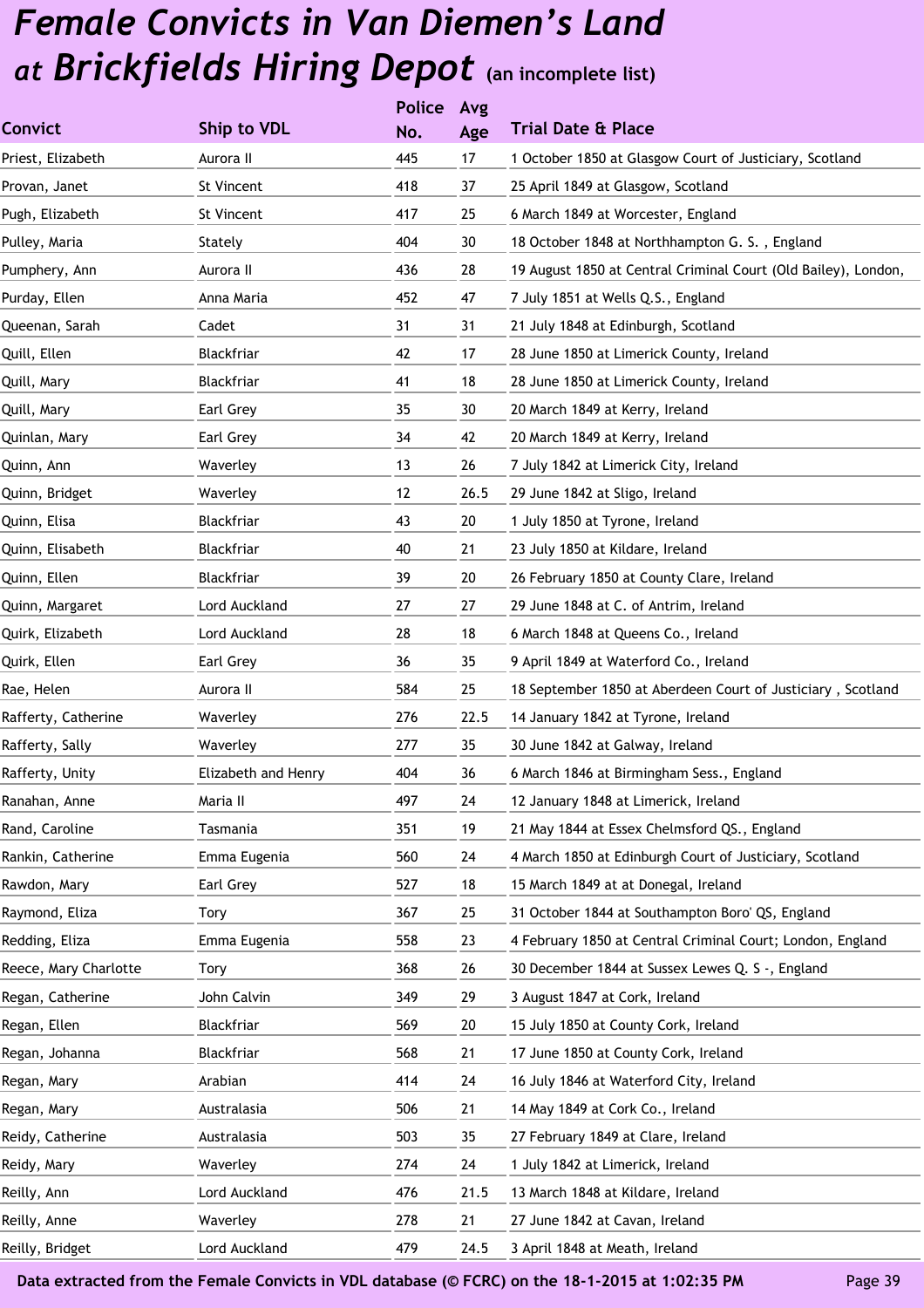|                       |                     | <b>Police</b> | Avg  |                                                                 |
|-----------------------|---------------------|---------------|------|-----------------------------------------------------------------|
| <b>Convict</b>        | Ship to VDL         | No.           | Age  | <b>Trial Date &amp; Place</b>                                   |
| Reilly, Eleanor       | Blackfriar          | 574           | 26   | 14 March 1850 at Galway County, Ireland                         |
| Reilly, Mary          | Maria II            | 489           | 20.5 | September 1848 at Cork, Ireland                                 |
| Rennian, Bridget      | Blackfriar          | 576           | 21   | 15 July 1850 at Leitrim, Ireland                                |
| Rennicks, Mary        | Blackfriar          | 566           | 21   | 1 March 1850 at County Cavan, Ireland                           |
| Rian, Ellen           | Cadet               | 483           | 29   | 3 April 1848 at Central Criminal Court, England                 |
| Rice, Catherine       | Waverley            | 273           | 23   | 4 July 1842 at Drogheda, Ireland                                |
| Rice, Mary Ann        | Emma Eugenia        | 390           | 20   | 18 July 1845 at Warwick Birmingham Boro' Quarter Sessions,      |
| Richards, Sarah       | John Calvin         | 442           | 26   | 3 August 1847 at Kildare, Ireland                               |
| Richardson, Elizabeth | St Vincent          | 512           | 32   | 20 August 1849 at Cen Criml. Court, England                     |
| Richmond, Catherine   | Earl Grey           | 539           | 30   | 2 July 1849 at Tyrone, Ireland                                  |
| Richmond, Margaret    | Lord Auckland       | 482           | 28   | 24 June 1848 at Wexford, Ireland                                |
| Ridley, Sarah         | Emma Eugenia        | 559           | 19   | 19 February 1849 at Carlisle Assizes, England                   |
| Rigby, Julia          | Emma Eugenia        | 564           | 23   | 19 August 1850 at Central Criminal Court; London, England       |
| Riley, Harriet        | Aurora II           | 582           | 20   | 17 June 1850 at Manchester Borough Quarter Sessions, England    |
| Riordan, Mary         | Australasia         | 504           | 26   | 9 December 1848 at Cork Co., Ireland                            |
| Ritchie, Isabella     | Tory                | 460           | 26   | 29 September 1847 at Aberdeen, Scotland                         |
| Roach, Eliza          | Aurora II           | 580           | 17   | 3 February 1851 at Central Criminal Court (Old Bailey), London, |
| Roberts, Mary         | Aurora II           | 581           | 25   | 14 October 1850 at Hereford Quarter Sessions, England           |
| Robertson, Christina  | Anna Maria          | 587           | 24   | 23 April 1851 at Glasgow C. of J., Scotland                     |
| Robertson, Elizabeth  | Tasmania            | 354           | 44   | 30 April 1844 at Perth Ct of Justy., Scotland                   |
| Robertson, Janet      | Anna Maria          | 586           | 30   | 24 April 1851 at Glasgow C. of J., Scotland                     |
| Robertson, Jean       | Elizabeth and Henry | 406           | 23   | 29 April 1846 at Glasgow, Scotland                              |
| Robertson, Mary Ann   | Cadet               | 488           | 21   | 25 April 1848 at Perth, Scotland                                |
| Robinson, Amey        | Emma Eugenia        | 563           | 43   | 18 February 1850 at Hertford Quarter Sessions, England          |
| Robinson, Emma        | Tory                | 461           | 14   | 19 October 1847 at Essex Chelsea Sessions, England              |
| Robinson, Jane        | Cadet               | 438           | 27   | 12 April 1847 at Salford Quarter Sessions, England              |
| Robinson, Louisa      | Aurora II           | 583           | 22   | 3 October 1850 at Bolton Borough Quarter Sessions, England      |
| Robinson, Mary        | Lord Auckland       | 473           | 26   | 29 June 1848 at Dublin City, Ireland                            |
| Roche, Ellen          | Maria II            | 491           | 25   | October 1848 at Cork, Ireland                                   |
| Roche, Mary           | Maria II            | 490           | 17   | October 1848 at Co. Cork, Ireland                               |
| Rodgers, Elizabeth    | Sir Robert Seppings | 608           | 23.5 | 29 September 1851 at Glasgow C of J., Scotland                  |
| Rodgers, Hanna        | John Calvin         | 446           | 25   | 28 October 1846 at Monaghan, Ireland                            |
| Rogers, Bridget       | Blackfriar          | 577           | 28   | 26 October 1850 at Limerick County, Ireland                     |
| Rogers, Julia         | St Vincent          | 515           | 20   | 7 August 1848 at Lancaster, England                             |
| Rogers, Rose          | Earl Grey           | 522           | 25   | 8 March 1849 at Armagh Co., Ireland                             |
| Rogers, Sarah         | Tory                | 371           | 18   | 3 July 1844 at Northumbd Newcastle upon Tyne Boro Q S,          |
| Rose, Eliza           | Waverley            | 271           | 24   | 5 April 1842 at Carlow, Ireland                                 |
| Rose, Sarah           | Tasmania            | 356           | 19   | 8 April 1844 at Cl.Cl.Court, England                            |
| Ross, Jane            | Anna Maria          | 586           | 28   | 23 December 1850 at Glasgow C. of J., Scotland                  |
| Ross, Jean            | Emma Eugenia        | 562           | 22   | 18 April 1850 at Inverness Court of Justiciary, Scotland        |
|                       |                     |               |      |                                                                 |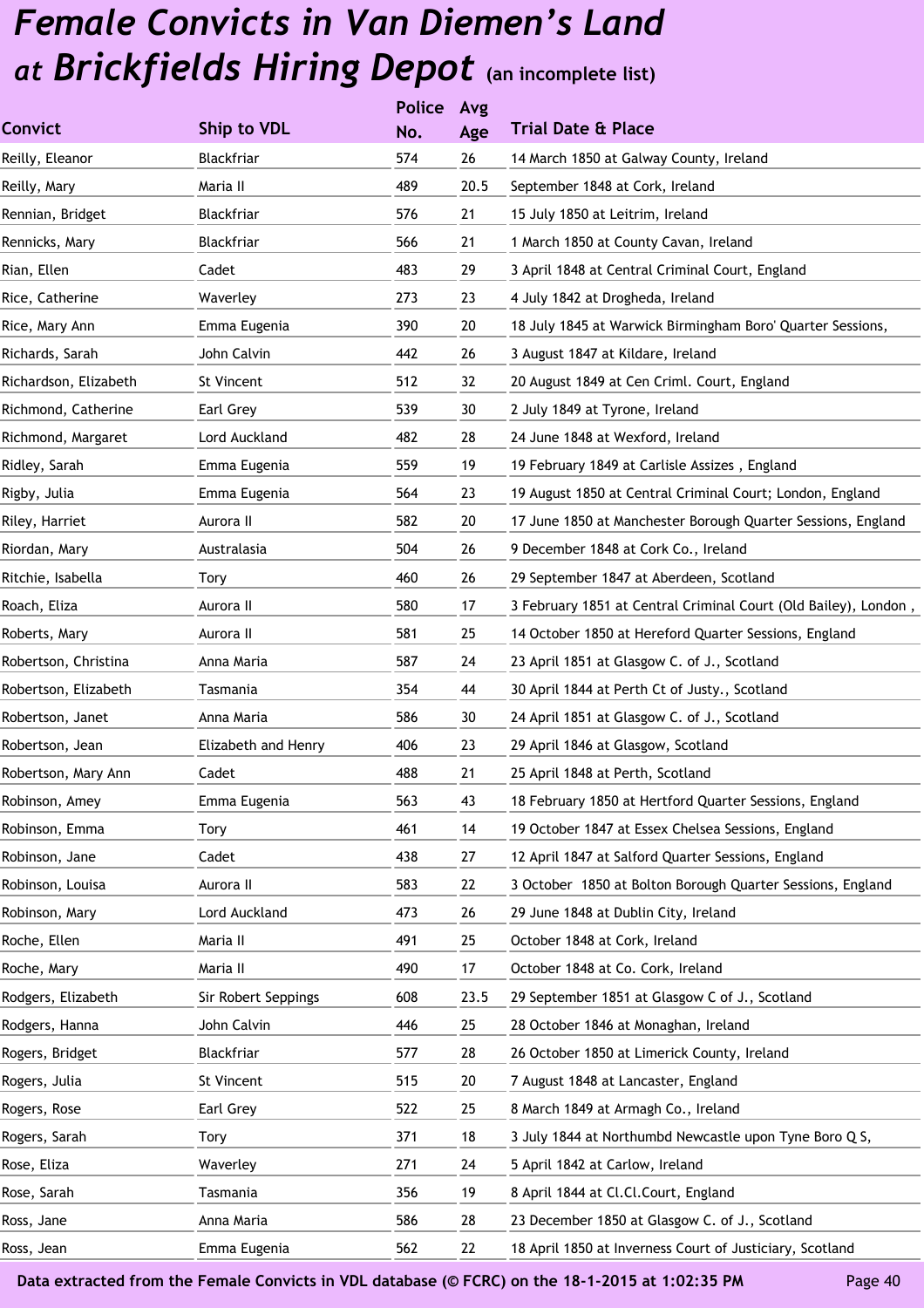|                            |                     | <b>Police</b> | Avg |                                                                |
|----------------------------|---------------------|---------------|-----|----------------------------------------------------------------|
| <b>Convict</b>             | Ship to VDL         | No.           | Age | <b>Trial Date &amp; Place</b>                                  |
| Roughan, Mary              | Blackfriar          | 565           | 25  | 1 July 1850 at County Clare, Ireland                           |
| Rourke, Mary Ann           | John Calvin         | 445           | 22  | 15 June 1847 at Mayo, Ireland                                  |
| Rowan, Mary Ann            | Blackfriar          | 573           | 22  | 6 December 1850 at Dublin City, Ireland                        |
| Roy, Mary                  | Waverley            | 270           | 26  | 5 April 1842 at Carlow, Ireland                                |
| Rugg, Ann                  | Elizabeth and Henry | 410           | 36  | 31 March 1846 at Taunton Asss., England                        |
| Russell, Catherine         | Blackfriar          | 579           | 40  | 18 June 1850 at Westmeath, Ireland                             |
| Russell, Jane              | Punch               |               | 60  | 13 May 1850 at Adelaide Sup. Ct., Australia                    |
| Russell, Mary              | Australasia         | 505           | 26  | 17 March 1849 at Cork Co., Ireland                             |
| Ryan, Catherine            | Blackfriar          | 575           | 40  | 21 October 1850 at Kilkenny County, Ireland                    |
| Ryan, Catherine            | Midlothian          | 630           | 20  | 30 June 1852 at Tipperary, Ireland                             |
| Ryan, Judith               | Lord Auckland       | 477           | 20  | 27 June 1848 at Co. Kilkenny, Ireland                          |
| Ryan, Margaret             | Blackfriar          | 570           | 24  | 25 June 1850 at Co. Dublin, Ireland                            |
| Ryan, Margaret             | Blackfriar          | 572           | 40  | 19 July 1850 at Tipperary, Ireland                             |
| Ryan, Mary                 | Blackfriar          | 567           | 21  | 26 February 1850 at County Clare, Ireland                      |
| Ryan, Mary                 | Earl Grey           | 528           | 35  | 24 July 1849 at Tipperary, Ireland                             |
| Ryan, Mary                 | Earl Grey           | 530           | 25  | 4 July 1849 at at Co Claire, Ireland                           |
| Ryan, Mary                 | Waverley            | 272           | 28  | 24 February 1842 at Clare, Ireland                             |
| Ryan, Mary                 | Waverley            | 275           | 50  | 7 July 1842 at Limerick City, Ireland                          |
| Ryley, Ann                 | Stately             | 502           | 23  | 23 October 1848 at C.C.Court, England                          |
| Saddington, Eliza          | Emma Eugenia        | 936           | 18  | 28 March 1850 at Coventry Assizes at Warwick, England          |
| Salmond, Helen             | Emma Eugenia        | 966           | 29  | 6 November 1849 at Edinburgh Court of Justiciary, Scotland     |
| Salter, Ann                | Stately             | 867           | 24  | 17 October 1848 at Devon (Exeter) Q. S., England               |
| Samuel, Margaret           | Aurora II           | 1006          | 31  | 31 August 1850 at Edinburgh Court of Justiciary, Scotland      |
| Sandles, Hannah            | Anna Maria          | 1022          | 50  | 19 March 1849 at Lewes Assizes, England                        |
| Saunders, Anne             | Arabian             | 741           | 37  | 4 March 1846 at Wexford, Ireland                               |
| Saunders, Elizabeth Hannah | Woodbridge          | 589           | 32  | 12 June 1843 at Central Cl Ct, England                         |
| Savage, Margaret           | Emma Eugenia        | 689           | 26  | 2 June 1845 at York Bedford Quarter Sessions, England          |
| Savill, Mary               | Emma Eugenia        | 970           | 34  | 4 March 1850 at Chelmsford Assizes, England                    |
| Saville, Elizabeth         | Sir Robert Seppings | 1045          | 18  | 5 January 1852 at Nottingham Borough Quarter Sessions, England |
| Scanlon, Bridget           | Australasia         | 892           | 20  | 30 March 1849 at Waterford Co., Ireland                        |
| Scantlon, Johanna          | Waverley            | 546           | 20  | 15 July 1842 at Cork City, Ireland                             |
| Scollan, Mary              | Maria II            | 862           | 19  | October 1848 at Leitrim, Ireland                               |
| Scott, Anna                | Borneo              | 139           | 28  | 30 April 1827 at Devon, England                                |
| Scott, Charlotte           | Lord Auckland       | 836           | 28  | 29 June 1848 at Dublin City, Ireland                           |
| Scott, Jane                | Waverley            | 539           | 44  | 2 June 1842 at Down, Ireland                                   |
| Scott, Mary                | Maria II            | 860           | 30  | October 1848 at Galway, Ireland                                |
| Scrymgeour, Jess           | Anna Maria          | 1028          | 29  | 7 May 1851 at Perth C. of J., Scotland                         |
| Sexton, Mary               | Blackfriar          | 979           | 40  | 21 October 1850 at County Cork, Ireland                        |
| Seymour, Elizabeth         | Tory                | 809           | 17  | 28 December 1847 at Devon Plymouth Sessions, England           |
| Shannon, Mary              | St Vincent          | 909           | 25  | 4 April 1850 at Lancaster, England                             |
|                            |                     |               |     |                                                                |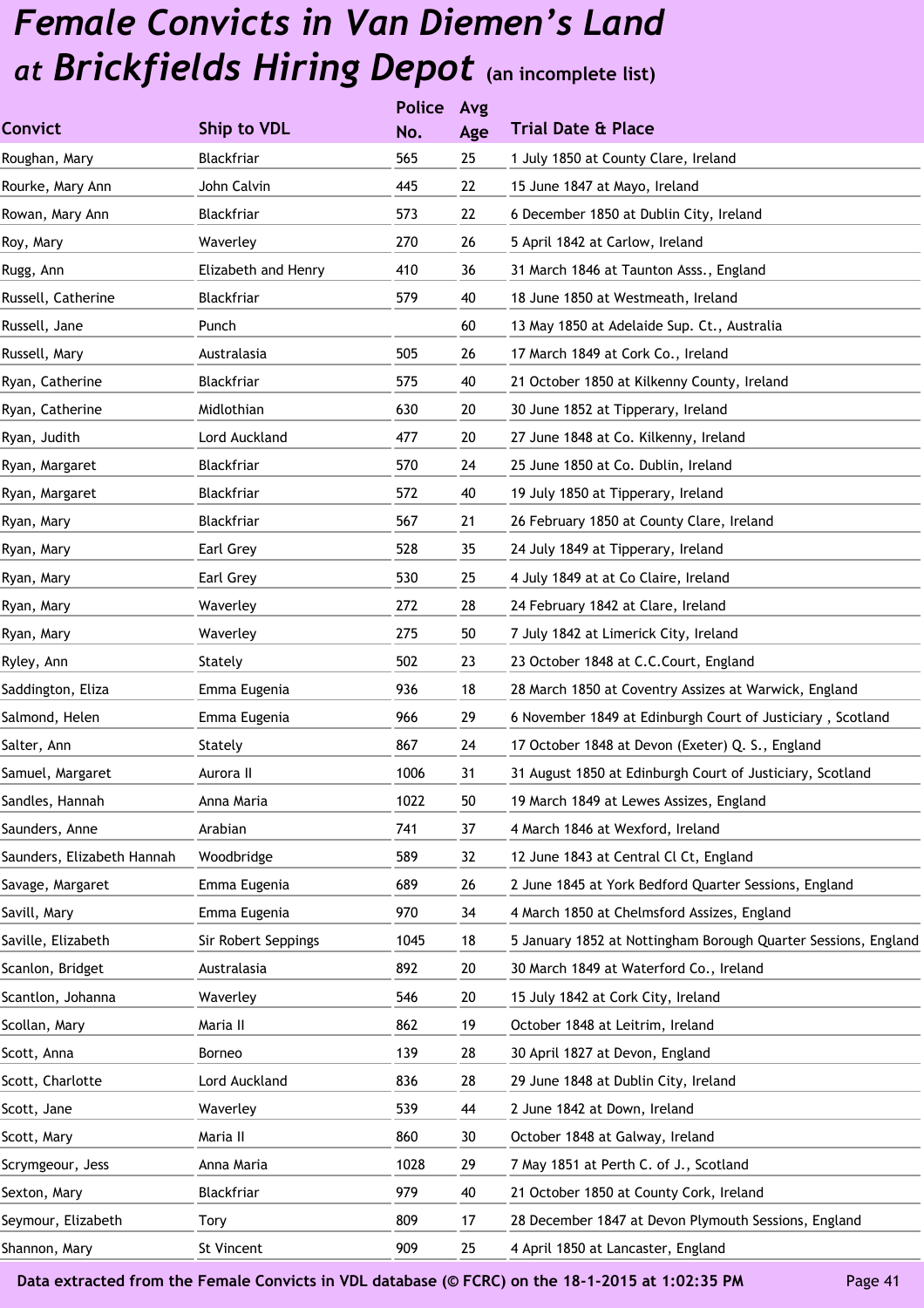|                     |                     | <b>Police</b> | Avg  |                                                                 |
|---------------------|---------------------|---------------|------|-----------------------------------------------------------------|
| <b>Convict</b>      | Ship to VDL         | No.           | Age  | <b>Trial Date &amp; Place</b>                                   |
| Sharkett, Eleanor   | Lord Auckland       | 843           | 32.5 | 30 July 1848 at Sligo, Ireland                                  |
| Sharkey, Biddy      | Australasia         | 890           | 22   | 28 February 1849 at Longford, Ireland                           |
| Sharkey, Bridget    | Australasia         | 891           | 24   | 1 March 1849 at Louth, Ireland                                  |
| Shaughnessy, Judy   | Blackfriar          | 977           | 20   | 29 May 1851 at County Clare, Ireland                            |
| Shaw, Jane          | Blackfriar          | 980           | 25   | 9 October 1849 at County Down, Ireland                          |
| Shaw, Janet         | Emma Eugenia        | 965           | 18   | 4 March 1850 at Edinburgh Court of Justiciary, Scotland         |
| Shaw, Theresa       | Emma Eugenia        | 975           | 16   | 25 October 1849 at Leeds Quarter Sessions, England              |
| Sheehan, Mary       | Earl Grey           | 925           | 24   | 30 March 1849 at Waterford Co., Ireland                         |
| Sheehan, Mary Ann   | Emma Eugenia        | 971           | 19   | 8 July 1850 at Central Criminal Court; London, England          |
| Sheelon, Catherine  | Midlothian          | 1076          | 28   | 23 July 1851 at Fermanagh (Enniskillen Summer Assizes), Ireland |
| Sheeran, Eliza      | Waverley            | 544           | 26   | 4 April 1842 at Kings, Ireland                                  |
| Sheppard, Rebecca   | Margaret            | 572           | 50   | 28 June 1842 at Wilts Warminster QS, England                    |
| Sheridan, Winniford | St Vincent          | 896           | 18   | 26 February 1849 at Cen. Criml. Court, England                  |
| Sheriff, Mary       | Atwick              | 341           | 18   | 13 July 1837 at Edinburgh Court of Justiciary, Scotland         |
| Sherry, Mary        | Blackfriar          | 997           | 30   | 3 July 1850 at Monaghan, Ireland                                |
| Shoe, Margaret      | Waverley            | 543           | 23   | 27 December 1841 at Galway, Ireland                             |
| Shreenan, Susan     | Australasia         | 895           | 25   | 1 January 1849 at Monaghan, Ireland                             |
| Simpson, Mary       | Blackfriar          | 990           | 30   | 20 November 1850 at Dublin City, Ireland                        |
| Simpson, Mary Ann   | Emma Eugenia        | 974           | 21   | 16 May 1850 at Edinburgh Court of Justiciary, Scotland          |
| Singleton, Julian   | Blackfriar          | 992           | 20   | 9 October 1850 at Kerry, Ireland                                |
| Small, Ellen        | St Vincent          | 898           | 25   | 9 April 1849 at Devon, England                                  |
| Smalley, Eliza      | Anna Maria          | 1017          | 19   | 5 March 1851 at Lincoln Assizes, England                        |
| Smith, Ann          | Cadet               | 770           | 29   | 8 February 1847 at Newington, England                           |
| Smith, Ann          | St Vincent          | 903           | 34   | 13 October 1848 at Scotland, Scotland                           |
| Smith, Anne         | Blackfriar          | 994           | 28   | 23 July 1850 at Kildare, Ireland                                |
| Smith, Catherine    | Tory                | 662           | 35   | 24 October 1844 at Lancr. Bolton Boro' Q.S., England            |
| Smith, Catherine    | Waverley            | 547           | 45   | 25 July 1842 at Longford, Ireland                               |
| Smith, Eliza        | Emma Eugenia        | 962           | 22   | 7 March 1850 at New Sarum Assizes, England                      |
| Smith, Eliza        | Stately             | 876           | 21   | 21 August 1848 at C.C.Court, England                            |
| Smith, Eliza        | Tasmania            | 642           | 34   | 13 May 1844 at Lancaster (Liverpool) Quarter Sessions, England  |
| Smith, Elizabeth    | Aurora II           | 1002          | 31   | 2 March 1850 at Swansea Assizes, Wales                          |
| Smith, Elizabeth    | Elizabeth and Henry | 728           | 16   | 24 April 1846 at Aberdeen, Scotland                             |
| Smith, Emma         | Tory                | 816           | 21   | 22 October 1847 at Warwick Birmingham Sessions, England         |
| Smith, Harriet      | St Vincent          | 904           | 20   | 17 October 1848 at Kent, England                                |
| Smith, Jane         | Anna Maria          | 1026          | 36   | 13 March 1851 at Edinburgh C. of J., Scotland                   |
| Smith, Jane         | Emma Eugenia        | 610           | 14   | 3 August 1843 at Warwick Assizes for Warwick Division, England  |
| Smith, Margaret     | Waverley            | 540           | 25   | 6 April 1842 at Dublin, Ireland                                 |
| Smith, Maria        | Emma Eugenia        | 964           | 19   | 6 May 1850 at Cental Criminal Court; London, England            |
| Smith, Mary         | Anna Maria          | 1023          | 22   | 23 July 1851 at Portsmouth Q.S., England                        |
| Smith, Mary         | Anna Maria          | 1024          | 21   | 20 February 1851 at Appleby Assizes, England                    |
|                     |                     |               |      |                                                                 |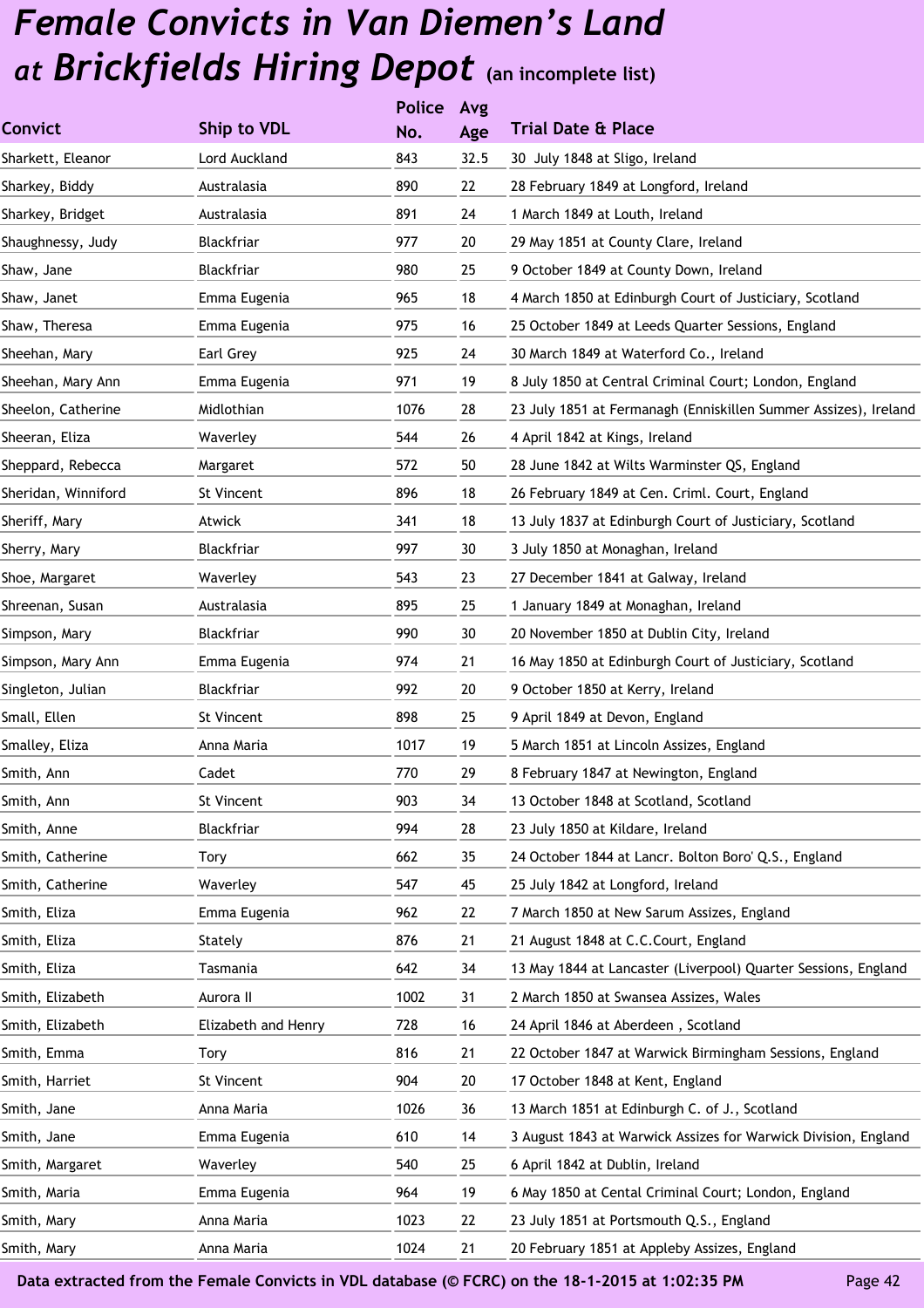|                       |                     | <b>Police</b> | Avg |                                                              |
|-----------------------|---------------------|---------------|-----|--------------------------------------------------------------|
| <b>Convict</b>        | Ship to VDL         | No.           | Age | <b>Trial Date &amp; Place</b>                                |
| Smith, Mary           | Cadet               | 852           | 21  | 21/24 July 1848 at Liverpool Borough Gaol, England           |
| Smith, Mary           | Elizabeth and Henry | 730           | 19  | 6 March 1846 at Birmingham Sesss., England                   |
| Smith, Mary           | Elizabeth and Henry | 731           | 19  | 20 July 1846 at Liverpool Sesss., England                    |
| Smith, Mary           | Rajah               | 443           | 26  | 1 February 1841 at Central Cl Court, England                 |
| Smith, Mary           | Tasmania            | 646           | 28  | 14 March 1844 at Bedford Assizes, England                    |
| Smith, Mary           | <b>Tory</b>         | 657           | 65  | 20 July 1844 at Carnarvon Asss., Wales                       |
| Smith, Mary           | Waverley            | 541           | 17  | 8 April 1842 at Dublin City, Ireland                         |
| Smith, Mary           | Waverley            | 542           | 21  | 11 April 1842 at Queens, Ireland                             |
| Smith, Mary           | Waverley            | 548           | 13  | 25 July 1842 at Longford, Ireland                            |
| Smith, Mary Ann       | Cadet               | 676           | 20  | 11 March 1847 at Stafford Quarter Sessions, England          |
| Smith, Mary Ann       | St Vincent          | 905           | 20  | 17 March 1849 at Lancaster, England                          |
| Smith, Mary Anne      | Arabian             | 426           | 23  | 17 June 1846 at Dublin City, Ireland                         |
| Smith, Rosina         | Aurora II           | 1004          | 26  | 25 October 1850 at Bath City Quarter Sessions, England       |
| Smith, Sarah          | Emma Eugenia        | 699           | 24  | 23 April 1845 at Ayr Court of Justiciary, Scotland           |
| Smith, Sarah          | Emma Eugenia        | 969           | 44  | 10 June 1850 at Central Criminal Court; London, England      |
| Snape, Mary           | Emma Eugenia        | 973           | 20  | 1 March 1850 at Birmingham Quarter Sessions, England         |
| Spalding, Ann         | Emma Eugenia        | 701           | 49  | 8 October 1845 at Perth Court of Justiciary, Scotland        |
| Sponsforth, Margaret  | Cadet               | 845           | 35  | 26 June 1848 at Durham Session, England                      |
| Squire, Mary Ann      | Anna Maria          | 1010          | 20  | 2 July 1850 at Exeter Q.S., England                          |
| St Lawrence, Margaret | Blackfriar          | 976           | 22  | 9 October 1850 at County Clare, Ireland                      |
| Stack, Mary           | Blackfriar          | 993           | 30  | 19 October 1850 at Kerry, Ireland                            |
| Stephens, Mary Jane   | Aurora II           | 1003          | 21  | 3 August 1850 at Monmouth Assizes, Wales                     |
| Stephenson, Sarah     | Cadet               | 679           | 15  | 14 April 1846 at Louth Quarter Sessions, England             |
| Stern, Mary           | Tory                | 810           | 17  | 3 January 1848 at Cambridge Sessions, England                |
| Stevens, Ann          | Sea Queen           | 804           | 23  | 5 January 1846 at Stafford Q. S., England                    |
| Stevenson, Janet      | Emma Eugenia        | 976           | 38  | 30 April 1850 at Glasgow Court of Justiciary, Scotland       |
| Stewart, Ann          | Emma Eugenia        | 704           | 40  | 7 October 1845 at Perth Court of Justiciary, Scotland        |
| Stewart, Ann          | Waverley            | 538           | 22  | 1 April 1842 at Carlow, Ireland                              |
| Stewart, Elizabeth    | Emma Eugenia        | 968           | 17  | 30 April 1850 at Glasgow Court of Justiciary, Scotland       |
| Stewart, Jean         | Anna Maria          | 1027          | 35  | 30 September 1850 at Glasgow C.ofJ., Scotland                |
| Stewart, Margaret     | Aurora II           | 1008          | 22  | 26 September 1850 at Perth Court of Justiciary, Scotland     |
| Stiff, Mary           | Emma Eugenia        | 787           | 39  | 7 July 1845 at Somerset Wells Quarter Sessions, England      |
| Stinetto, Elizabeth   | Anna Maria          | 1016          | 29  | 4 August 1851 at Manchester Q.S., England                    |
| Stock, Mary Ann       | St Vincent          | 914           | 17  | 30 June 1848 at York, England                                |
| Stoddart, Margaret    | Tasmania            | 651           | 40  | 14 May 1844 at Edinburgh Ct. of Justy, Scotland              |
| Stoker, Margaret      | Elizabeth and Henry | 735           | 24  | 2 March 1846 at Durham Asss, England                         |
| Stokes, Martha Ann    | Aurora II           | 1001          | 28  | 31 July 1850 at Exeter Assizes, England                      |
| Storr, Jane           | Cadet               | 682           | 33  | 1 March 1848 at Central Criminal Court [Old Bailey], London, |
| Stubbins, Elizabeth   | Sea Queen           | 806           | 19  | 12 January 1846 at East Retford Q.S., England                |
| Sugene, Bridget       | Australasia         | 889           | 25  | 20 March 1849 at Kerry, Ireland                              |
|                       |                     |               |     |                                                              |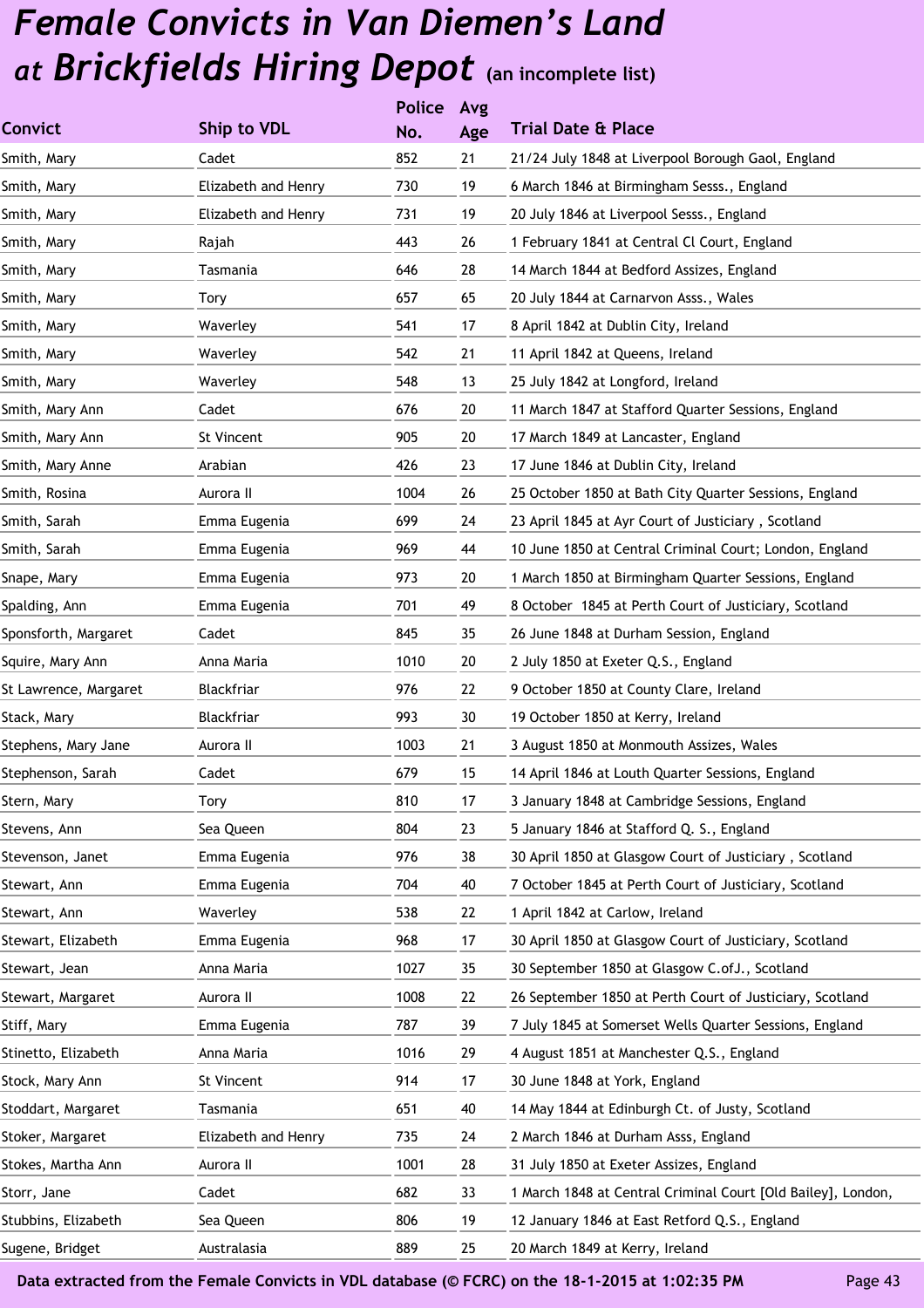|                      |                       | <b>Police</b> | Avg  |                                                              |
|----------------------|-----------------------|---------------|------|--------------------------------------------------------------|
| <b>Convict</b>       | Ship to VDL           | No.           | Age  | <b>Trial Date &amp; Place</b>                                |
| Sullivan, Bridget    | Australasia           | 888           | 22   | 20 March 1849 at Kerry, Ireland                              |
| Sullivan, Ellen      | Australasia           | 886           | 20   | 17 March 1849 at Cork Co., Ireland                           |
| Sullivan, Ellen      | Emma Eugenia          | 960           | 19   | 8 April 1850 at Central Criminal Court; London, England      |
| Sullivan, Johanna    | Australasia           | 885           | 23   | 20 March 1849 at Kerry, Ireland                              |
| Sullivan, Johanna    | Blackfriar            | 978           | 22   | 9 July 1850 at County Cork, Ireland                          |
| Sullivan, Johanna    | Maria II              | 856           | 25   | October 1848 at Cork, Ireland                                |
| Sullivan, Margaret   | Aurora II             | 1000          | 19   | 3 March 1851 at Central Criminal Court (Old Bailey), London, |
| Sullivan, Margaret   | Sea Queen             | 720           | 24   | 3 February 1846 at Clerkenwell Generall Sess., England       |
| Sullivan, Mary       | Australasia           | 884           | 22   | 28 December 1848 at Cork, Ireland                            |
| Sullivan, Mary       | Blackfriar            | 991           | 44   | 10 January 1850 at Kerry, Ireland                            |
| Sullivan, Mary       | John William Dare     | 1031          | 17   | 27 December 1850 at County Cork, Ireland                     |
| Sullivan, Mary       | Lord Auckland         | 832           | 19   | 13 July 1848 at Cork Co., Ireland                            |
| Sullivan, Mary       | Waverley              | 545           | 25   | 13 July 1842 at Cork, Ireland                                |
| Sutton, Rebecca      | Blackfriar            | 999           | 24   | 4 July 1850 at Wicklow, Ireland                              |
| Sweeney, Mary        | Sea Queen             | 808           | 31   | 15 December 1845 at Centl. Criminal Court, England           |
| Sweeney, Mary Ann    | Tory                  | 813           | 19   | 27 October 1847 at York Leeds Sessions, England              |
| Swift, Mary Ann      | Blackfriar            | 998           | 28   | 17 June 1850 at Wicklow, Ireland                             |
| Tadman, Ann          | <b>Baretto Junior</b> | 386           | 48   | 1 January 1850 at Maidstone QS, England                      |
| Taggart, Jane        | Aurora II             | 353           | 23   | 22 July 1850 at Edinburgh Court of Justiciary, Scotland      |
| Tannyan, Mary        | John Calvin           | 312           | 19   | 17 August 1847 at Galway, Ireland                            |
| Tattersall, Margaret | Anna Maria            | 361           | 24   | 20 June 1851 at Manchester Q.S., England                     |
| Taylor, Jane         | Lloyds                | 561           | 36   | 25 November 1844 at Edinh Ct of Justy, Scotland              |
| Taylor, Janet        | Aurora II             | 355           | 40   | 25 November 1850 at Edinburgh Court of Justiciary, Scotland  |
| Taylor, Mary         | St Vincent            | 367           | 23   | 15 September 1848 at Warwick, England                        |
| Taylor, Mary Ann     | Cadet                 | 338           | 28   | 15 May 1848 at Central Criminal Court, England               |
| Teirnan, Bridget     | Lord Auckland         | 336           | 25   | 21 February 1848 at Drogheda, Ireland                        |
| Telford, Marion      | Aurora II             | 356           | 28   | 16 December 1850 at Edinburgh Court of Justiciary, Scotland  |
| Terry, Hannah        | Tory                  | 326           | 23   | 18 October 1847 at Stafford Sessions, England                |
| Thomas, Ann          | Emma Eugenia          | 569           | 17   | 30 June 1845 at Glamorgan Neath Quarter Sessions, Wales      |
| Thomas, Catherine    | Aurora II             | 349           | 26   | 17 October 1850 at Cardiff Quarter Sessions, Wales           |
| Thomas, Martha       | Aurora II             | 350           | 23   | 30 December 1850 at Shrewsbury Quarter Sessions, England     |
| Thomas, Mary Ann     | Anna Maria            | 359           | 19   | 7 April 1851 at Manchester Q.S., England                     |
| Thompson, Ann        | John William Dare     | 370           | 24   | 7 January 1851 at Queens, Ireland                            |
| Thompson, Anne       | Earl Grey             | 375           | 28.5 | 25 January 1849 at at Tipperary, Ireland                     |
| Thompson, Elizabeth  | Aurora II             | 358           | 24   | 24 December 1850 at Glasgow Court of Justiciary, Scotland    |
| Thompson, Isabella   | Aurora II             | 337           | 24   | 24 December 1850 at Glasgow Court of Justiciary, Scotland    |
| Thompson, Mary       | Aurora II             | 352           | 22   | 10 December 1850 at York Assizes, England                    |
| Thompson, Mary       | Cadet                 | 341           | 18   | 10 january 1848 at Salford Sessions, England                 |
| Thompson, Mary       | Waverley              | 206           | 22   | 11 April 1842 at Queens, Ireland                             |
| Thompson, Rosannah   | Blackfriar            | 343           | 22   | 20 November 1850 at Dublin City, Ireland                     |
|                      |                       |               |      |                                                              |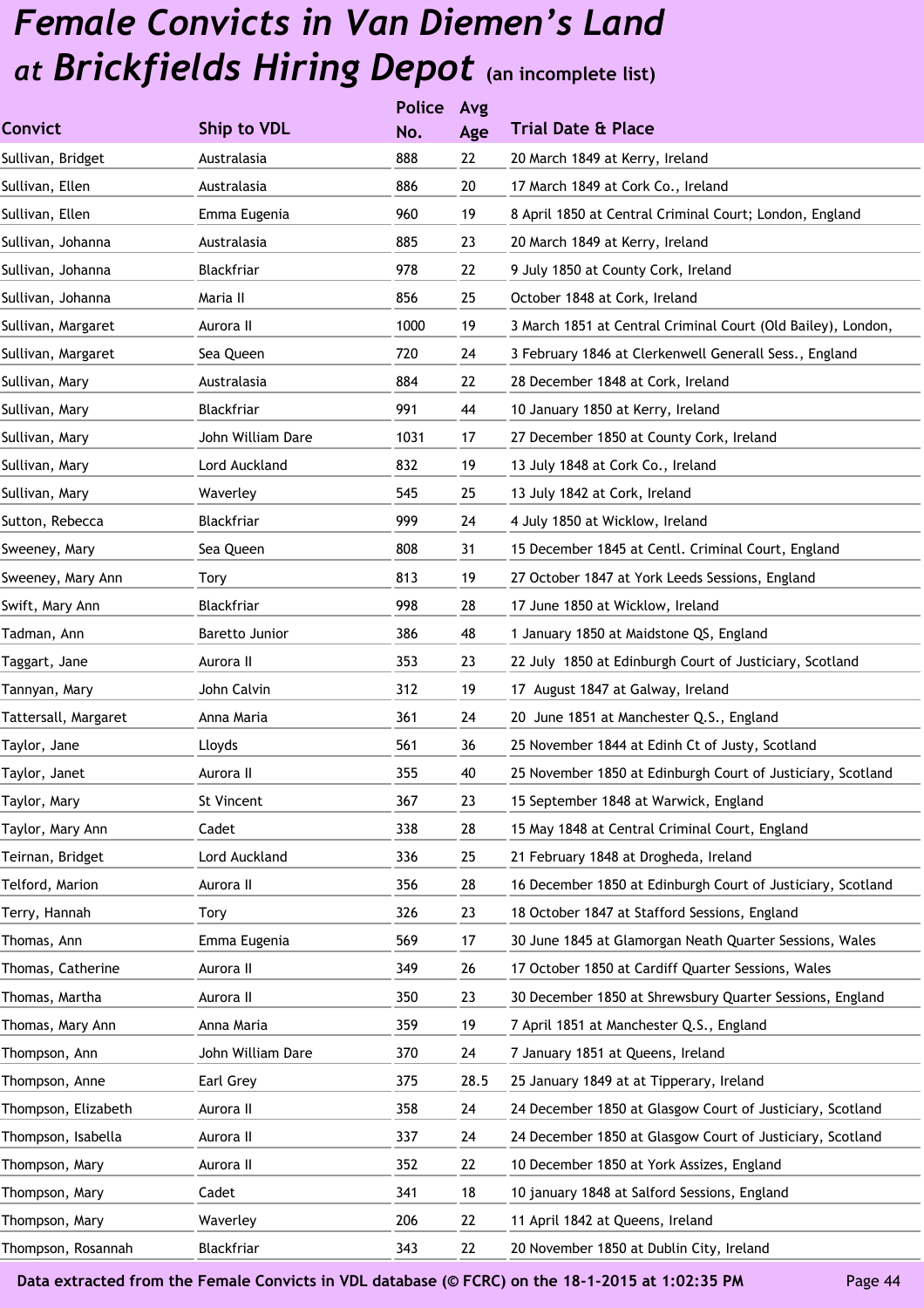| 16 September 1850 at Central Criminal Court (Old Bailey),        |
|------------------------------------------------------------------|
|                                                                  |
|                                                                  |
|                                                                  |
|                                                                  |
|                                                                  |
|                                                                  |
|                                                                  |
| 14 April 1848 at High Court, Jedburgh, Roxburghshire, Scotland   |
|                                                                  |
|                                                                  |
| 4 September 1845 at Lancaster, Manchester Boro' Quarter          |
| 26 April 1819 at Norfolk (Borough of Kings Lynn) Quarter Session |
|                                                                  |
| 25 September 1848 at Liverpool Borough Sessions, England         |
|                                                                  |
|                                                                  |
|                                                                  |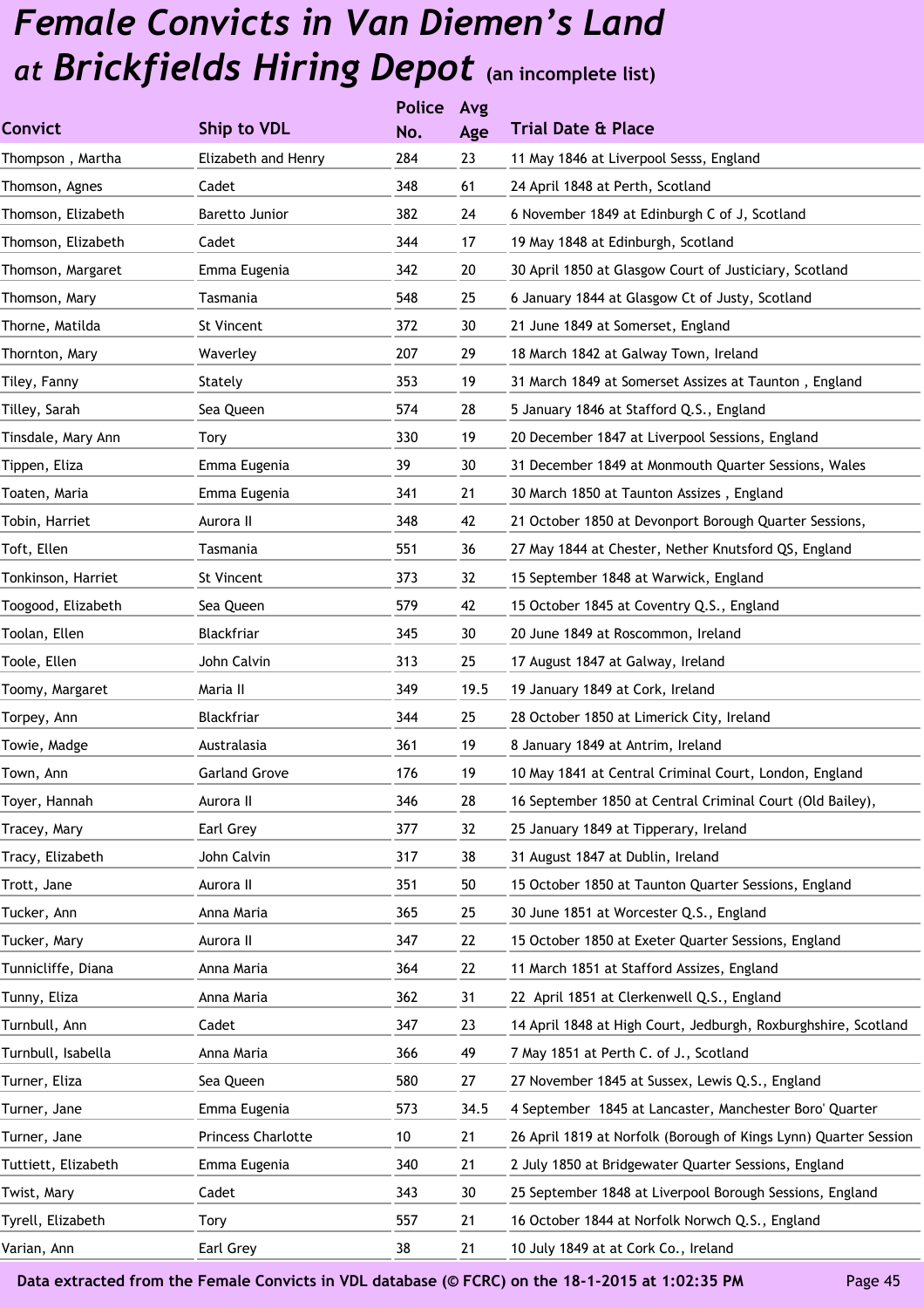|                         |                     | <b>Police</b> | Avg  |                                                                |
|-------------------------|---------------------|---------------|------|----------------------------------------------------------------|
| <b>Convict</b>          | <b>Ship to VDL</b>  | No.           | Age  | <b>Trial Date &amp; Place</b>                                  |
| Vaughan, Ann            | Elizabeth and Henry | 28            | 23   | 1 August 1846 at Hereford Asss, England                        |
| Veale, Bridget          | Maria II            | 37            | 24   | October 1848 at Waterford, Ireland                             |
| Vernon, Ann             | Sir Robert Seppings | 41            | 40   | 29 March 1851 at Chester Assizes, England                      |
| Viant, Elizabeth        | Cadet               | 36            | 22.5 | 17 June 1848 at Bodmin Sessions, England                       |
| Vokes, Harriet          | Aurora II           | 40            | 37   | 25 October 1850 at Bath City Quarter Sessions, England         |
| Wade, Amelia            | Aurora II           | 923           | 30   | 10 December 1850 at York Assizes, England                      |
| Walker, Elizabeth       | Emma Eugenia        | 879           | 34   | 25 February 1850 at Edinburgh Quarter Sessions, Scotland       |
| Walker, Ellen           | Waverley            | 508           | 22   | 5 April 1842 at Westmeath, Ireland                             |
| Walker, Fanny           | Aurora II           | 922           | 43   | 15 October 1850 at Northallerton Quarter Sessions, England     |
| Walker, Margaret        | Aurora II           | 916           | 24   | 9 October 1850 at Manchester Borough Quarter Sessions, England |
| Walker, Mary Ann        | Aurora II           | 911           | 29   | 16 December 1850 at Central Criminal Court (Old Bailey),       |
| Wall, Mary              | Earl Grey           | 853           | 34   | 27 February 1849 at at Clare, Ireland                          |
| Wall, Rebecca           | Aurora II           | 921           | 43   | 9 August 1850 at Birmingham Borough Quarter Sessions, England  |
| Wallace, Margaret       | Blackfriar          | 892           | 15   | 6 March 1850 at Co Armagh, Ireland                             |
| Wallace, Sarah          | Tory                | 634           | 26   | 15 July 1844 at Edinbro' Ct of Justy, Scotland                 |
| Walls, Ann              | Aurora II           | 928           | 48   | 7 November 1850 at Edinburgh Court of Justiciary, Scotland     |
| Walsh, Bridget          | Blackfriar          | 894           | 24   | 17 June 1850 at Co Cork, Ireland                               |
| Walsh, Catherine        | Australasia         | 828           | 20   | 2 April 1849 at Limerick Co., Ireland                          |
| Walsh, Celia            | Blackfriar          | 902           | 45   | 28 March 1849 at Mayo, Ireland                                 |
| Walsh, Ellen            | Blackfriar          | 900           | 22   | 13 April 1850 at Limerick, Ireland                             |
| Walsh, Ellen            | Lord Auckland       | 770           | 32   | 3 July 1848 at Cork County, Ireland                            |
| Walsh, Margaret         | Australasia         | 830           | 19   | 2 March 1849 at Wexford, Ireland                               |
| Walsh, Margaret         | Blackfriar          | 897           | 21   | 4 December 1850 at Dublin City, Ireland                        |
| Walsh, Margaret         | Blackfriar          | 898           | 27   | 30 October 1850 at Kildare, Ireland                            |
| Walsh, Mary             | Australasia         | 829           | 18   | 12 April 1849 at Mayo, Ireland                                 |
| Walsh, Mary             | John Calvin         | 727           | 30   | 3 August 1847 at Cork Co., Ireland                             |
| Walsh, Mary             | Lord Auckland       | 771           | 30   | 14 July 1848 at Cork City, Ireland                             |
| Walsh, Mary             | Maria II            | 798           | 33   | 29 July 1848 at Kilkenny, Ireland                              |
| Walter, Elisabeth       | Aurora II           | 914           | 39   | 3 January 1851 at Devonport Borough Quarter Sessions, England  |
| Warburton, Martha       | Waverley            | 505           | 45   | 12 March 1842 at Donegal, Ireland                              |
| Ward, Anne              | Blackfriar          | 903           | 22   | 20 June 1850 at Monaghan, Ireland                              |
| Ward, Anne              | Waverley            | 507           | 19   | 9 August 1842 at Dublin, Ireland                               |
| Ward, Bess              | Waverley            | 504           | 15   | 12 April 1842 at Antrim, Ireland                               |
| Ward, Biddy             | Maria II            | 794           | 20   | October 1848 at Carlow, Ireland                                |
| Ward, Eliza             | Aurora II           | 909           | 19   | 21 October 1850 at Central Criminal Court (Old Bailey),        |
| Warren, Elizabeth       | Emma Eugenia        | 884           | 18   | 27 May 1850 at Newington Quarter Sessions, England             |
| Waters, Jane            | Earl Grey           | 860           | 30   | 9 April 1849 at Waterford Co., Ireland                         |
| Waters, Margaret        | Stately             | 807           | 22   | 24 July 1848 at Lancaster Q.S., England                        |
| Waters, Sarah           | Emma Eugenia        | 880           | 34   | 20 May 1850 at Edinburgh Court of Justiciary, Scotland         |
| Watson, Clementina Mary | Cadet               | 711           | 21   | 8 February 1847 at Edinburgh, Scotland                         |
|                         |                     |               |      |                                                                |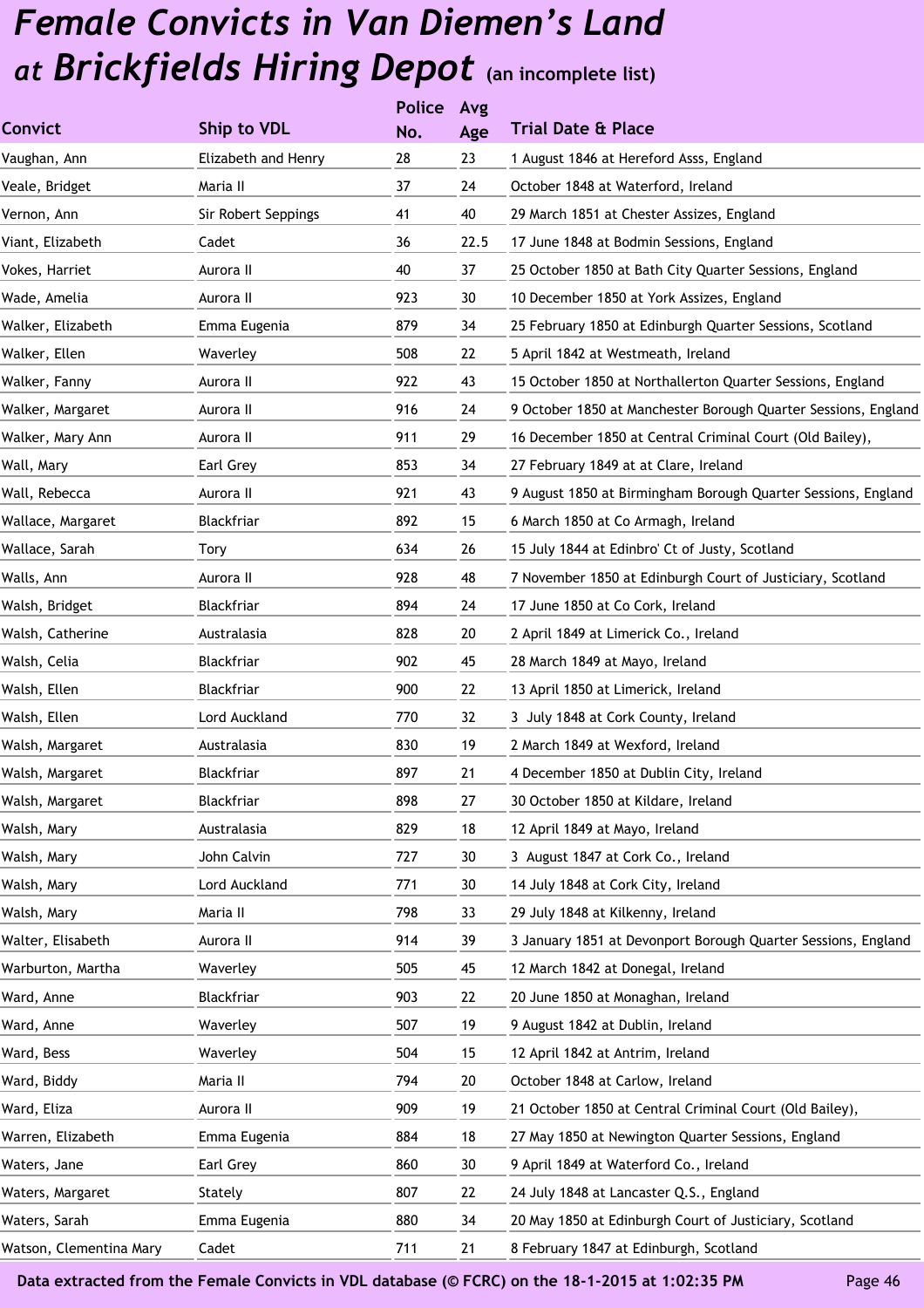|                    |                     | <b>Police</b> | Avg  |                                                               |
|--------------------|---------------------|---------------|------|---------------------------------------------------------------|
| <b>Convict</b>     | <b>Ship to VDL</b>  | No.           | Age  | <b>Trial Date &amp; Place</b>                                 |
| Watson, Margaret   | St Vincent          | 841           | 21   | 6 August 1849 at Surrey, England                              |
| Watson, Sarah      | Waverley            | 506           | 19   | 9 August 1842 at Dublin, Ireland                              |
| Watt, Ellen        | Blackfriar          | 891           | 19   | 7 January 1850 at Co Antrim, Ireland                          |
| Watts, Caroline    | Sir Robert Seppings | 965           | 15   | 22 December 1851 at Westminster GS., England                  |
| Watts, Margaret    | Waverley            | 503           | 14   | 12 April 1842 at Antrim, Ireland                              |
| Webb, Alice        | Tasmania            | 601           | 36   | 9 April 1844 at Gloucester QS., England                       |
| Webb, Elizabeth    | Emma Eugenia        | 889           | 27   | 19 August 1850 at Central Criminal Court; London, England     |
| Webb, Harriet      | Angelina            | 570           | 16   | 23 October 1843 at Centl. Cl. Ct., England                    |
| Webb, Mary Ann     | Aurora II           | 915           | 27   | 21 October 1850 at Gravesend Borough Quarter Sessions,        |
| Webber, Susan      | Stately             | 809           | 20   | 16 March 1849 at Devon (Exeter City) Q.S., England            |
| Weir, Catherine    | Emma Eugenia        | 882           | 46   | 16 May 1850 at Edinburgh Court of Justiciary, Scotland        |
| Welch, Mary Ann    | St Vincent          | 839           | 20   | 9 July 1849 at <[X: Ch]> Southampton, England                 |
| Wellesley, Selina  | Margaret            | 532           | 41   | 28 November 1842 at Centl Criml Court, England                |
| Wells, Ann         | Aurora II           | 910           | 27   | 25 November 1850 at Central Criminal Court (Old Bailey),      |
| Wells, Susannah    | Emma Eugenia        | 885           | 31   | 17 June 1850 at Central Criminal Court; London, England       |
| Welsh, Ann         | Anna Maria          | 947           | 34   | 14 May 1851 at Edinburgh C. of J., Scotland                   |
| Welsh, Margaret    | Aurora II           | 920           | 29   | 3 February 1851 at Newington Quarter Sessions, England        |
| Welsh, Mary        | Cadet               | 712           | 19   | 23 September 1846 at Sussex Lewes Quarter Sessions, England   |
| Westall, Sarah     | Cadet               | 780           | 30   | 10 January 1848 at Salford Session, England                   |
| Weston, Ellen      | Earl Grey           | 852           | 26   | 15 March 1849 at Carlow Co., Ireland                          |
| Weston, Mary       | Cadet               | 783           | 25.5 | 26 June 1848 at Stafford Session, England                     |
| Whealan, Mary      | Phoebe              | 621           | 36   | 22 July 1844 at Kilkenny, Ireland                             |
| Whelan, Anne       | Blackfriar          | 893           | 19   | 20 March 1850 at Co Carlow, Ireland                           |
| Whelan, Ellen      | Maria II            | 799           | 19   | October 1848 at Kilkenny City, Ireland                        |
| Whelan, Johanna    | Maria II            | 800           | 27   | 13 July 1848 at Tipperary, Ireland                            |
| Whelan, Margaret   | Emma Eugenia        | 886           | 24   | 17 June 1850 at Manchester Quarter Sessions, England          |
| Whikside, Mary Ann | Tory                | 628           | 18   | 16 October 1844 at Lanc Preston Boro QS, England              |
| Whitburn, Susan    | St Vincent          | 840           | 37   | 10 July 1849 at Southampton, England                          |
| White, Agnes       | Aurora II           | 926           | 16   | 17 June 1850 at Edinburgh Court of Justiciary, Scotland       |
| White, Bridget     | Tory                | 755           | 26   | 29 November 1847 at Chester Knutsford Sessions, England       |
| White, Jessie      | Emma Eugenia        | 890           | 19   | 1 January 1850 at Beaumaris Quarter Sessions, Anglesey, Wales |
| White, Margaret    | Anna Maria          | 938           | 17   | 7 April 1851 at Liverpool Q.S., England                       |
| White, Margaret    | Lord Auckland       | 776           | 30   | 28 February 1848 at Waterford City, Ireland                   |
| Whiteford, Agnes   | Emma Eugenia        | 881           | 24   | 4 January 1850 at Edinburgh Court of Justiciary, Scotland     |
| Whitelaw, Isabella | Aurora II           | 934           | 31   | 26 September 1850 at Perth Court of Justiciary, Scotland      |
| Whitman, Hephzebah | Emma Eugenia        | 876           | 23.5 | 31 May 1840 at Beccles Quarter Sessions, England              |
| Whitmore, Mary Ann | Rajah               | 410           | 27   | 17 August 1840 at Central Cl Court, England                   |
| Whitton, Jane      | Cadet               | 784           | 19   | 26 June 1848 at Stafford Sessions, England                    |
| Wiggins, Eliza     | Woodbridge          | 557           | 23   | 25 March 1843 at Lancr Asss, England                          |
| Wilkie, Christina  | Aurora II           | 925           | 22   | 3 June 1850 at Edinburgh Court of Justiciary, Scotland        |
|                    |                     |               |      |                                                               |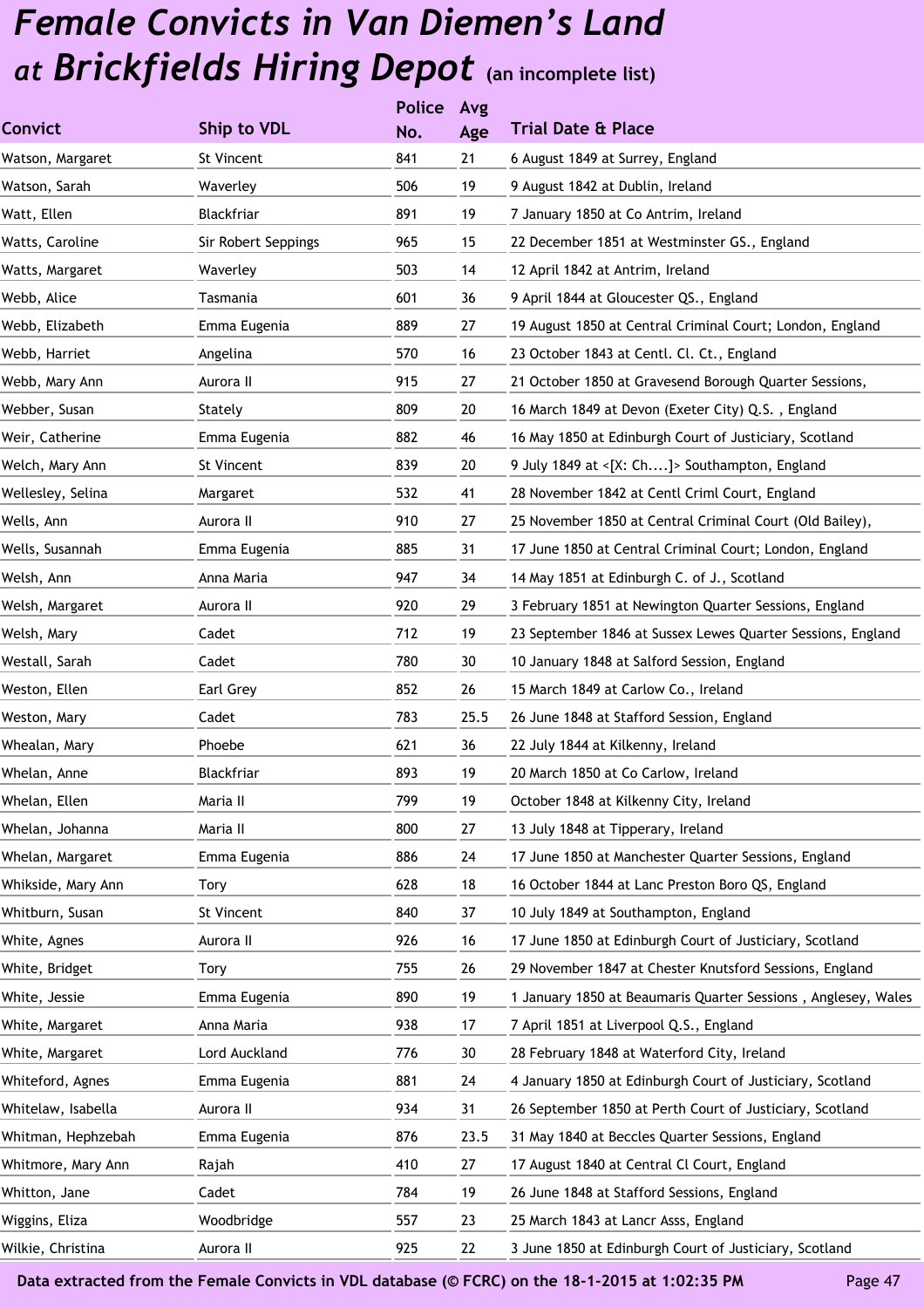|                     |                     | <b>Police</b> | Avg  |                                                                |
|---------------------|---------------------|---------------|------|----------------------------------------------------------------|
| <b>Convict</b>      | Ship to VDL         | No.           | Age  | <b>Trial Date &amp; Place</b>                                  |
| Williams, Ann       | <b>Tory</b>         | 748           | 27   | 4 January 1848 at Cornwall Bodmin Sessions, England            |
| Williams, Ann       | Elizabeth and Henry | 706           | 16   | 20 July 1846 at Liverpool Sesss, England                       |
| Williams, Caroline  | Emma Eugenia        | 878           | 20   | 4 March 1850 at Central Criminal Court; London, England        |
| Williams, Elizabeth | Emma Eugenia        | 877           | 22   | 19 March 1850 at Denbigh Quarter Sessions, Wales               |
| Williams, Elizabeth | Stately             | 822           | 35   | 19 July 1848 at Worcester Assizes, England                     |
| Williams, Mary      | <b>Blackfriar</b>   | 896           | 40   | 6 August 1850 at Dublin City, Ireland                          |
| Williams, Sarah     | Australasia         | 827           | 20.5 | 20 December 1848 at Galway Co., Ireland                        |
| Williams, Sarah     | Stately             | 823           | 29   | 25 September 1848 at Lancaster Q.S., England                   |
| Williams , Ann      | Elizabeth and Henry | 707           | 29   | 29 June 1846 at Stafford Sesss, England                        |
| Williamson, Mary    | Aurora II           | 912           | 42   | 5 August 1850 at Chester Assizes, England                      |
| Williamson, Mary    | Cadet               | 718           | 26   | 21 April 1847 at Glasgow, Scotland                             |
| Willis, Susan       | Anna Maria          | 945           | 22   | 13 March 1851 at Edinburgh C.J., Scotland                      |
| Wilmot, Ellen       | Aurora II           | 913           | 23   | 15 October 1850 at Exeter Quarter Sessions, England            |
| Wilson, Agnes       | Aurora II           | 927           | 18   | 17 June 1850 at Edinburgh Court of Justiciary, Scotland        |
| Wilson, Augusta     | Woodbridge          | 564           | 38   | 20 February 1843 at Edinburgh Ct of Justy, Scotland            |
| Wilson, Diana       | Woodbridge          | 550           | 18   | 30 January 1843 at Cel Cril Court, England                     |
| Wilson, Elisa       | Aurora II           | 906           | 19   | 19 August 1850 at Central Criminal Court (Old Bailey), London, |
| Wilson, Eliza       | Earl Grey           | 850           | 21   | 19 March 1849 at Londonderry, Ireland                          |
| Wilson, Elizabeth   | Aurora II           | 930           | 23   | 30 September 1850 at Glasgow Court of Justiciary, Scotland     |
| Wilson, Elizabeth   | Tory                | 754           | 28   | 18 October 1847 at Durham Sessions, England                    |
| Wilson, Jean        | Sea Queen           | 688           | 17   | 20 October 1845 at Liverpool Boro Q.S., England                |
| Wilson, Jean        | Sea Queen           | 689           | 35   | 5 November 1845 at Edinburgh, Scotland                         |
| Wilson, Margaret    | Aurora II           | 931           | 19   | 1 October 1850 at Glasgow Court of Justiciary, Scotland        |
| Wilson, Margaret    | Maria II            | 796           | 23   | July 1848 at Co. Down, Ireland                                 |
| Wilson, Margaret    | <b>Tory</b>         | 636           | 30   | 4 November 1844 at Edinbro' Ct of Justy, Scotland              |
| Wilson, Mary        | Aurora II           | 933           | 18   | 24 December 1850 at Glasgow Court of Justiciary, Scotland      |
| Wilson, Mary        | Earl Grey           | 849           | 42.5 | 3 October 1849 at at Dublin City, Ireland                      |
| Wilson, Mary        | St Vincent          | 837           | 26   | 9 December 1848 at York, England                               |
| Wilson, Rebecca     | Earl Grey           | 851           | 35   | 31 March 1849 at Fermanagh, Ireland                            |
| Wilson, Eliza       | Aurora II           | 907           | 22   | 3 August 1850 at Warwick Assizes, England                      |
| Wilson, Jean        | Aurora II           | 932           | 20   | 2 October 1850 at Glasgow Court of Justiciary, Scotland        |
| Winchester, Sarah   | Maria II            | 792           | 47   | 7 July 1848 at County Armagh, Ireland                          |
| Wingrove, Mary      | Maria II            | 797           | 36   | October 1848 at Dublin, Ireland                                |
| Winters, Hannah     | Aurora II           | 918           | 22   | 16 December 1850 at Liverpool Borough Quarter Sessions,        |
| Wisby, Lydia        | Sea Queen           | 690           | 16   | 20 May 1845 at Essex Chelmsford Q.S., England                  |
| Wiseman, Harriet    | Cadet               | 788           | 31   | 9 March 1848 at York Assizes, England                          |
| Wishart, Helen      | Cadet               | 721           | 56   | 22 September 1846 at Perth, Scotland                           |
| Witham, Catherine   | St Vincent          | 844           | 28   | 9 July 1849 at York, England                                   |
| Witham, Louisa      | Cadet               | 722           | 21   | 6 April 1847 at Essex Chelmsford Quarter Sessions, England     |
| Wixted, Margaret    | Earl Grey           | 859           | 32   | 4 July 1849 at County Limerick, Ireland                        |
|                     |                     |               |      |                                                                |